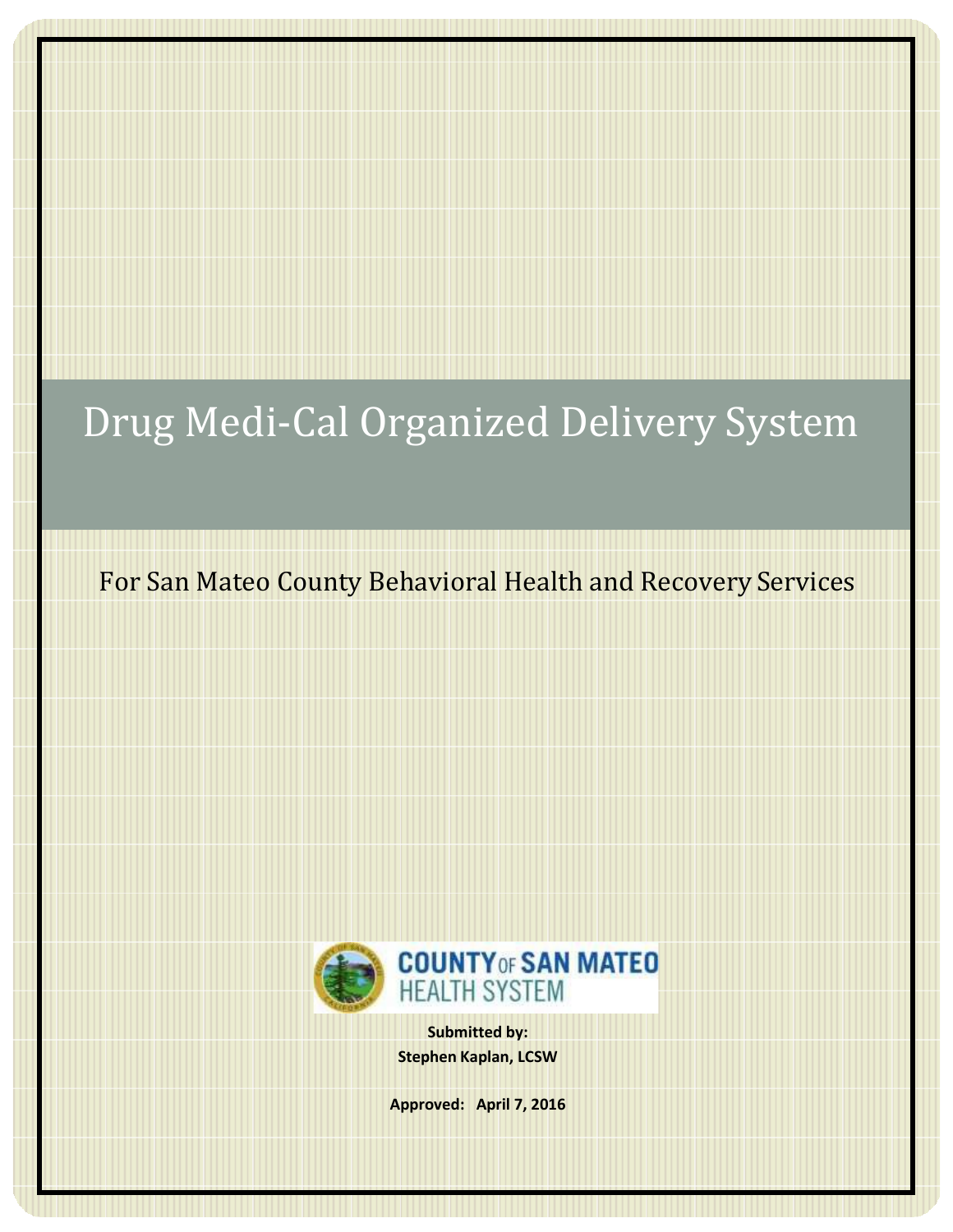## Drug Medi-Cal Organized Delivery System Implementation Plan

For

San Mateo County Behavioral Health and Recovery Services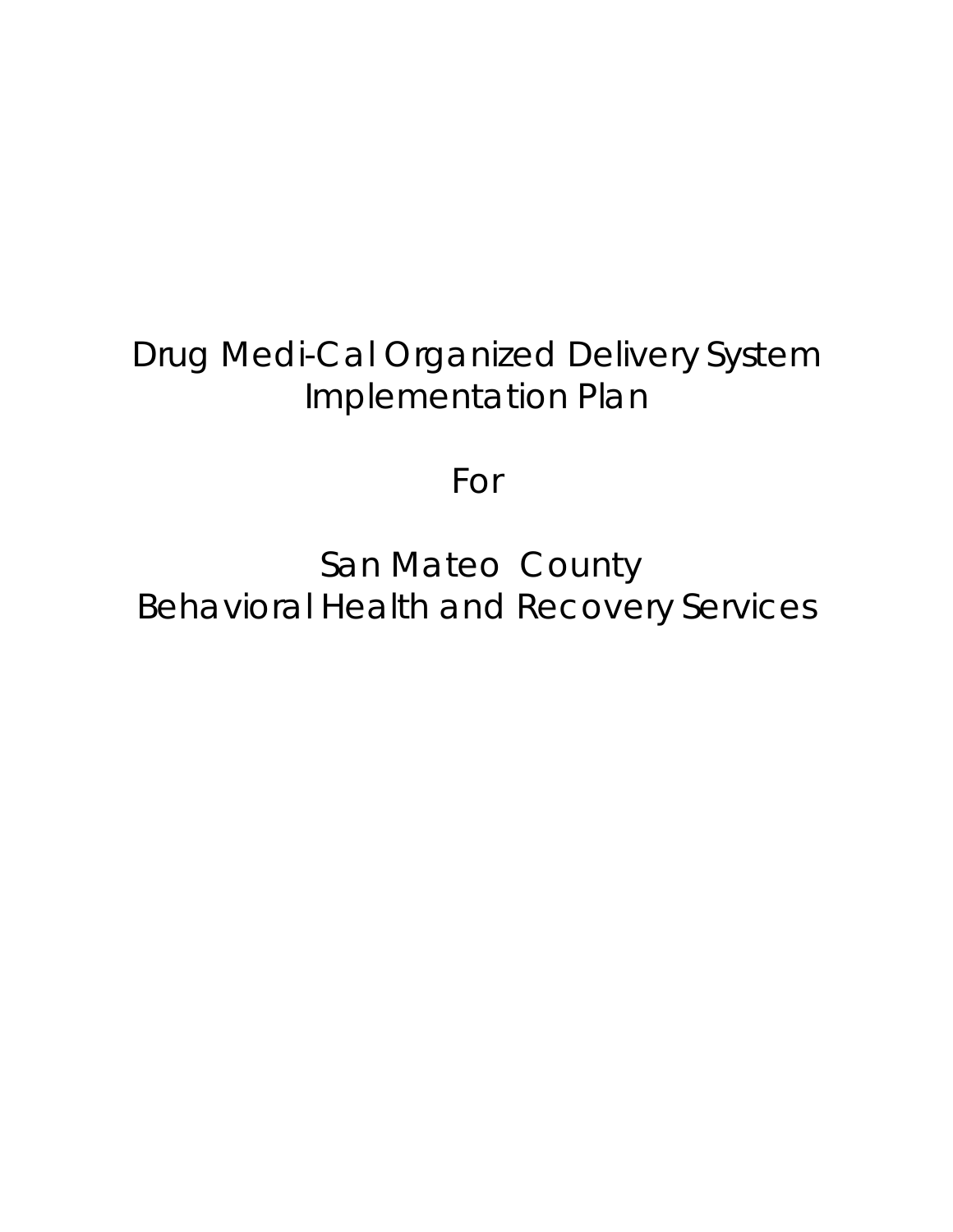## Forward

The County of San Mateo is located on the San Francisco Bay Area Peninsula flanked by the bay and the Pacific Ocean. The Board of Supervisors consisting of five elected members has a rich history of supporting the health and well-being of the county's 719,000 residents. This is evidenced by the dedication of discretionary funding, such as Measure A, a local property tax that generates revenue to support a service delivery model unlike any other California county, a comprehensive health system managed by a single public insurance plan and an administration that integrates governmental and private institutions, multiple funding streams, and public health programs, known as the San Mateo Health System. The Health System consists of eight divisions, including the Behavioral Health & Recovery Services Division (BHRS), Family Health Services, San Mateo Medical Center, Public Health Policy & Planning, Aging and Adult Services, Emergency Medical Services, Environmental Health, and Correctional Health Services.

BHRS consists of the Mental Health Plan, Substance Use Disorder Services, and under contract with the managed care plan, serves the mild and moderate population. The Health System also provides extensive outpatient services, residential treatment, a long term MRHC, a youth detention center, psychiatric emergency services and acute psychiatric inpatient services. Under Medicaid expansion, BHRS manages the entire continuum of care (Mild, Moderate, and Severely Mentally Ill) and maintains a network of 200 private therapists supported by BHRS psychiatrists for the mild and moderate, and severely mentally ill are served by a system of care with private providers, agency providers and five regional County clinics. The clinics are organized as community service areas (CSA) overseen by committees of community members so that each CSA reflects the goals of the local community.

Patients access the system through the Access Call Center where clinicians determine the appropriate level of care within the continuum, initiate the case, and authorize services, all during the original call by the patient. Each regional clinic and some community-based providers offer "Same Day Assistance," where a patient can walk in and be screened to initiate the assessment and treatment process so no one leaves BHRS without a referral or service the same day of their first engagement. A lean and dynamic local government agency, BHRS is constantly improving itself and client outcomes.

The following is a general organizational chart of the San Mateo Health System and BHRS:

[This is a placeholder for the San Mateo Health System and BHRS general organization chart.]

## Part I Plan Questions

This part is a series of questions that summarize the county's DMC- ODS plan.

1. Identify the county agencies and other entities involved in developing the county plan. (Check all that apply) Input from stakeholders in the development of the county implementation plan is required; however, all stakeholders listed are not required to participate.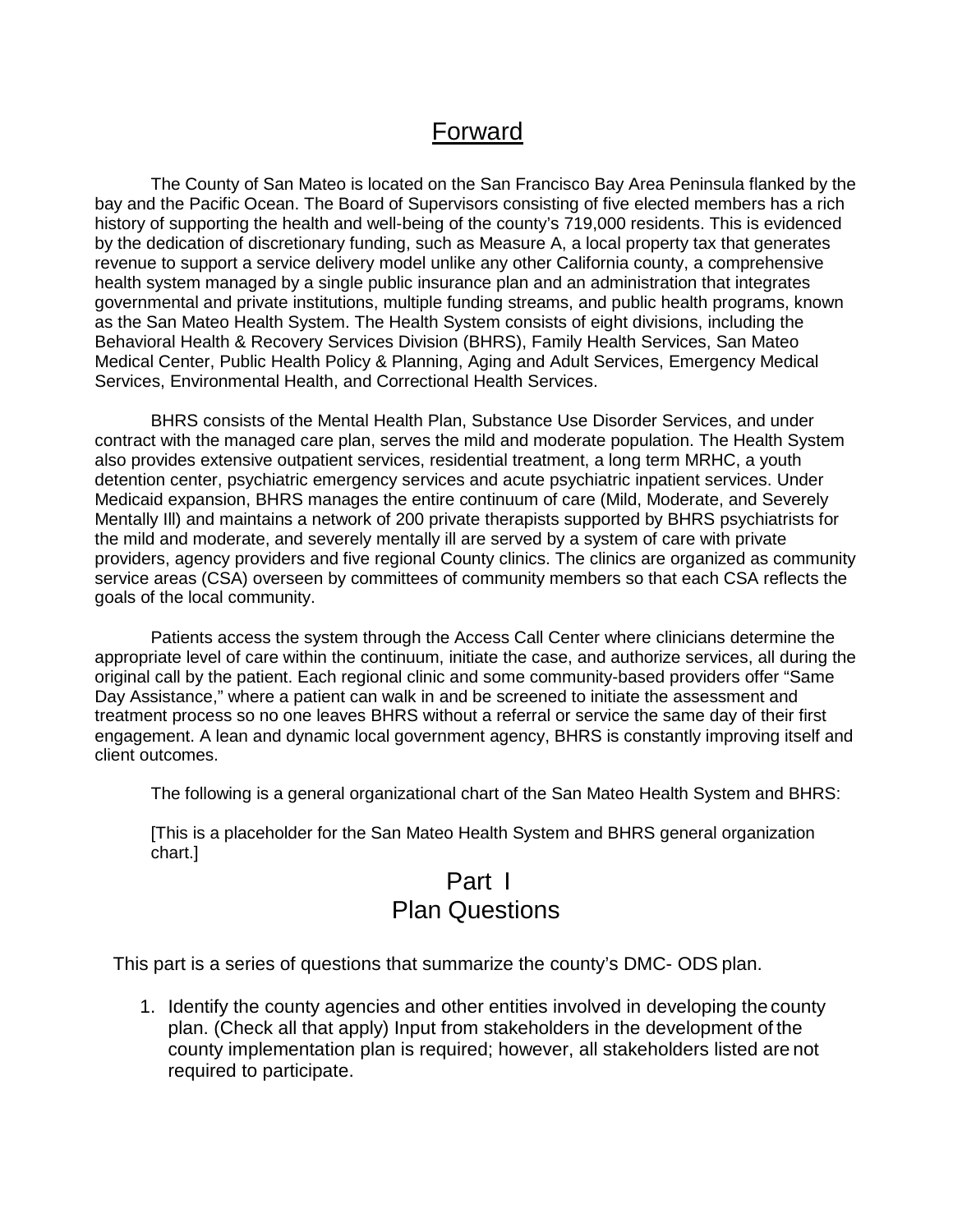☒County Behavioral Health Agency

☒County Substance Use Disorder Agency

☒Providers of drug/alcohol treatment services in the community

 $\boxtimes$ Representatives of drug/alcohol treatment associations in the community

☒Physical Health Care Providers

☒Medi-Cal Managed Care Plans

☒Federally Qualified Health Centers (FQHC's)

☒Clients/Client Advocate Groups

☒County Executive Office

☒County Public Health

☒County Social Services

☒Foster Care Agencies

☒Law Enforcement (Community Correction Partnership)

☒Court

☒Probation Department

☒Education

 $\boxtimes$ Recovery support service providers (including recovery residences)

☐Health Information technology stakeholders

☒Other (specify) BHRS Advisory Commission

How was community input collected?

☒Community meetings

☒County advisory groups

☐Focus groups

 $\Box$ Other method(s) (explain briefly)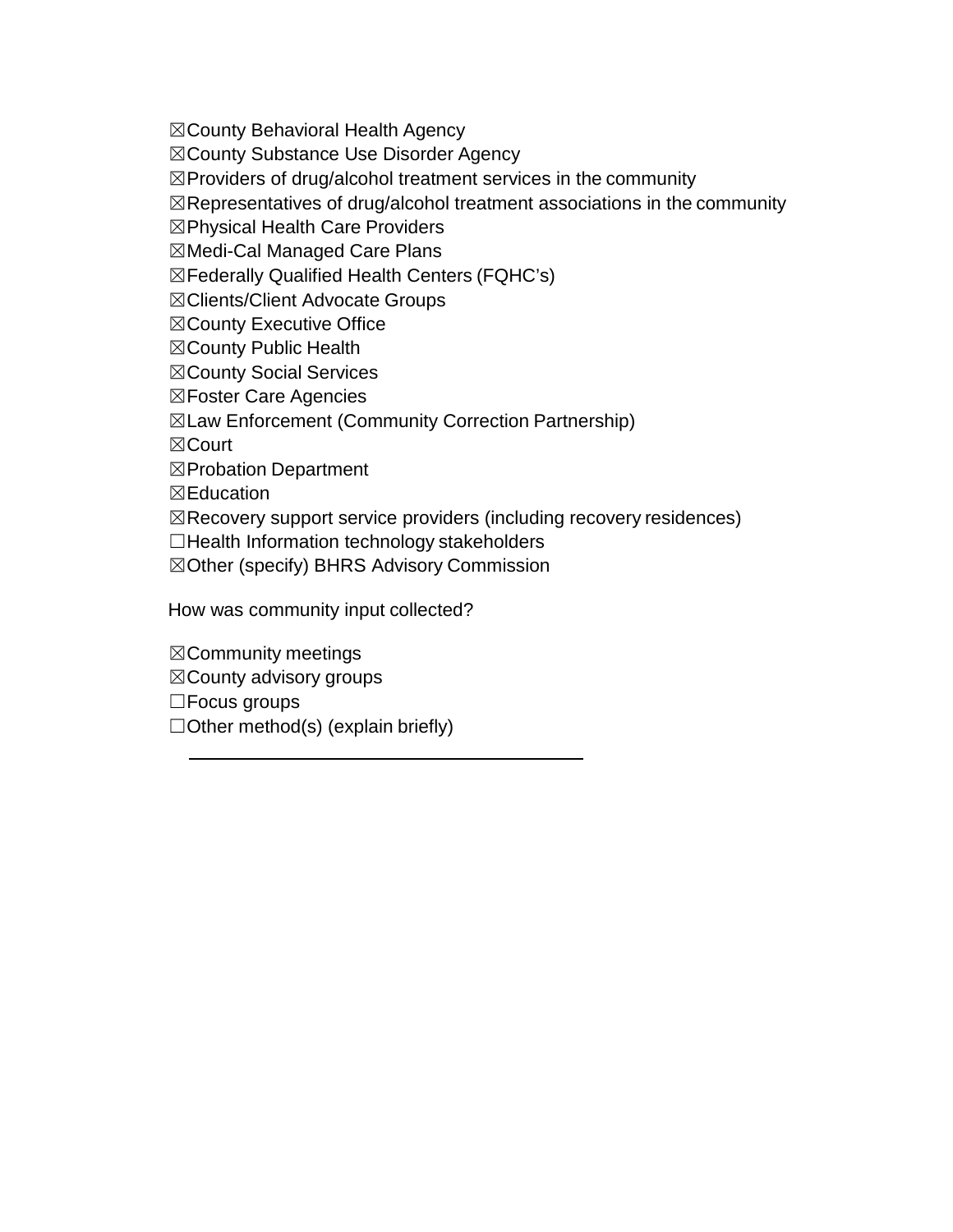2. Specify how often entities and impacted community parties will meet during the implementation of this plan to continue ongoing coordination of services and activities.

☒Monthly ☐Bi-monthly ☐Quarterly □ Other<sub>ce</sub>ntrial and the set of the set of the set of the set of the set of the set of the set of the set of the set of the set of the set of the set of the set of the set of the set of the set of the set of the set of t

3. Prior to any meetings to discuss development of this implementation plan, did representatives from Substance Use Disorders (SUD), Mental Health (MH) and Physical Health all meet together regularly on other topics, or has preparation for the Waiver been the catalyst for these new meetings?

☒SUD, MH, and physical health representatives in our community have been holding regular meetings to discuss other topics prior to waiver discussions. ☐There were previously some meetings, but they have increased in frequency or intensity as a result of the Waiver.

□There were not regular meetings previously. Waiver planning has been the catalyst for new planning meetings.

 $\Box$ There were no regular meetings previously, but they will occur during implementation.

 $\Box$ There were no regular meetings previously, and none are anticipated.

4. What services will be available to DMC- ODS clients under this county plan?

#### **REQUIRED**

Adult Youth

- $\boxtimes$   $\boxtimes$  Withdrawal Management (minimum one level)
- $\boxtimes$   $\boxtimes$  Residential Services (minimum one level)
- **⊠** ⊠Intensive Outpatient
- **⊠** ⊠Outpatient
- ☒ ☒Opioid (Narcotic) Treatment Programs
- **⊠ ⊠Recovery Services**
- ☒ ☒Case Management
- ☒ ☒Physician Consultation

How will these required services be provided?

☐All county operated

 $\boxtimes$  Some county and some contracted

☐All contracted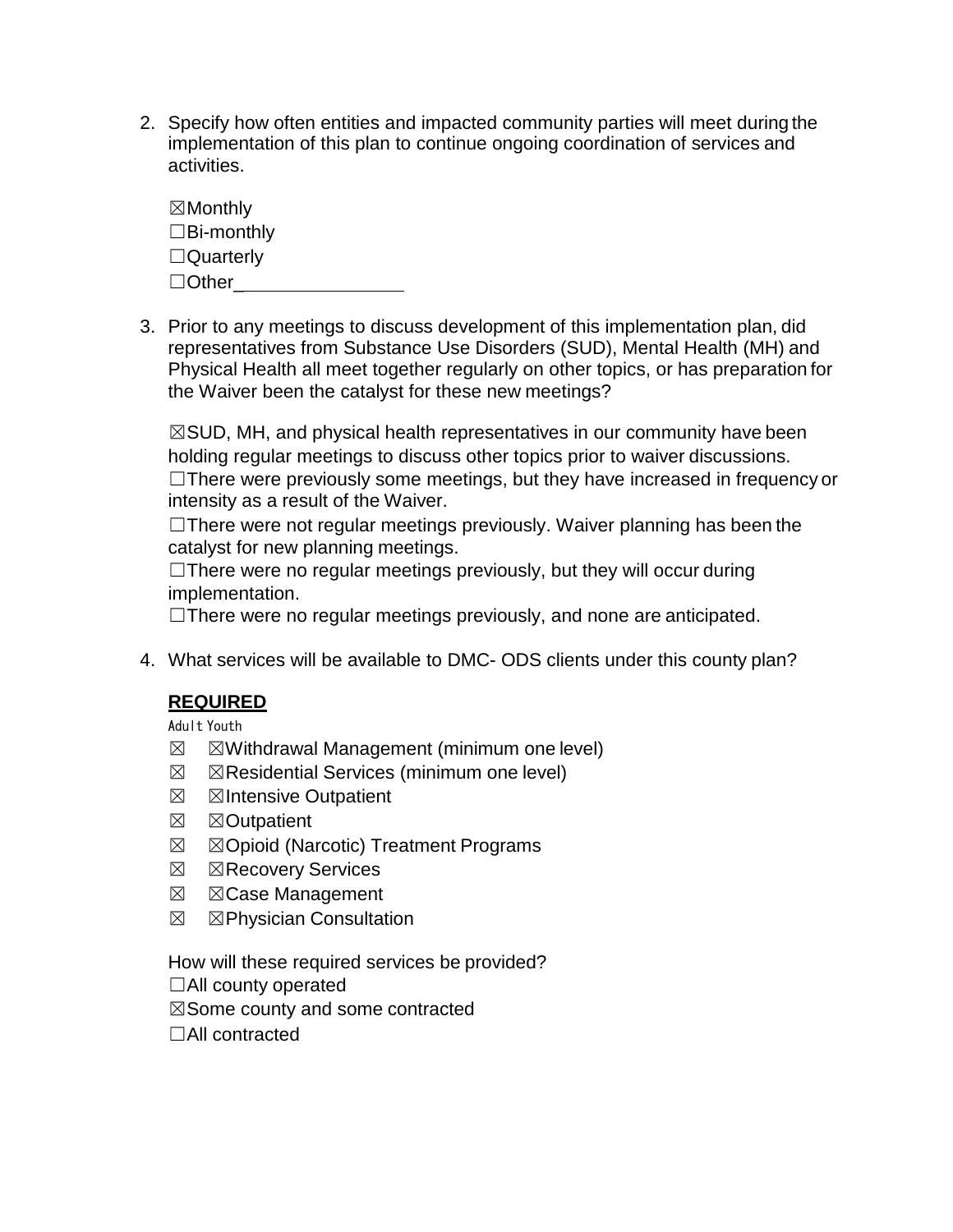#### **OPTIONAL**

☒Additional Medication Assisted Treatment ☐Partial Hospitalization ☒Recovery Residences ☒Other (specify) Telepsychiatry/addiction medicine

5. Has the county established a toll free 24/7 number with prevalent languages for prospective clients to call to access DMC- ODS services?

☒Yes (required)  $\square$ No, Plan to establish by:

Review Note: If the county is establishing a number, please note the date it will be established and operational.

6. The county will participate in providing data and information to the University of California, Los Angeles (UCLA) Integrated Substance Abuse Programs for the DMC- ODS evaluation.

☒Yes (required) ☐No

7. The county will comply with all quarterly reporting requirements as contained in the STC's.

☒Yes (required) ☐No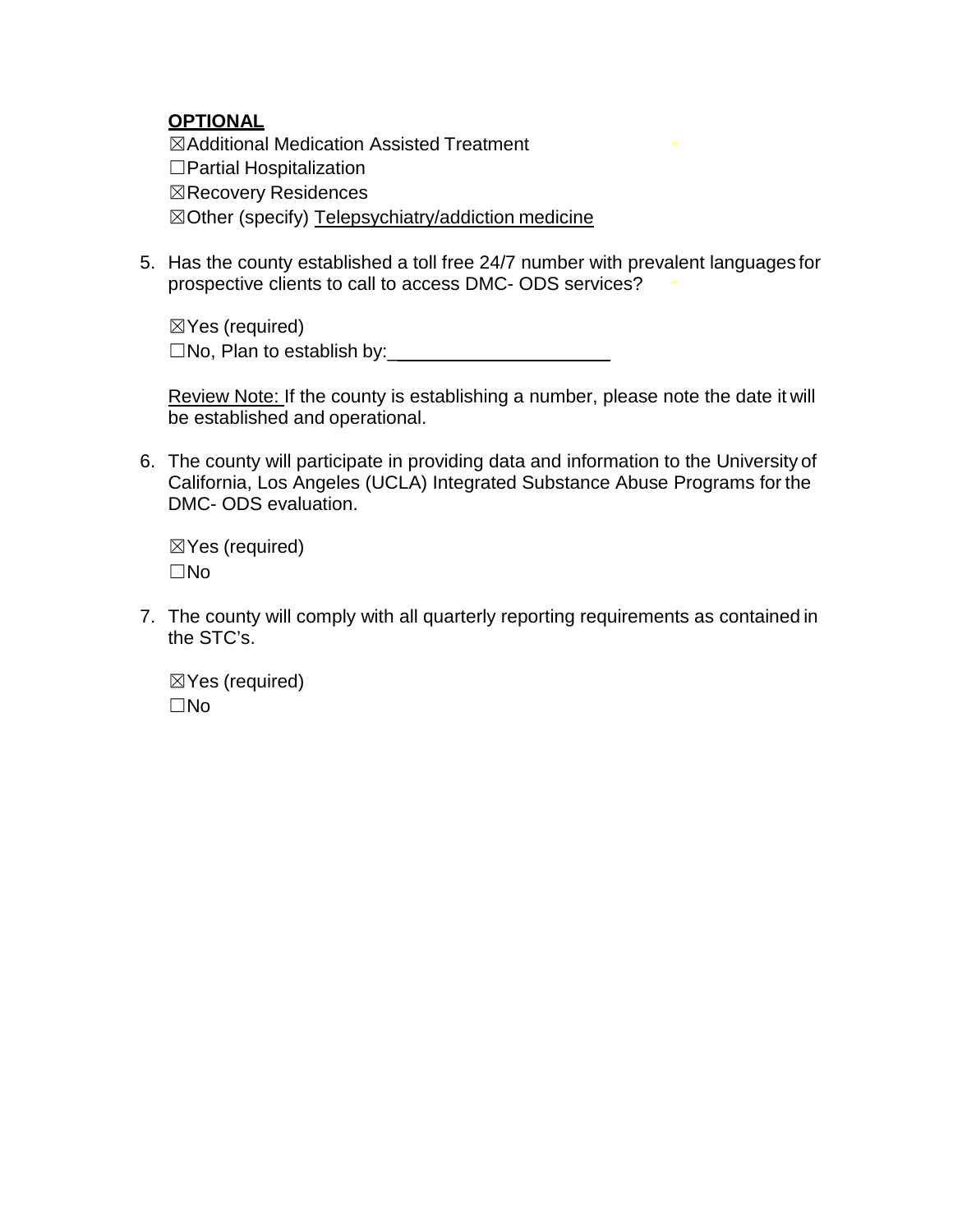### **PART II** PLAN DESCRIPTION

#### **Narrative Description**

**1. Collaborative Process.** Describe the collaborative process used to plan DMC-ODS services. Describe how county entities, community parties, and other participated in the development of this plan and how ongoing involvement and effective communication will occur.

Review Note: Stakeholder engagement is required in development of the implementation plan.

The collaborative process utilized to develop this DMC-ODS Implementation by San Mateo County Behavioral Health and Recovery Services (BHRS) included interviews with key informants, multiple groups and public input meetings.

Input derived from the collaborative process was reviewed and analyzed by a steering committee. The steering committee met, on average, weekly and sometimes more frequent. The steering committee members included the Director, Assistant Director, Medical Director, SU Program Manager, SU Program Supervisor, Deputy Director for Adult Services, Deputy Director for Youth Services; Deputy Director for Administration and Fiscal; Director of the Office of Diversity and Equity, and the Manager forQuality Assurance.

The steering committee identified a list of groups and individuals that the committee believed had a role or contribution to make in drafting the plan (see below list). The participants were assigned to members of the steering committee to meet and engage in the process. Each meeting included a presentation overview of the DMC-ODS. Each group was asked a series of standard questions.

- 1. What are the benefits of the proposed service delivery model to those in needof treatment in San Mateo County?
- 2. Which of the levels of care need the most attention?
- 3. What might be some challenges in developing this system of care?
- 4. Are services in San Mateo County accessible for the individuals who need the service? Geographically? Linguistically? Timely?
- 5. Given the requirements for timely access what are the barriers to meet them and what are some suggested steps to mitigate the barriers?

6. Recommendations for future information and input? Discussions with SUD treatment providers also included the following questions: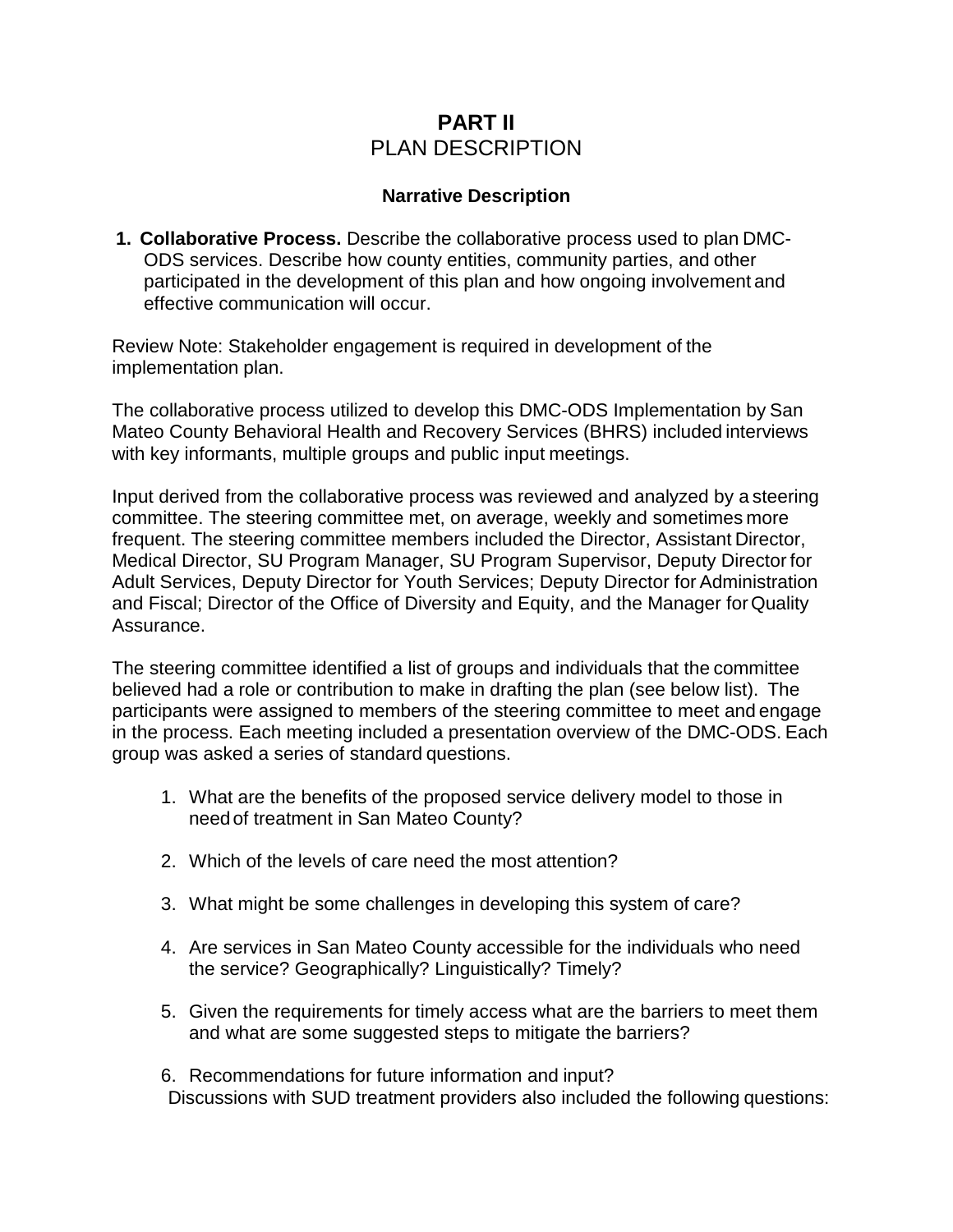- 7. What screening and assessment tools are currently used by providers to ensure placement of clients into the appropriate level of care?
- 8. Describe how clients are referred to other levels of care.
- 9. Describe how care is coordinated with MH, Primary Care.
- 10.What indicators and processes does your program use to determine how often to reassess clients?

The list of individuals and groups that provided input includes the following:

[This is a placeholder for TABLE 1: Individuals and Community Groups Engaged For Implementation Plan.]

The major themes from these groups that impacted the development of the plan are summarized below. The themes guided the development of the plan sections and all have been incorporated into the document with the exception of "Coordination with Employment Training" (we already cooperate through CalWORKs) and "Stigma Issues" (the plan includes language and ADA).

[This is a placeholder for TABLE 2: Major Themes from Community Engagement.]

Opportunities for involvement by the various stakeholder groups during implementation will occur in a variety of settings including but not limited to: ongoing and regularly scheduled monthly meetings between BHRS and contracted SUD providers; monthly BHRS Mental Health and Substance Abuse Recovery Commission meetings; ongoing collaborative meetings held monthly and quarterly between BHRS management staff and various stakeholders including education, law enforcement, physical health, other criminal justice agencies, and others. These encounters will include updates on the progress of the implementation plan and where and how improvements can be made. Any further input from these ongoing meetings will be forwarded to the steering committee for consideration and incorporation into the implementation effort. The steering committee will continue to meet bi-weekly through the first 90 days of implementation and monthly thereafter.

**2. Client Flow.** Describe how clients move through the different levels identified in the continuum of care (referral, assessment, authorization, placement, transactions to another level of care). Describe what entity or entities will conduct ASAM criteria interviews, how admissions to the recommended level of care will take place, how often clients will be re-assessed, and how they will be transitioned to another level of care accordingly. Include the role of how the case manager will help with the transition through levels of care. Also describe if there will be timeliness established for the movement between one level of care to another.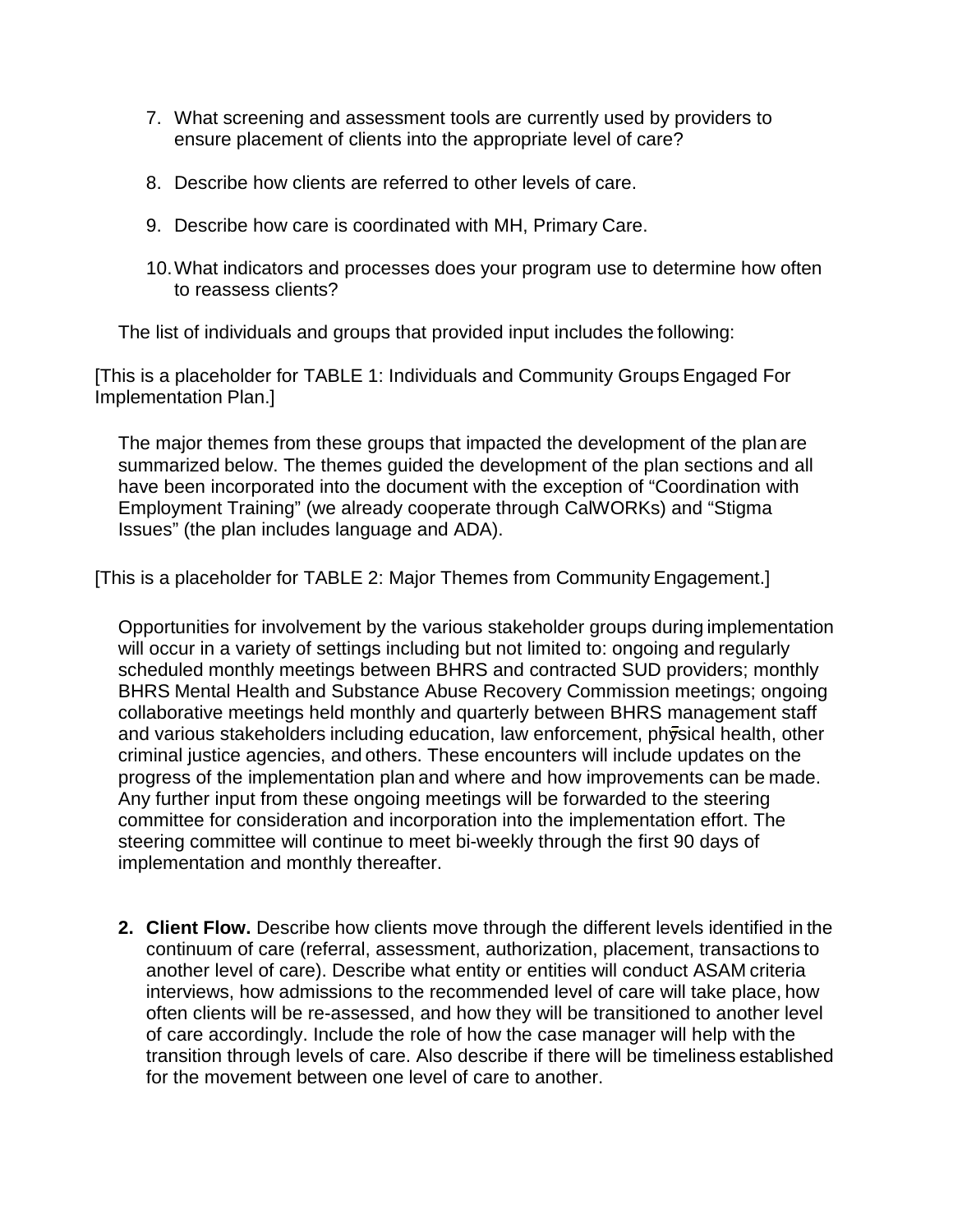Review Note: A flow chart may be included.

A principal goal of BHRS DMC-ODS is to provide timely access to medically necessary quality care in the most clinically appropriate and cost-effective therapeutic settings. Beneficiaries can access the BHRS system of care through multiple pathways. Whether individuals reach out to a known treatment provider in their community, or call the 24-hour toll free Access Call Center, or are connected via warm handoff through their primary care physician, the emergency department, or even their probation officer, BHRS welcomes individuals in need of treatment in the places where they already show up. Beneficiaries have access to a full continuum of SUD services with an emphasis on receiving the right care, at the right time, with the right provider.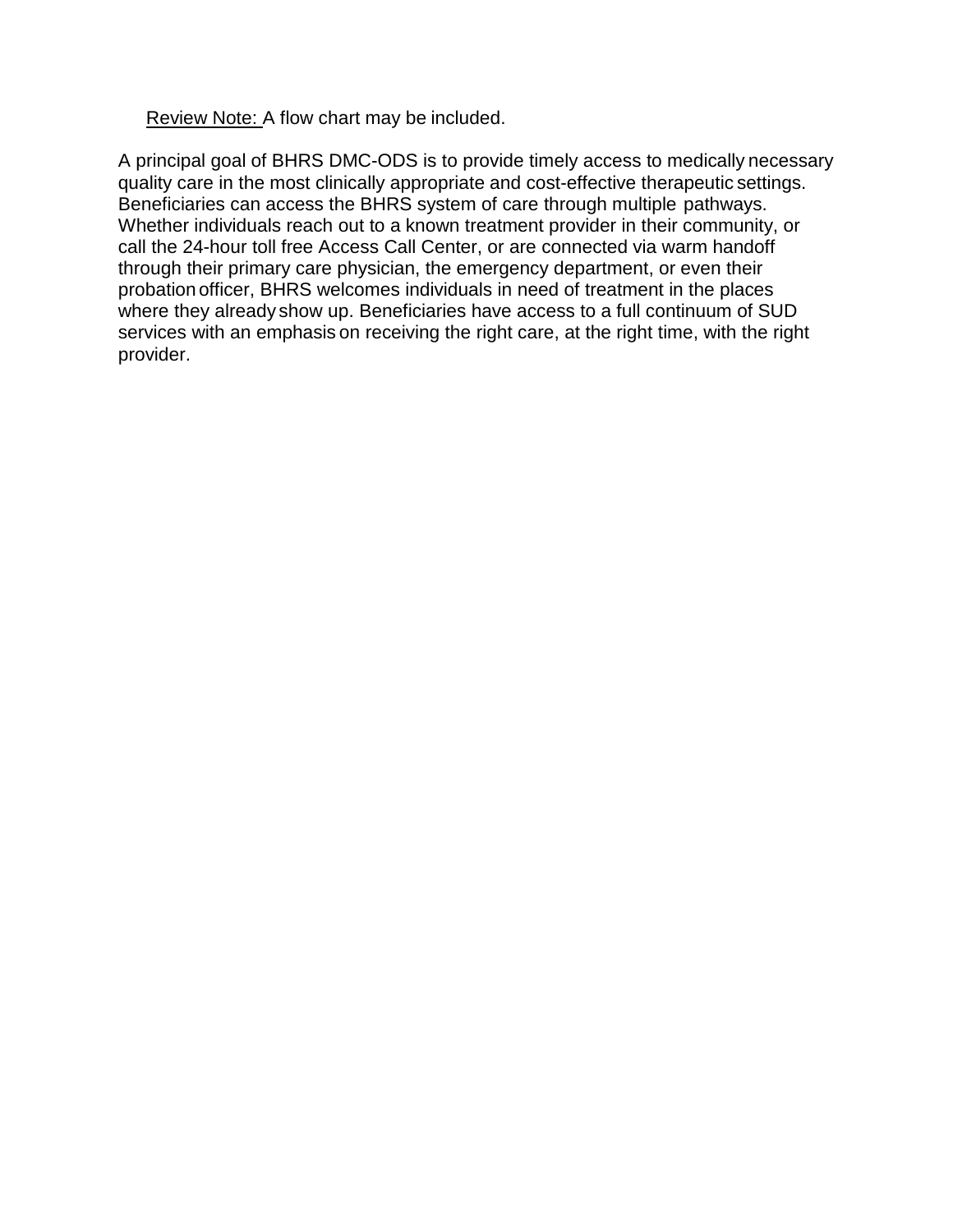#### Care Coordination and Case Management Strategy

BHRS defines Care Coordination as services and supports for individuals not presently connected to any part of the BHRS DMC-ODS. Care Coordination's principle goal and responsibility is to connect individuals to the appropriate SUD service provider. Once connected and the transition has been completed the County Care Coordination Team (CCCT) no longer provides services. All CCCT services and supports are provided by County staff. CCCT staff work closely with and are embedded in the San Mateo Medical Center and Primary Care clinics, Emergency Department, and Psychiatric Emergency Services. The CCCT also works closely with the Health Plan of San Mateo, Probation and Social Services. In addition to general referrals from these community partners, the CCCT has specific responsibility for work with high utilizer clients from the Emergency Department, Psychiatric Emergency Services and Correctional Health. The CCCT can work with difficult to engage clients for extended periods of time to eventually facilitate entrance into SUD care.

San Mateo CCCT BHRS defines Case Management as services and supports for individuals in a SUD program and delivered by a contract provider. Case management facilitates connections to ancillary services and supports that are identified in the client's treatment and recovery plan.

As described, the CCCT will turn over case management responsibilities to the provider once the client is enrolled in the new program. Below are responsibilities that are provided by either or both CCCT and CM.

- 1. Assesses client needs, motivation, and barriers to care (CCCT, CM)
- 2. Provides patient education and engagement (CCCT, CM)
- 3. Coordinates quality referrals to improve transitions into SUD and other needed services (CCCT, CM)
- 4. Provide SBIRT services, including comprehensive substance use, physical and mental health screening (CCCT)
- 5. Engage clients and support their participation in integrated health programs. (CCCT,CM)
- 6. Evaluate clients with SUD to determine residential treatment need (authorization and reauthorizations) and to identify the most appropriate service provider(s) for the client (CCCT)
- 7. Provide logistical support for clients to ensure seamless and timely entry or transitions between levels of care (CCCT, CM)
- 8. Provide services to high risk and high utilizers of emergency services with an emphasis on outreach, engagement, systems navigation, and collaborative care planning across SUD services, mental and physical health services, and other social and community based service providers (CCCT).
- 9. Initiate complex case conferences and physician consultation (CCCT, CM)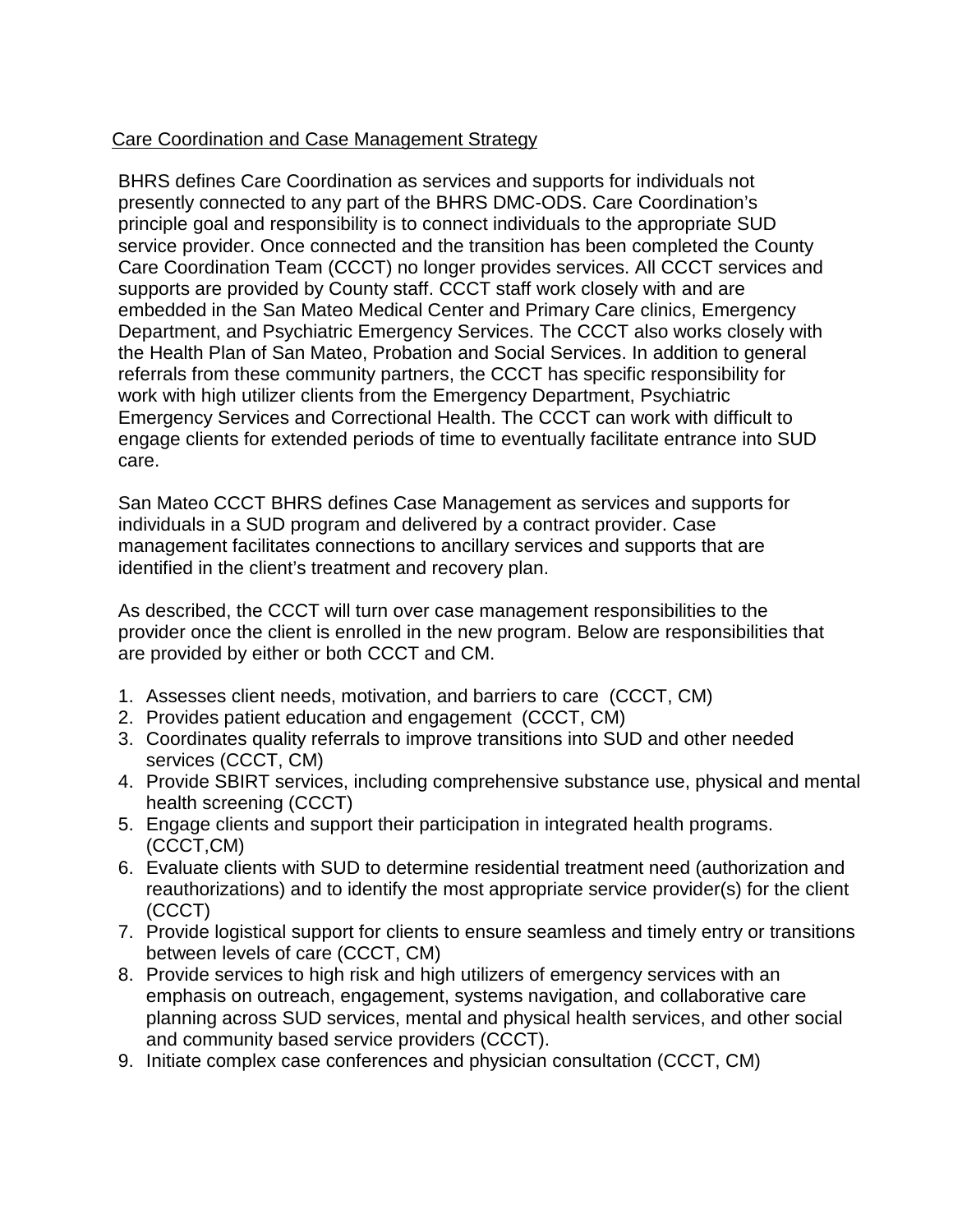10.Receive referrals for individuals who are at-risk of or have histories of unsuccessful treatment engagements. Deliver engagement strategies including motivational interventions (CCCT)

CCCT and CM may be provided to a client face-to face, by telephone, or by telehealth and may be provided anywhere in the community and are provided in compliance with confidentiality of alcohol or drug patients as established by 42 CFR Part 2 and California law.

[This is a placeholder for: FIGURE 1 Client Flow Process: Request for help initial call or referral.]

#### Requesting Services

San Mateo County has a "no wrong door" philosophy to treatment. Any individual or family member may contact BHRS or a community SUD provider to learn about available services. There are typically three pathways of system entry: 1) calls or walkins to a SUD network provider, 2) calls to the BHRS Access Call Center (ACC), 3) walkins or direct referrals to the BHRS County Care Coordination Team (CCCT). Direct referrals to CCCT come from a variety entities including but not limited to: probation, correctional health, primary care clinics, the emergency department and psychiatric emergency services, specialty mental health clinics, child welfare and CalWORKs. Regardless of the entry point, each individual is registered and screened following the same process and tools described below in the Initial Service Screening section.

#### Initial Service Screening

All individuals are triaged for risk (suicidality, homelessness, emergent physical health needs), insurance coverage/eligibility verification, and are advised of the benefits to which they are entitled under the DMC-ODS. A uniform SUD screening tool and decision tree based on the American Society of Addiction Medicine (ASAM) dimensions will be developed and implemented by the Access Call Center staff, BHRS Care Coordinators, and network SUD providers by July 1, 2016. The screening will include client eligibility and demographics and preliminary SUD level of care (LOC) determination. Screening will be completed by clinicians or certified SUD counselors.

Once screened, the beneficiary will be referred /linked to the appropriate ASAM LOC. Placement considerations include findings from the screening, geographic accessibility threshold language needs, and beneficiary preference. Uniform referral procedures for all entry pathways will be established. Beneficiaries may be referred directly to any SUD network provider for an intake appointment for the following services:

- Outpatient and Intensive Outpatient Services
- Narcotic Treatment Program Services
- Outpatient Withdrawal Management Services
- Medication Assisted Treatment Services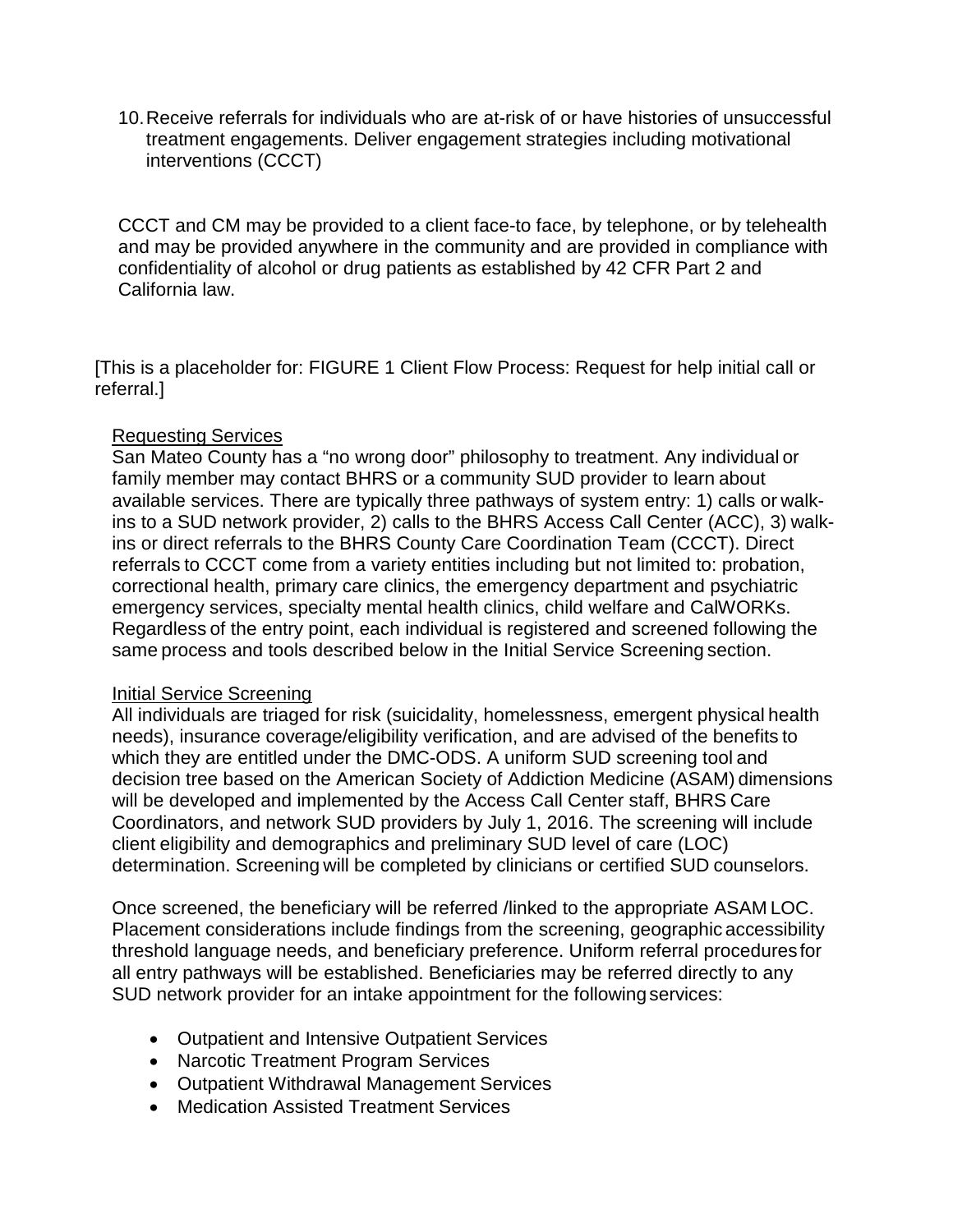- Recovery Services
- Case Management Services

Individuals with an initial screening suggestive of a residential placement shall be provided a residential evaluation prior to scheduling the intake appointment.

#### Residential Evaluation and Authorization

The County Care Coordination Team (CCCT) completes the residential services evaluation and authorization as described in Section 20: Residential Authorization. An evaluation appointment will be offered within 24 hours of the initial screening call and may be provided face-to-face, by telephone, or by telehealth, and may be provided anywhere in the community. After hour requests on nights, weekends or holidays will be delegated to the BHRS Access/Call Center after hours contract provider.

The residential evaluation may include the following: SUD identification, screening, assessment, stage of change evaluation, motivational enhancement, preliminary recovery/treatment planning, treatment authorization, referral, placement, and case management to facilitate prompt client placement. The CCCT may also assist clients in connecting to other types of needed services, such as food and shelter.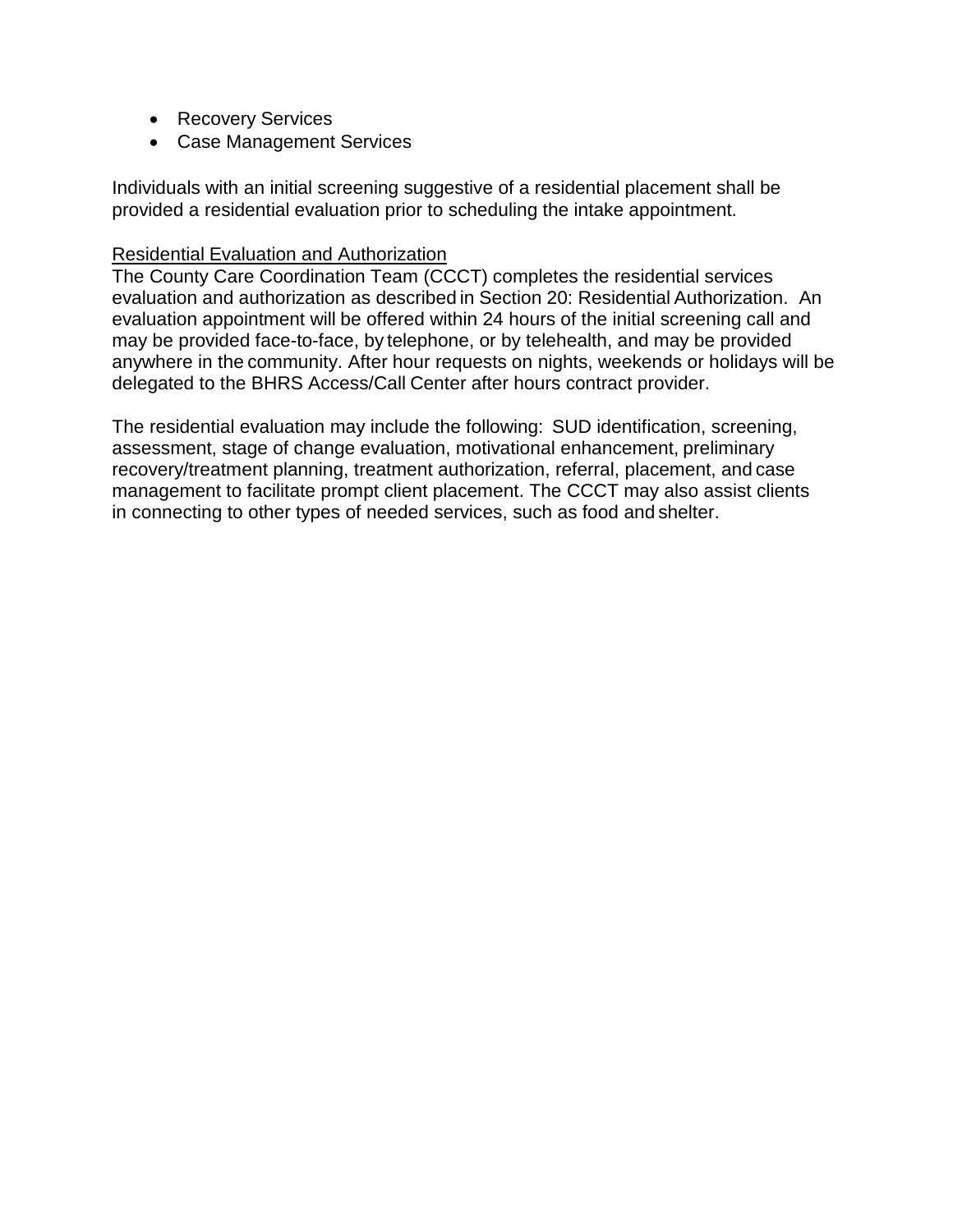#### Intake Appointment: Assessment and Medical Necessity Determination

Once a beneficiary has completed the initial screening process and the residential evaluation when appropriate, he or she will be offered an intake appointment ata provider location of the client's choosing within the parameters of the ASAM screening results. The CCCT will assist individuals in scheduling an intake appointment with a SUD network provider. The appointment will meet the BHRS standards for timeliness based on clinical need (see 8e).

All SUD network providers will verify Medi-Cal eligibility and complete a comprehensive client assessment at intake. BHRS requires the use of the Addiction Severity Index lite (ASI-lite), a validated assessment tool developed by Tom McLellan Ph.D. and the Treatment Research Institute [\(http://www.tresearch.org/wp\)](http://www.tresearch.org/wp). An ASAM placement tool (still to be identified) will also be required to determine client severity in each of the six ASAM domains areas to guide placement decisions. See Section 14: Assessment for more details about the BHRS assessment process and requirements.

Medical necessity for services must be determined as part of the intake assessment process and will be performed through a face-to-face review or via telehealth. The Medical Director, a licensed physician, or a Licensed Practitioner of the Healing Arts (LPHA) must diagnose the beneficiary as having at least one DSM Substance-Related and Addictive Disorder, excluding Tobacco-Related Disorder and non-Substance-Related Disorders. A qualifying diagnosis for beneficiaries under the age 21 includes an assessed risk for developing a SUD. All providers must document the diagnosis in the client chart and indicate how the client meets the ASAM Criteria definition for services.

The final determination for level of care placement is based on the results from the full comprehensive ASAM assessment and therefore may override the findings from the preliminary screening. In such cases the provider must work with the client to transition him/her to the appropriate level or care, up to and including transitioning to another provider facility. If it is determined residential detoxification or residential treatment is required, the provider shall request prior authorization from the BHRS CCCT and provide evidence for that level of care from the comprehensive assessment following the process outlined in Section 20: Residential Authorization. In the event that a beneficiary does not meet medical necessity for residential treatment, even if the beneficiary has obtained a prior authorization from the BHRS CCCT, the provider shall notify and work with the CCCTand the client to identify appropriate services (and provider when necessary) and transition the beneficiary within 5 days of the residential admission.

#### Re-Assessment

Re-assessments allow the treatment team to review client progress, comparing the most recent client functioning and severity to the initial assessment and to evaluate the client's response to care or treatment services. Each ASAM dimension is reviewed to determine the current level of functioning and severity. Providers are required to demonstrate beneficiaries continue to meet current level of care criteria or determine that an alternative is most appropriate.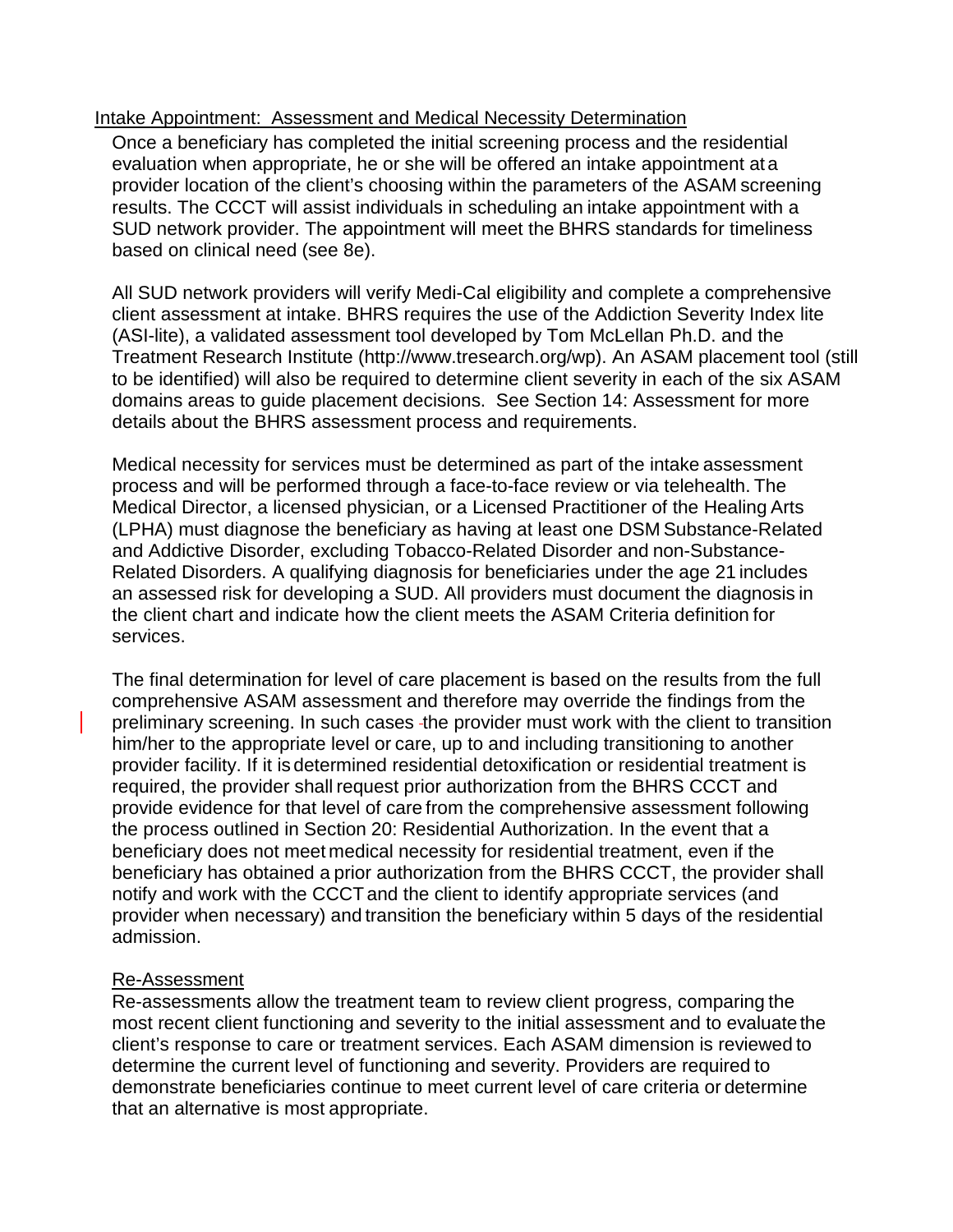All beneficiaries will be reassessed any time there is a significant change in his/her status, diagnosis, a revision to the client's individualized treatment plan, and as requested by the client.

Providers will reassess for medical necessity and appropriate level of care within the maximum timeframes noted below.

[This is a placeholder for TABLE 3: Level of Care and Reassessment Timeframe Maximum.]

#### Recovery Services

All SUD providers are expected to individualize treatment and use the full continuum of services available to beneficiaries to ensure clients receive the most appropriate care. Case management services will help assure clients move through the system and access other needed health and ancillary services to support their recovery. As beneficiaries complete their course of treatment, they are connected to recovery services to build connections with the recovery community and to continue to develop self- management strategies such as WRAP (Wellness Recovery Action Plan) to prevent relapse. If an individual does relapse, peer coaches can quickly reconnect the beneficiary to treatment for further care. Access Call Center staff, the BHRS CCCT, or a SUD network provider can all redirect individuals to more intensive care in the event of a crisis or relapse.

#### Role of County Care Coordination Team and Quality Management

Timely and seamless client transitions to SUD providers and other health, social service, and community based providers are supported through the CCCT emphasis on partnering, training, and technical assistance. The CCCT has developed referral protocols and tracking tools, completes daily shift reports, obtains a daily census report from SUD providers to track bed availability and to monitor placements and utilization. The CCCT coordinates, and at times intervenes on behalf of patients and providers to ensure smooth transitions between levels of care. Referral, engagement and treatment data is tracked to monitor the success of care coordination activities. Through the DMC ODS, BHRS will expand the CCCT capacity to serve beneficiaries who risk not connecting to needed services without care coordination.

The CCCT case manager staff functions as the "lead" when multiple providers are working with a single individual. Once a client is placed in a distinct treatment modality, such as residential or outpatient, the day to day case management will be provided by the treating provider agency. The CCCT will consult with the treatment provider on intersystem care coordination needs, can convene complex case conference and consult on discharge planning and future placement decisions.

The CCCT conducts the initial residential evaluation and authorization, and reviews all residential reauthorization requests for medical necessity, ASAM criteria, and appropriate placement. Recovery Residence placements also require BHRS CCCT authorization. Since the CCCT will monitor bed availability, they are able to facilitate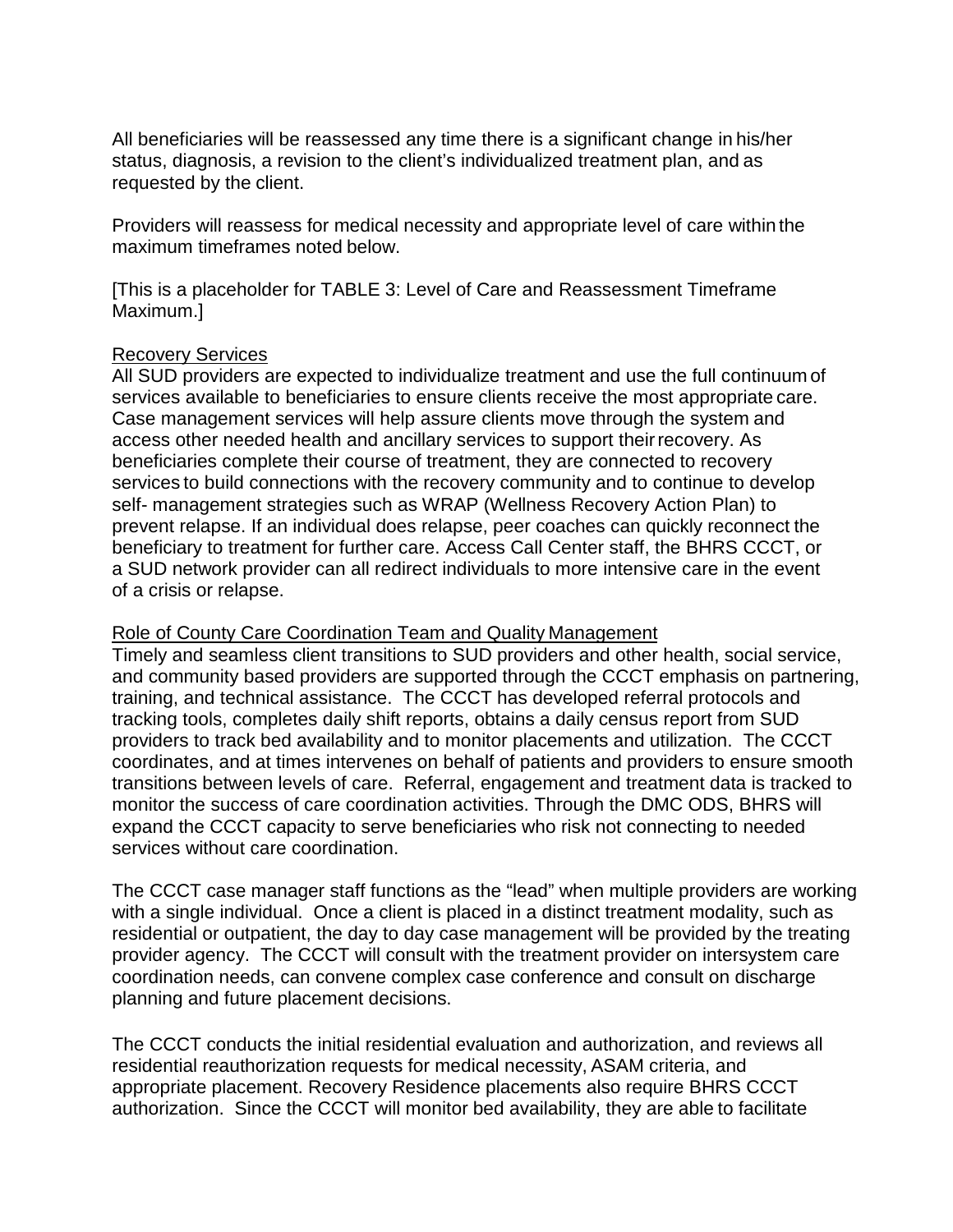rapid entry to residential services and effectively coordinate care within the SUD provider network ensuring beneficiary access and utilization of the full continuum of services. This process will be expanded under the DMC ODS implementation. BHRS monitors capacity through its electronic health record, which reconciles authorizations, utilization, and contract funding levels to assure financial integrity.

To support the SUD provider network in serving clients in the most appropriate ASAM level, BHRS will make available physician consultation services to physicians needing added support in treating a beneficiary. Consultation services may address medication selections, dosing, side effects, level of care considerations, or other complexities which arise in treating a client. Consultation services may be provided by addiction medicine physicians, addiction psychiatrists, or clinician pharmacists.

BHRS Quality Management (QM) will audit the CCCT authorizations, review individual client records and system-wide data to ensure that the BHRS system of care is working in accordance with ASAM criteria. Specifically, QM will ensure medical necessity for level of care placement has been determined by the intake assessment. SUD provider charts will be audited to ensure client care is individualized. System-wide data will be reviewed, such as length of stay in a particular level of care, to determine that care is provided based on the client's assessment and progress. Transition from one level of care to another will also be analyzed for evidence of appropriate care coordination. (See Section 11 for additional details.)

**3. Beneficiary Access Line.** For the beneficiary toll free access number, what data will be collected (i.e. measure the number of calls, waiting time, and call abandonment)?

BHRS operates a 24-hour toll free number beneficiaries can call to access services. Each call answered is logged and the following data is collected:

- Call time
- Call duration
- Caller's name
- Call type
- Disposition
- Person who answered the call
- Caller's preferred language
- Utilization of interpreter services

Other data collected includes:

- Insurance type
- Disposition type (Specialty, Network, AOD, PCP, Community Resources)
- Total calls received
- Total calls answered
- Abandonment rate
- Average answered hold time (in seconds)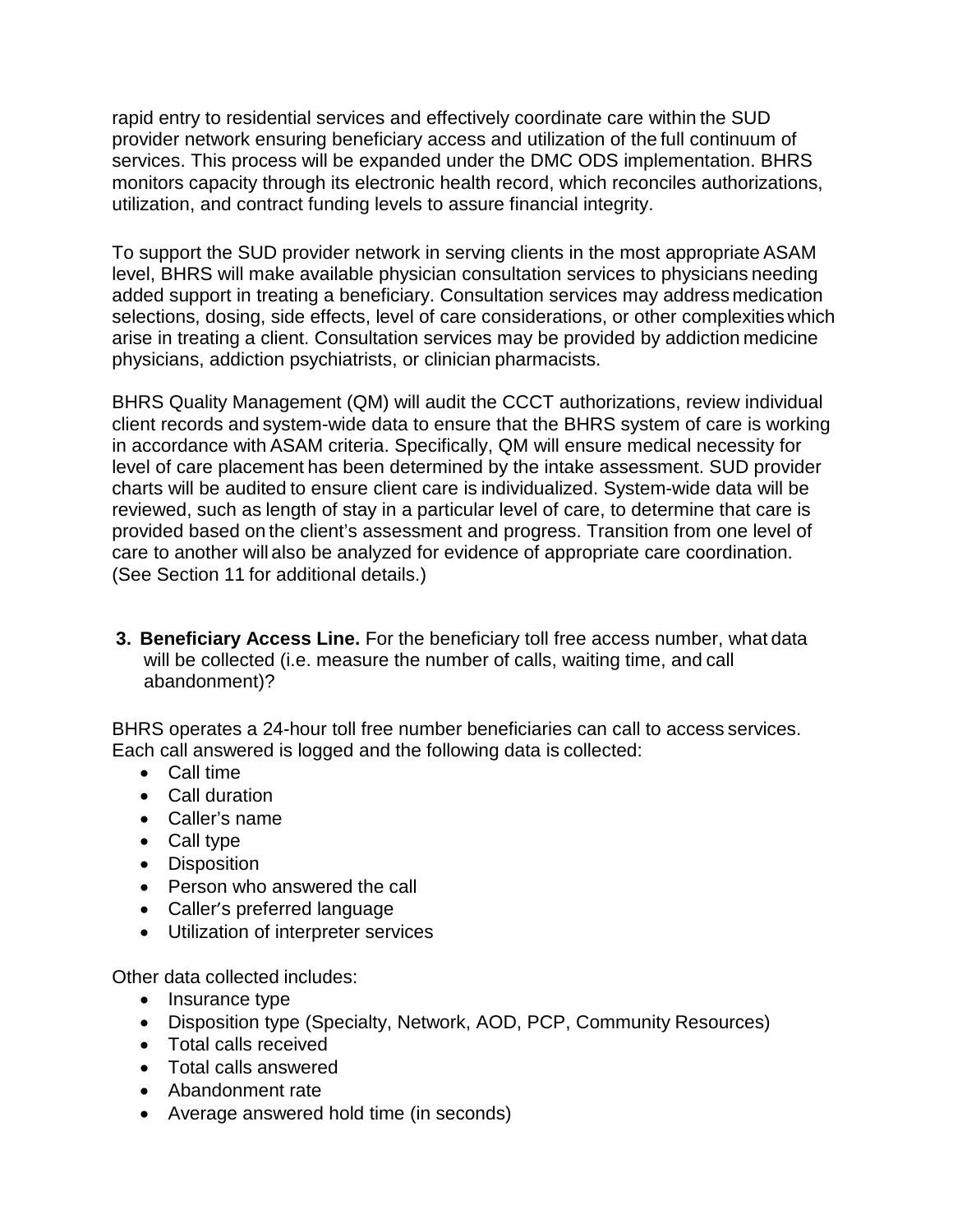- Average abandoned hold time (in seconds)
- Number of complaint or grievance calls
- **4. Treatment Services.** Describe the required types of DMC- ODS services (withdrawal management, residential, intensive outpatient, outpatient, opioid/narcotic treatment programs, recovery services, case management, physician consultation) and optional (additional medication assisted treatment, recovery residences) to be provided. What barriers, if any, does the county have with the required service levels? Describe how the county plans to coordinate with surrounding opt-out counties in order to limit disruption of services for beneficiaries who reside in an opt-out county.

Review Note: Include in each description the corresponding American Society of Addiction Medicine (ASAM) level, including opioid treatment programs. Names and descriptions of individual providers are not required in this section; however, a list of all contracted providers will be required within 30 days of the waiver implementation date.

BHRS maintains and monitors a network of providers under Board of Supervisors approved contracts, ensuring adequate access to services for beneficiaries. Services are individualized for beneficiaries when determined medically necessary and based on the level of care indicated utilizing the ASAM multidimensional assessment criteria. It is an expectation that all providers connect beneficiaries to services to meet other physical health, mental health, and ancillary service's needs based on the ASAM multidimensional assessment. All DMC network providers are required to meet established timely access standards.

Contracted DMC provider facilities are required to maintain DHCS SUD licensure, in addition to DMC certification. Perinatal Services Network Guidelines are followed by the appropriate providers. Facility staff are licensed or certified and are in compliance with certification requirements. All contracted providers are required to comply with Federal, State, and local requirements, including BHRS standards and evidence-based practices that meet the DMC- ODS quality requirements.

[This is a placeholder for TABLE 4: Services BHRS will provide as part of the DMC-ODS System (including service type, ASAM level, required or optional service type).

#### Service Descriptions

A. Early Intervention (ASAM Level 0.5)

BHRS staff provides Screening, Brief Intervention, and Referral to Treatment (SBIRT) for all substance use conditions in collaboration with the San Mateo Medical Center (SMMC) within primary care clinics, specialty care clinics, Emergency Department and Psychiatric Emergency Services Department. Beneficiaries at risk of developing a SUD or those with an existing SUD are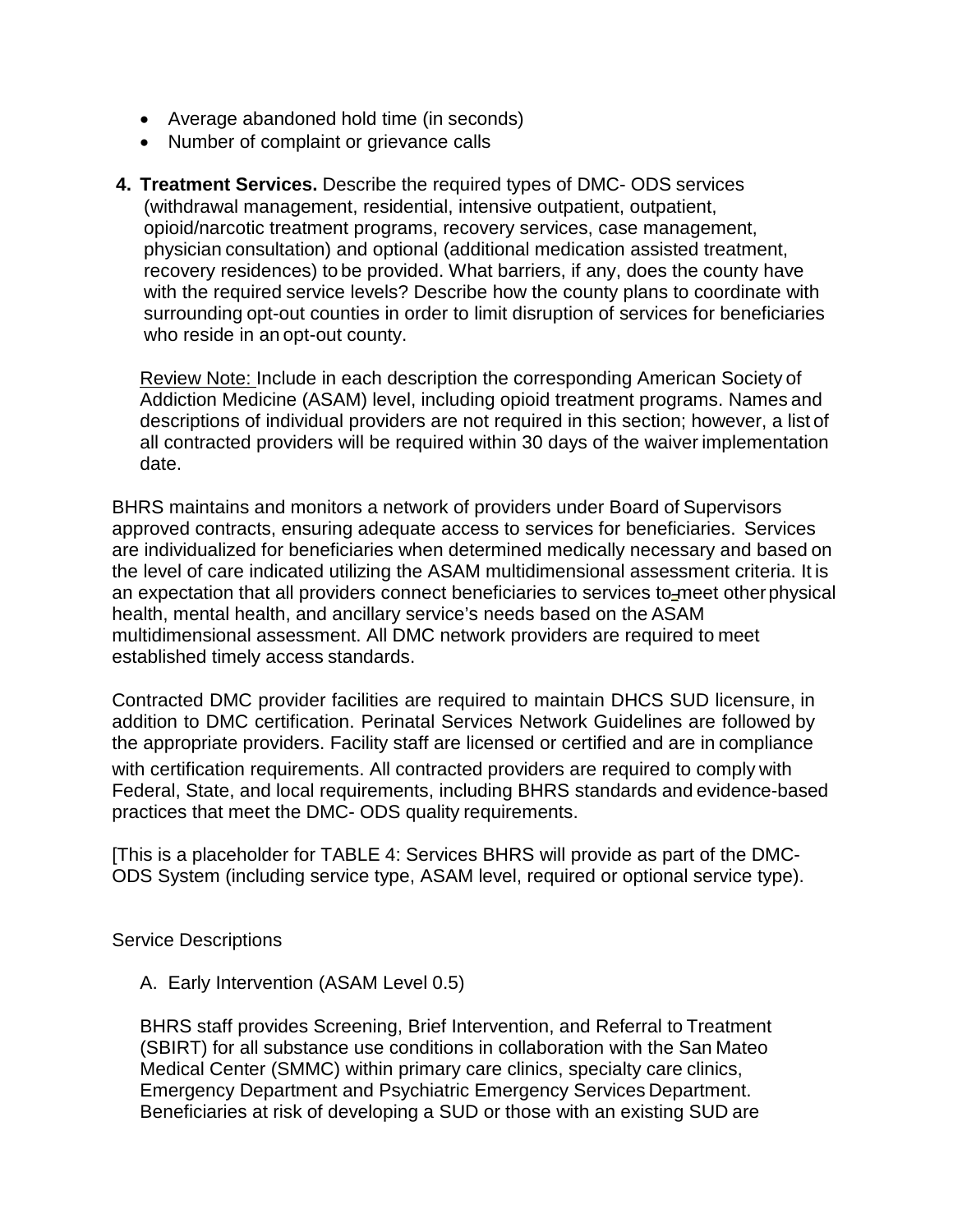identified and offered: screening for adults and youth, brief treatment as medically necessary, and, when indicated, a referral to treatment with a formal linkage.

#### B. Outpatient Services (ASAM Level 1.0)

Outpatient services consist of up to 9 hours per week of medically necessary services for adults and less than 6 hours per week of services for adolescents. Providers will offer ASAM Level 1 services including: assessment, treatment planning; individual and group counseling; family therapy; patient education; medication services; collateral services; crisis intervention services; and discharge planning and coordination. Services may be provided in-person, by telephone, or by telehealth in any appropriate setting in the community.

#### C. Intensive Outpatient Services (ASAM Level 2.1)

Intensive outpatient involves structured programming provided to beneficiaries as medically necessary for a minimum of nine (9) hours and a maximum of 19 hours per week for adult perinatal and non-perinatal clients. Adolescents are provided a minimum of six (6) and a maximum of 19 services per week. Services include assessment, treatment planning, individual and/or group counseling, patient education, family therapy, medication services, collateral services, crisis intervention services, treatment planning, and discharge planning and coordination. Services may be provided in-person, by telephone, or by telehealth in any appropriate setting in the community.

#### D. Withdrawal Management Services (ASAM Levels 1-WM, 3.2-WM)

Withdrawal Management services are provided as medically necessary to beneficiaries and include: assessment, observation, medication services, and discharge planning and coordination. Beneficiaries receiving a residential withdrawal management shall reside at the facility for monitoring during the detoxification process. BHRS will offer ASAM Levels 1-WM: Ambulatory Withdrawal Management without Extended On-Site Monitoring by the end of Implementation Year 1 (**IY1**). BHRS will release a request for proposals (RFP) to identify qualified DMC-ODS providers for ASAM Level 3.2-WM: Clinically-Management Residential Withdrawal Management. At this time, BHRS will not offer ASAM Level 2-WM, however we will review utilization and ASAM data and make a determination by the end of IY2 whether there is a demonstrated need for this level of care within our continuum. Should a need be substantiated an RFP would be released for ASAM L 2-WM.

BHRS will work with Sutter Health's Mills Peninsula Hospital and other area service providers to assist beneficiaries to access ASAM Levels 3.7-WM (Medically-Monitored Inpatient Withdrawal Management) and 4.0-WM (Medically-Managed Inpatient Withdrawal Management) when medically necessary. BHRS will coordinate with these providers to smoothly transition and support beneficiaries to less intensive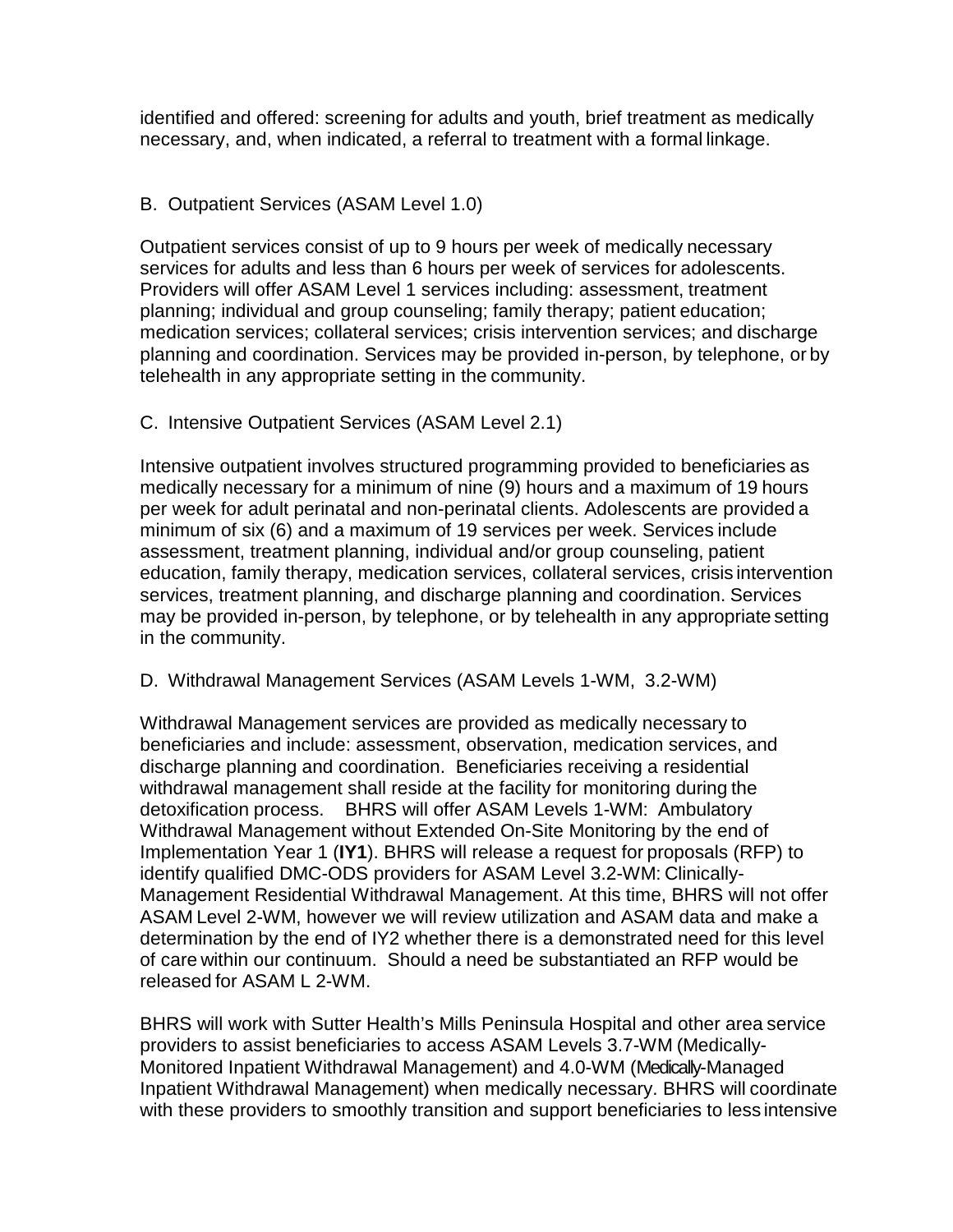levels of care available within the DMC- ODS.

E. Residential Treatment Services (ASAM Levels 3.1, 3.3, 3.5)

Residential treatment is a 24-hour, non-institutional, non-medical, short-term service that provides residential rehabilitation services to youth, adult, and perinatal beneficiaries. Residential services are provided in facilities designated by DHCS as capable of delivering care consistent with ASAM Level 3.1: Clinically-Managed Low-Intensity Residential, ASAM Level 3.3: Clinically Managed Population-Specific High-Intensity Residential Services (Adult only), and ASAM Level3.5: Clinically-Managed High-Intensity Residential.

Beneficiaries are approved for residential treatment through a prior authorization process based on the results identified by the residential evaluation and ASAM assessment. The length of stay for residential services may range from 1-90 days, unless a reassessment of medical necessity justifies a one-time services reauthorization/extension of up to 30 days. Only two non-continuous 90-day regimens will be authorized in a one-year period. Perinatal and criminal justice involved clients may receive a longer length of stay based on medical necessity.

Residential treatment services includes assessment, treatment planning, individual and group counseling, client education, family therapy, collateral services, crisis intervention services, treatment planning, transportation to medically necessary treatments, and discharge planning and coordination. All providers are required to accept and support patients who are receiving medication-assisted treatments.

BHRS is awaiting DHCS to issue provisional ASAM designations for currently contracted licensed residential providers. We believe current providers offer ASAM residential levels 3.1 and 3.5, and that these services will be available in **IY1** DMC-ODS providing timely DMC Certification can be secured from the DHCS Provider Enrollment Division. BHRS will ensure ASAM level 3.3 is available within 3 years of final approval of the County's implementation plan and will follow the County policy and process for selecting new providers.

For clients in any residential treatment program, case management services will be provided to facilitate "step down" to lower levels of care and support.

F. Opioid (Narcotic) Treatment Program (OTP/NTP, ASAM OTP Level 1)

BHRS contracts with a licensed Narcotic Treatment Program to offer services to beneficiaries who meet medical necessity criteria requirements. Services are provided in accordance with an individualized client plan determined by a licensed prescriber. Prescribed medications offered include methadone, buprenorphine, naloxone and disulfiram and other medications covered under the DMC- ODS formulary.

Services provided as part of an OTP include: assessment, treatment planning,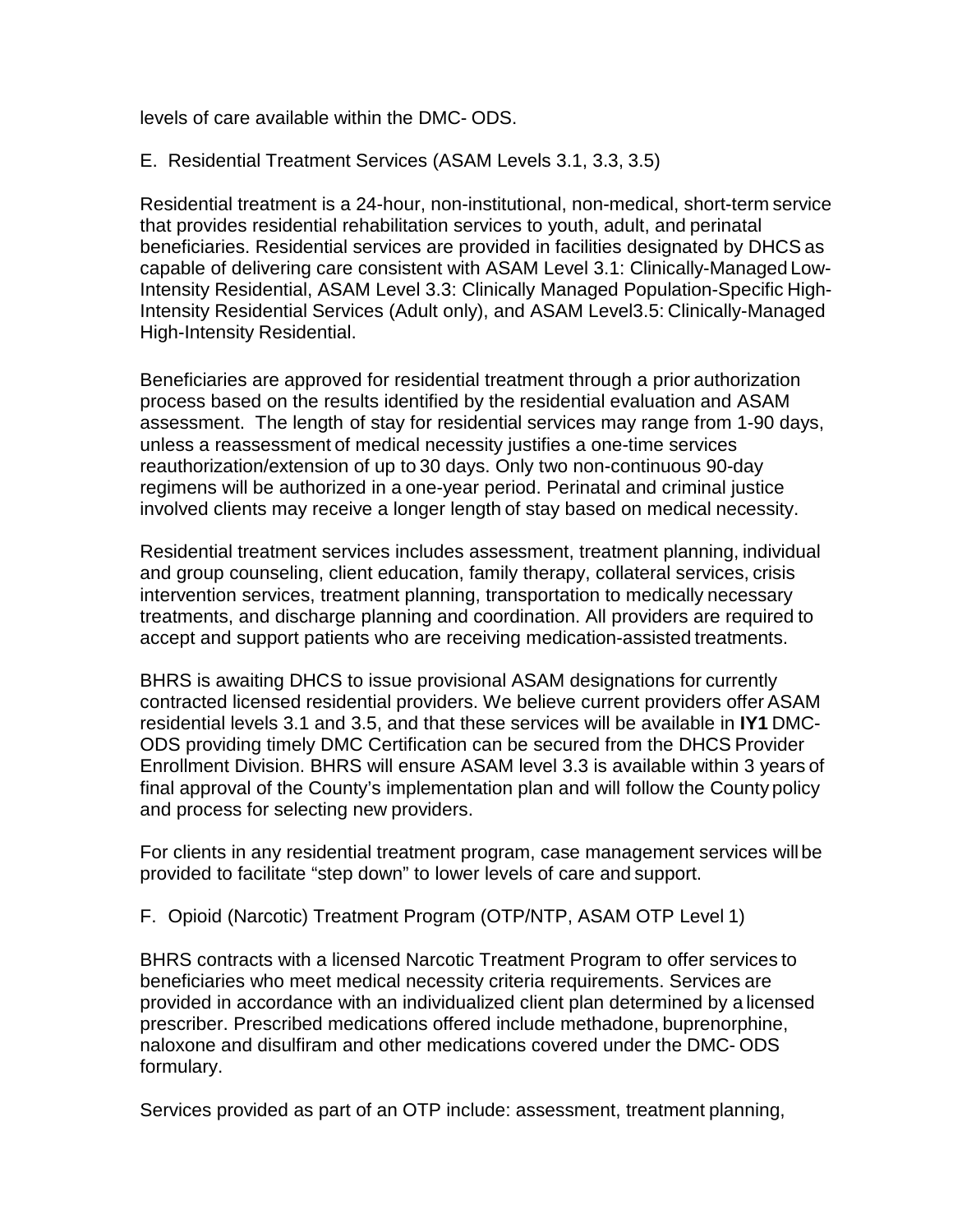individual and group counseling, patient education; medication services; collateral services; crisis intervention services; treatment planning; medical psychotherapy; and discharge services. Clients receive between 50 and 200 minutes of counseling per calendar month with a therapist or counselor, and, when medically necessary, additional services may be provided.

G. Additional Medication Assisted Treatment (MAT) Services (Optional, ASAM Level 1)

BHRS offers medically necessary MAT services through BHRS staff and contracted providers, an NTP program and a provider licensed as a primary care clinic. Services include: assessment, treatment planning, treatment, case management, ordering, prescribing, administering, and monitoring of medication for substance use disorders.

MAT will expand the use of medications for beneficiaries with chronic alcohol related disorders and opiate use. Medications will include: naltrexone, both oral (ReVia) and extended release injectable (Vivitrol), topiramate (Topamax), gabapentin (Neurontin), acamprosate (Campral), and disulfiram (Antabuse)

- Opiate overdose prevention: naloxone (Narcan)
- Opiate use treatment: buprenorphine-naloxone (Suboxone) and naltrexone (oral and extended release) (Note: Methadone will continue to be available through the licensed narcotic treatment program)
- For tobacco cessation/nicotine replacement therapy

Additionally, BHRS is currently coordinating care and expanding the availability of MAT outside the DMC- ODS by building the capacity of the entire health system to use these treatments for beneficiaries with a substance use disorder. BHRS is training physicians, nurse practitioners, and psychiatrists in primary care and specialty mental health clinics on the efficacy of using MAT, practice guidelines, and medication administration. Physician consultation is supporting implementation in areas such as: medication selection, dosing, side effect management, adherence, and drug-drug interactions.

#### H. Recovery Services (ASAM Dimension 6, Recovery Environment)

Recovery services are available once a beneficiary has completed the primary course of treatment and during the transition process. Beneficiaries accessing recovery services are supported to manage their own health and health care, use effective self-management support strategies, and use community resources to provide ongoing support.

Recovery services may be provided face-to face, by telephone, via the internet, or elsewhere in the community. Services may include: outpatient individual or group counseling to support the stabilization of the client or reassess the need forfurther care; recovery monitoring/recovering coaching; peer-to-peer services and relapse prevention, WRAP development, education and job skills; family support; support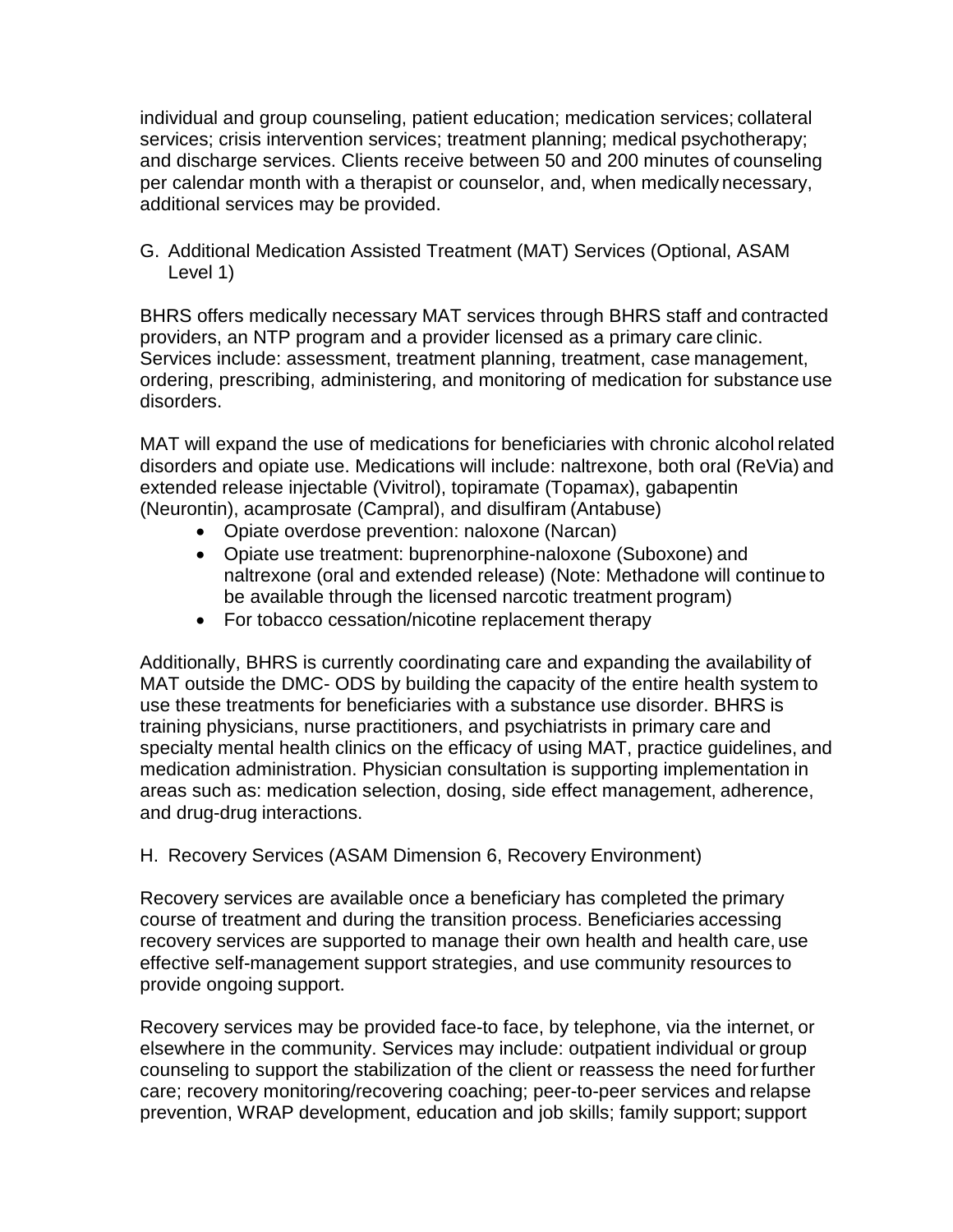groups and linkages to various ancillary services. Any eligible DMC provider within the network may provide medically necessary recovery services to beneficiaries.

#### I. Case Management Services

Case management services support beneficiaries as they move through the DMC-ODS continuum of care from initial engagement and early intervention, through treatment, to recovery supports. Case management services are provided for clients who may be pre-contemplative and challenging to engage, and/or those needing assistance connecting to treatment services, and/or those clients stepping down to lower levels of care and support. San Mateo County will use a comprehensive case management model based on the ASAM bio-psychosocial assessment to identify needs and develop a case plan and follow the SAMHSA/CSAT TIP 27(Treatment Improvement Protocol) Comprehensive Case Management for Substance Abuse Treatment.

Case management services may include: comprehensive assessment, level of care identification; client plan development; coordination of care with mental health and physical health; monitoring access; client advocacy and linkages to other supports including but not limited to mental health, housing, transportation, food, and benefits enrollment. Case managers will be trained and utilize Motivational Interviewing (MI) and Motivational Enhancement Therapy (MET), harm reduction, and strength based approaches. Case management services will be provided by contract providers and BHRS staff. High utilizers and complex clients will have an assigned lead case manager from the BHRS CCCT to oversee SUD care and coordinate with other treatment services and systems. The CCCT communicates with the treatment provider to reduce risk of duplicated case management efforts and will lead complex care coordination when the client needs services from multiple county systems. All other clients receive case management services exclusively from the contract the provider agency where the client is admitted and receiving treatment services. All case management services are consistent with confidentiality requirements identified in 42 CFR, Part 2, and California law, and the Health Insurance Portability and Accountability Act (HIPAA).

#### J. Physician Consultation

Physician consultation services assist physicians and nurse practitioners seeking expert advice on complex client cases and designing the treatment plan in such areas as: medication selection, dosing, side effect management, adherence, drugdrug interactions, or level of care considerations.

BHRS trains psychiatrists and psychiatric nurse practitioners in integrated settings on medication guidelines and offer the opportunity for them to consult one-on-one with a psychiatrist who has an addiction medicine background. Physician consultation to primary care and behavioral health providers for the use of Vivitrol, buprenorphine, other medications, and pain management is made available inan effort to build the capacity of the entire health system to treat beneficiaries with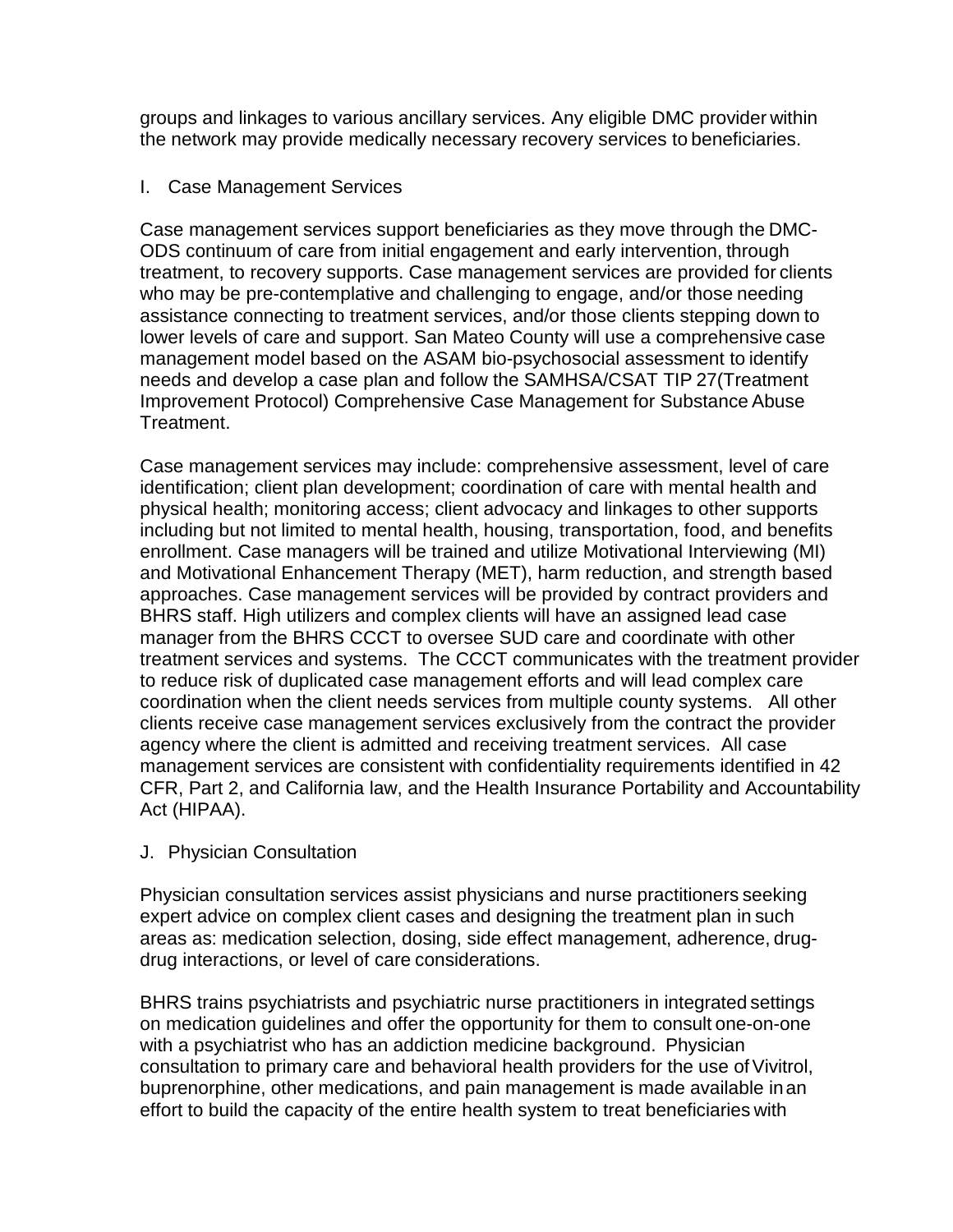substance use disorders.

San Mateo County may use existing staff, or contract with addiction medicine physicians, addiction psychiatrists, or clinical pharmacists to provide consultation services.

#### K. Recovery Residences

Recovery residences (RR) are available for beneficiaries who require housing assistance in order to support their health, wellness and recovery. There is no formal treatment provided at these facilities however residents are required to actively participate in outpatient treatment and/or recovery supports during their stay. There is no predetermined maximum length of stay. On a case by case basis BHRS CCCT will determine the length of stay. The County is developing standards for contracted RR providers and will monitor to these standards. RRs are not reimbursable through Medi-Cal.

#### L. Optional Service Levels Pending ASAM Utilization Review

BHRS will consider whether to offer additional optional services available underthe waiver once baseline data on beneficiary ASAM service need and utilization has been collected and analyzed. If an unmet need for a service is determined, BHRS will amend this plan to incorporate the additional service(s) and will initiate a RFP process to identify qualified providers. Service levels which BHRS anticipates for possible expansion include: Withdrawal Management (ASAM 2-WM) and Partial Hospitalization Services (ASAM 2.5)

#### M. Service Level Barriers

BHRS anticipates the following barriers to providing a number of services within the DMC- ODS continuum of care: start-up costs associated with starting new facilities and programming; facility siting challenges, including zoning; hiring and retaining qualified staff, particularly those able to meet threshold languages needs; DMC certification delays; and geographic location and related beneficiary transportation barriers.

#### N. Coordination with Surrounding Counties

BHRS has established strong relationships with surrounding counties' substance use service divisions through state level associations and Bay Area collaborations. We periodically meet to discuss service models and best practices forming a foundation of coordination to ensure beneficiaries who reside in an opt-out county will not experience a disruption of services. BHRS will provide original DMC modalities to any beneficiary in an opt-out county seeking services within San Mateo County and we will coordinate with neighboring counties, whether opt-in or opt out, to ensure beneficiaries can access services easily and quickly. We will alsowork together, as needed, when a regional approach is required to deliver a component of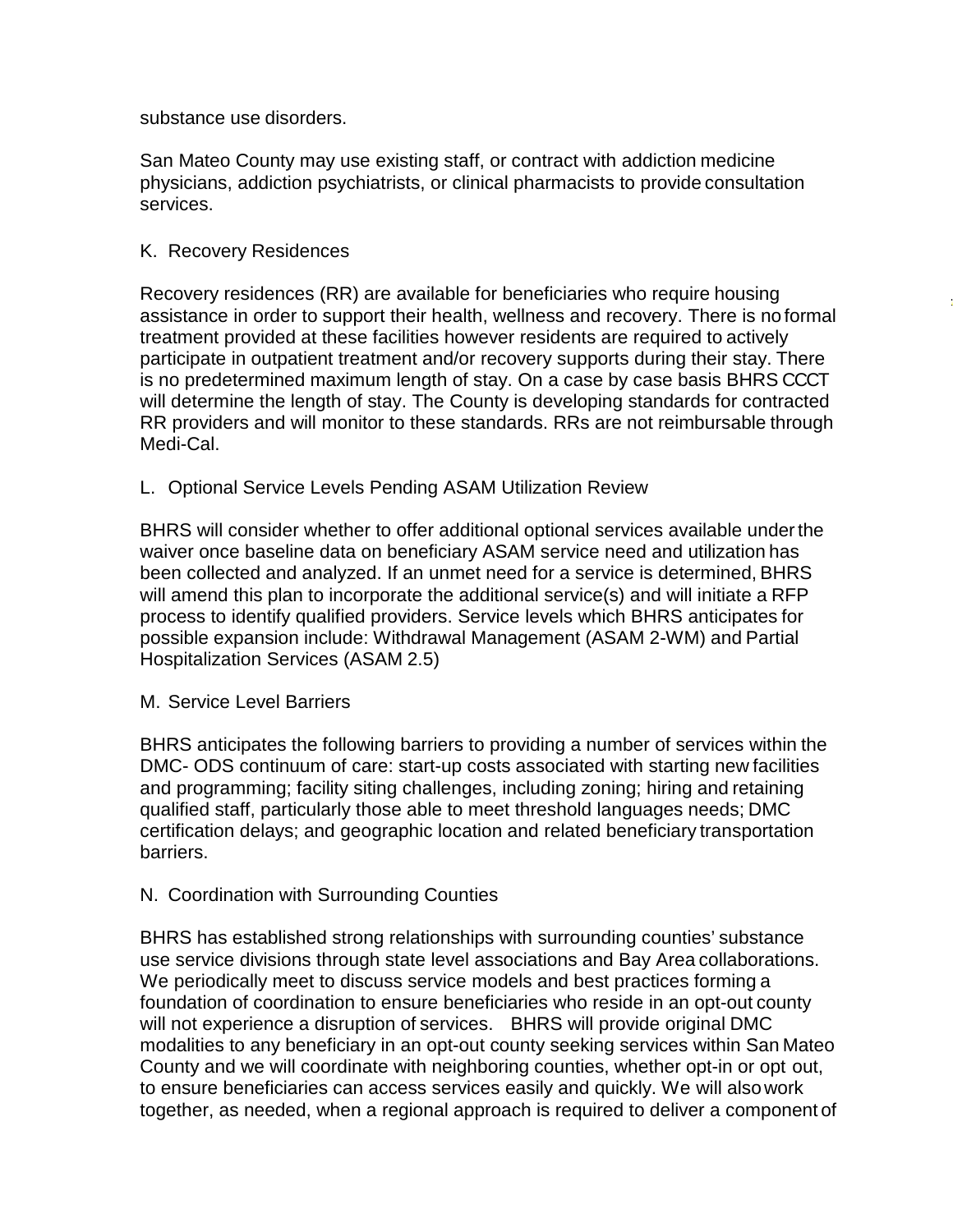the continuum of care e.g. youth residential treatment.

**5. Coordination with Mental Health**. How will the county coordinate mental health services for beneficiaries with co-occurring disorders? Are there minimum initial Coordination requirements or goals that you plan to specify for your providers? How will these be monitored? Please briefly describe the county structure for delivering SUD and mental health services. When these structures are separate, how is care coordinated?

BHRS consists of substance use and mental health (MH) services consolidated into a single division within the Health System of San Mateo County. Each program is supervised under a single executive management structure consisting of a director, assistant director, and medical director; a deputy director for youth programs and services and a deputy director for adult services; and a single team of program managers. SUD staff and programming are integrated into the organization, sharing the same policies and procedures, administrative support, and often facilities with mental health. The DMC-ODS provides further opportunity to fully align BHRS programs and services not only for cases of co-occurring disorders, but to assure that there is no wrong door when an individual makes the decision to seek treatment and begin their recovery.

Approximately eight years ago, SUD and MH services were organized in separate departments with little interaction between staff and contract providers. With the implementation of the Mental Health Services Act, the two departments began collaborating on service delivery to individuals with co-occurring substance use and mental health disorders with a common understanding, that people with co-occurring SUD and MH conditions are the "expectations" and not the "exception". This collaboration eventually led to a reorganization that established BHRS and brought under a single administrative structure SUD and MH services.

Over this period of time continuous training and technical assistance to staff and providers in both systems has been provided through our "co-occurring initiative" and Change Agent efforts. SUD Counselors and MH Clinicians partner to co-facilitate groups at various county and contractor locations. A co-occurring screening tool (ACOK, Andrew Cherry Oklahoma) has been identified and implemented by MH and SUD providers. Care coordination and referral procedures have evolved and improved during the past eight years. The BHRS Access/Call Center is now responsible for service requests for both SUD and MH treatment requests.

Under the direction of the BHRS Medical Director, complex case conferences are convened for individuals who are not progressing in their treatment and recovery. The large percentage of these clients has co-occurring issues.

BHRS facilitates "Field Crisis Committee" meetings throughout the County in collaboration with law enforcement, education, providers, NAMI, city representatives, etc. to identify individuals who are experiencing significant challenges, most frequently including cooccurring issues, and not well connected to services. The committee develops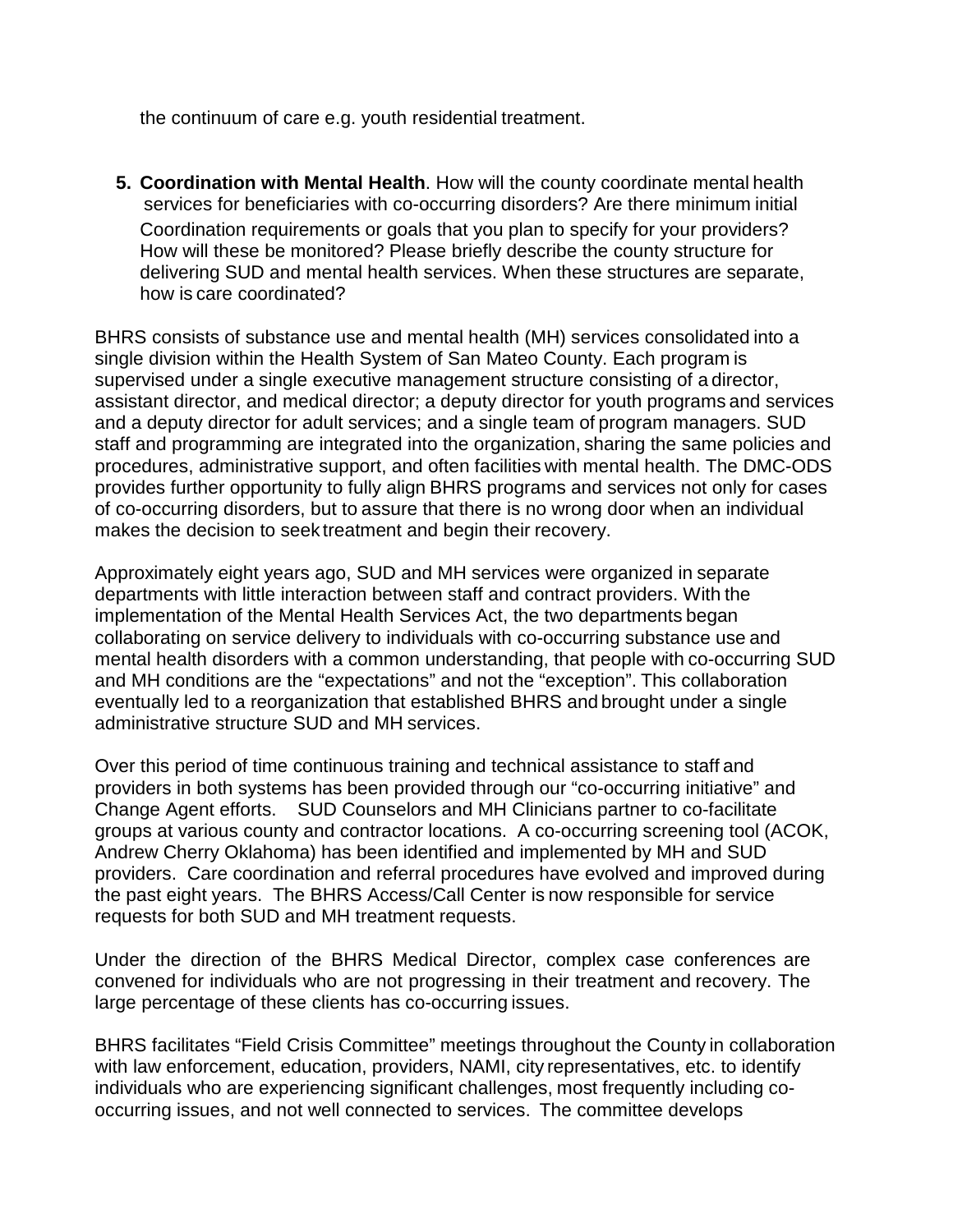engagement and care coordination strategies.

BHRS deliberately set out in the DMC-ODS planning process to avoid the development of another silo. Instead, we looked for opportunities to build upon the existing structures within BHRS to enhance services to individuals with co-occurring disorders. It will be a contractual requirement for all service providers to have at a minimum a medical director and a professional staff who meets the standards for a Licensed Practitioner of the Healing Arts. With these professionals on staff, providers will have greater capacity to serve this population and provide integrated care. To support the integration of services and ensure quality, BHRS will expand quality assurance and improvement functions by extending the oversight of the quality management unit to include DMC-ODS programs and services. The experience and skill of quality review staff in cooperation with fiscal, technical, and administrative staff will prove invaluable during performance reviews, audits, reporting, and evaluations, assuring compliance within DMC-ODS requirements. This approach provides the support to conduct regular internal reviews and ongoing monitoring to test for compliance and help to achieve performance standards and benchmarks. This creates opportunities for more holistic quality improvement measures that incorporate both SUD and MH practices, which will have greater impact on client outcomes when conducted within an integrated service delivery system.

Currently, BHRS coordinates services between programs for individuals with cooccurring disorders through a single electronic health record, coordinated treatment and recovery plans, and integrated or coordinated service teams that remain in regular communication with one another since BHRS employees belong to the same organization, are often co-located, share the same email, calendaring, and telephone systems. Several contract providers have user accounts for computer and communications systems and have staff that are co-located. All HIPPA and 42 CFR part 2 requirements are met.

SUD/MH integration occurs in a few ways. A number of SUD contract agencies also contract with BHRS to provide mental health services to beneficiaries. The Access Call Center can refer beneficiaries to these integrated agencies. Some SUD contract providers can perform screening and assessment functions for new mental health clients as well as for SUD clients; mental health providers screen and refer clients to needed SUD service providers within the network. Same Day Assistance is designed to screen individuals with substance use and mental health conditions on the day of a request for service. SDA is organized in geographic regions in the County. For each region there are primary points of entry for SDA. For individuals likely to have a primary SUD, beneficiaries will be directed to a SUD provider in that region. For individuals likely to have a serious mental health condition the beneficiary will be directed to the County operated mental health clinic. For individuals that may have co-occurring SUD and MH conditions the initial SDA contact may occur at either the SUD provider or MH clinic. From the SDA screening a determination is made where best to refer and serve the beneficiary. If services are not provided by the SDA provider they will facilitate a "warm hand-off" whereby the SDA provider will secure an intake appointment for the client, provide a bus token/taxi voucher if transportation is a potential barrier, and with the client's consent share information derived from the SDA screening process with the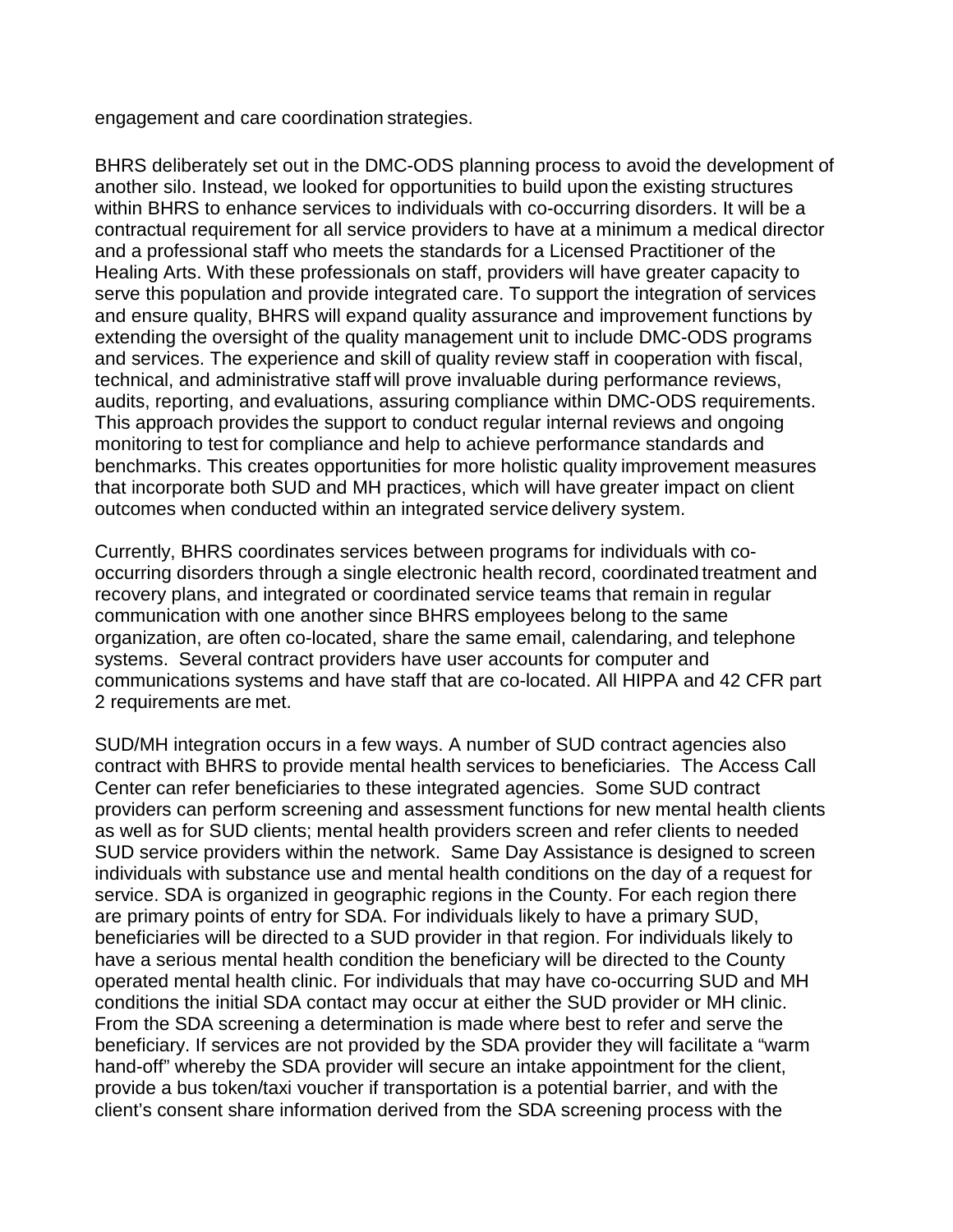treatment provider. The SDA provider will contact the treatment provider subsequent to the intake appointment to find out if the client made the appointment as scheduled.

**6. Coordination with Physical Health.** Describe how the counties will coordinate physical health services within the waiver. Are there minimum initial coordination requirements or goals that you plan to specify for your providers? How will these be monitored?

BHRS and the San Mateo County Medical Center (SMMC) which operates a public hospital, psychiatric emergency and inpatient unit, and primary care centers throughout the county are part of the Health System of San Mateo County. Integrating behavioral health and physical health care in San Mateo County began almost twenty years ago by embedding mental health (and later substance use counselors) in the primary care centers, while out stationing nurse practitioners in BHRS regional clinics to serve adults living with a serious mental illness (many of whom have a co-occurring SUD).

Five years ago BHRS and SMMC built on this foundation by implementing a "Total Wellness" program that created a team consisting of a primary care physician, nurses, counselors and peer workers. Total Wellness provides, in addition to primary care services, a full array of services and supports to individuals with cooccurring disorders that includes smoking cessation, weight management, diabetes education and support, and physical conditioning.

Within the past year, a significant level of integration and coordination between primary care and BHRS has been achieved with the Medication Assisted Treatment (MAT) program by embedding a substance use screening and brief intervention service directly into the Medical Center's Emergency Department and Psychiatric Emergency Services so that individuals living with a SUD, who have a tendency to be frequent visitors to emergency rooms, can be engaged directly at the time they may be most likely to be open to treatment. BHRS also has five full-time substance use case managers embedded with the primary care BHRS team noted above. These case managers will directly assist and coordinate substance use treatment services to patients in a primary care setting. BHRS also has substance use case managers dedicated to working with identified patients in the Innovative Care Clinic at the County medical center, the pain management clinic, and our HIV clinic. There is also a dedicated SUD youth case manager who works to engage youth admitted to psychiatric emergency services with substance use treatment needs.

More recently, the Health System initiated a project called "Enterprise-Wide Master Patient Index (EMPI)," which will assign an index number to all cases from information systems within the Health System and allow for the basic sharing of patient information to improve care coordination. It will also allow for data analysis across divisions including matching to determine if referrals from one division to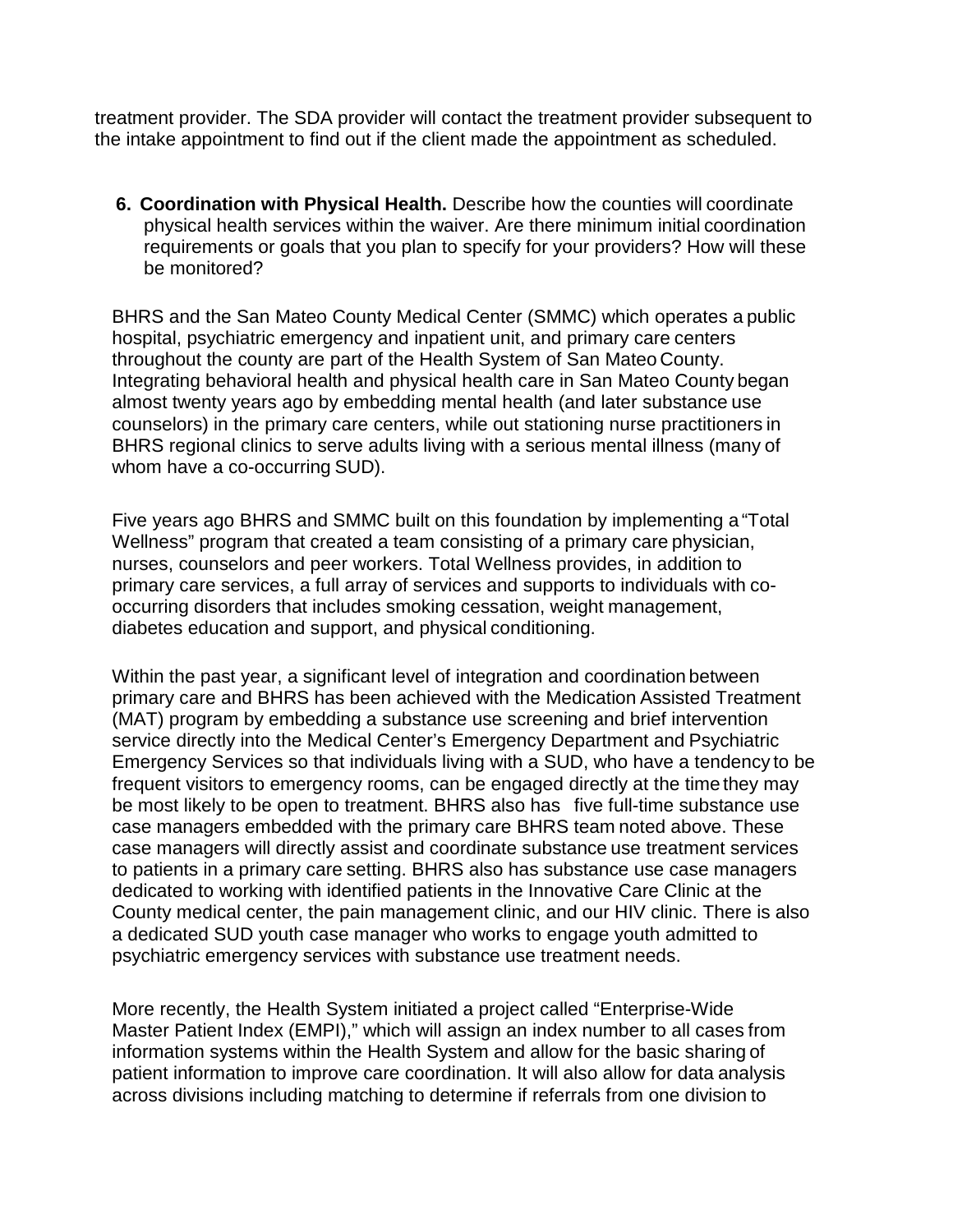another were completed, to determine if a patient is commonly known to several programs, and for sharing of electronic health record data so services are integrated, coordinated, and effective. The EMPI will also be deployed to conduct population level studies using predictive modeling tools. All information sharing will be compliant with HIPPA and 42 CFR Part 2.

BHRS is in a "one plan" managed care county and the one plan is the Health Plan of San Mateo (HPSM). HPSM understands county operations and service delivery systems since several of their key executive staff once worked for the county. BHRS maintains several agreements with HPSM that create performance standards, compliance monitoring, and reporting requirements that reinforce quality, responsiveness, timeliness, and effective of services to beneficiaries.

Through a Qualified Service Organization agreement, HPSM has access to BHRS' electronic health record, allowing HPSM care coordination staff access to treatment plans and progress notes. HPSM care coordination staff work closely with BHRS case managers, therapists, and psychiatrists to coordinate care and include them in the care team. HPSM and BHRS leadership meet regularly through multiple forums that include the Adult Services Oversight Committee (monthly), weekly HPSM/BHRS operations meetings, and quarterly joint operations meetings.

HPSM delegates behavioral health and recovery services for beneficiaries with mild and moderate mental health conditions to BHRS, so that all beneficiaries with SUD and MH conditions that make up the continuum of care are coordinated through one single entity. It is more common for the mild and moderate populations to be treated in primary care or individual practitioner settings, but BHRS assumes care responsibility for all populations, and also directly supports individuals with substance use disorders in a primary care setting by providing doctor to doctor consults and embedding BHRS staff in primary care clinics. BHRS also maintains a provider network of LPHAs to provide network adequacy to meet new service demands of the beneficiary expansion.

In response to the implementation of the DMC-ODS, BHRS continues to develop the resources by expanding the number of contract providers and recruiting organizations with significant experience in serving individuals with growing case complexity. This complexity can include co-morbidity and the lack of health homes for patients to achieve optimum health and positive outcomes.

Recently, a contractor opened a treatment facility providing medication assisted treatments in the county; the provider now seeks to expand to a primary care services clinic so that individuals seeking substance use disorder treatment can also have their physical health needs met concurrently. This provider will be adding capacity over time in hope that they can meet the primary care needs of BHRS clients.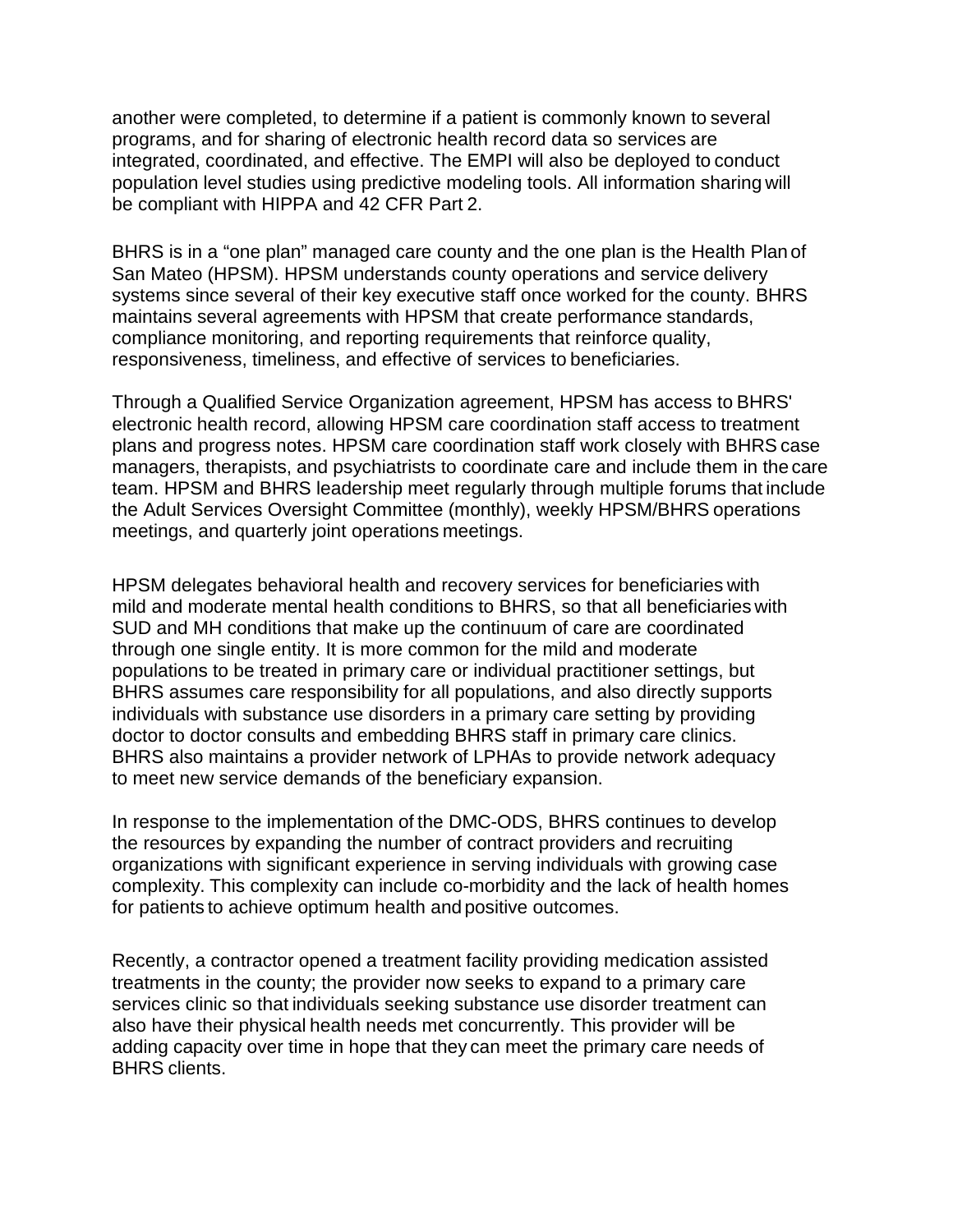Existing relationships, contractual obligations to collect and analyze performance data, ongoing and regular meetings, treatment programs embedded in primary care, open access data sharing, and the development of contract providers will help with coordination between the DMC-ODS and physical health.

- **7. Coordination Assistance.** The following coordination elements are listed in the STCs. Based on discussions with your health plan and providers, do you anticipate substantial challenges and/or need for technical assistance with any of the following? If so, please indicate which and briefly explain the nature of the challenges you are facing.
	- Comprehensive substance use, physical, and mental health screening; There are challenges with the implementation of SBIRT within the Medicaid Managed Care Plan's (Health Plan of San Mateo – HPSM) provider network. BHRS will work with HPSM to assess whether technical assistance in engaging and incentivizing primary care providers is necessary.

To help facilitate access to care for beneficiaries, BHRS will be implementing a decentralized screening process that will require significant training, coordination and oversight of network providers for consistent application of requirements and standards. Implementation of the STCs will place new expectations on SUD providers that may require individualized technical assistance.

• Collaborative treatment planning with managed care;

BHRS works closely with HPSM on coordination of care issues for mental health, substance use and physical health. Planning and problem solving occurs at the population health and individual client levels of care. Part of the initial implementation will be to educate HPSM care coordinators on the specific level of care, and referral and assessment protocols for the DMC- ODS. BHRS would be interested in information and/or technical assistance on models of care coordination with managed care plans.

- Care coordination and effective communication among providers; With the implementation of the full continuum of care of the DMC- ODS and the emphasis on levels of care based on ASAM criteria, there will be an increased expectation and need for care coordination among providers. We anticipate some challenges during the initial implementation and BHRS will be working closely with providers to identify obstacles and develop improvements. BHRS will also evaluate grievances to determine if beneficiaries are experiencing any negative repercussions due to problems with care coordination. BHRS may seek technical assistance to improve care coordination if challenges arise.
- Navigation support for patients and caregivers; The implementation of case management and recovery supports will be significant system improvements in assisting clients and others in navigating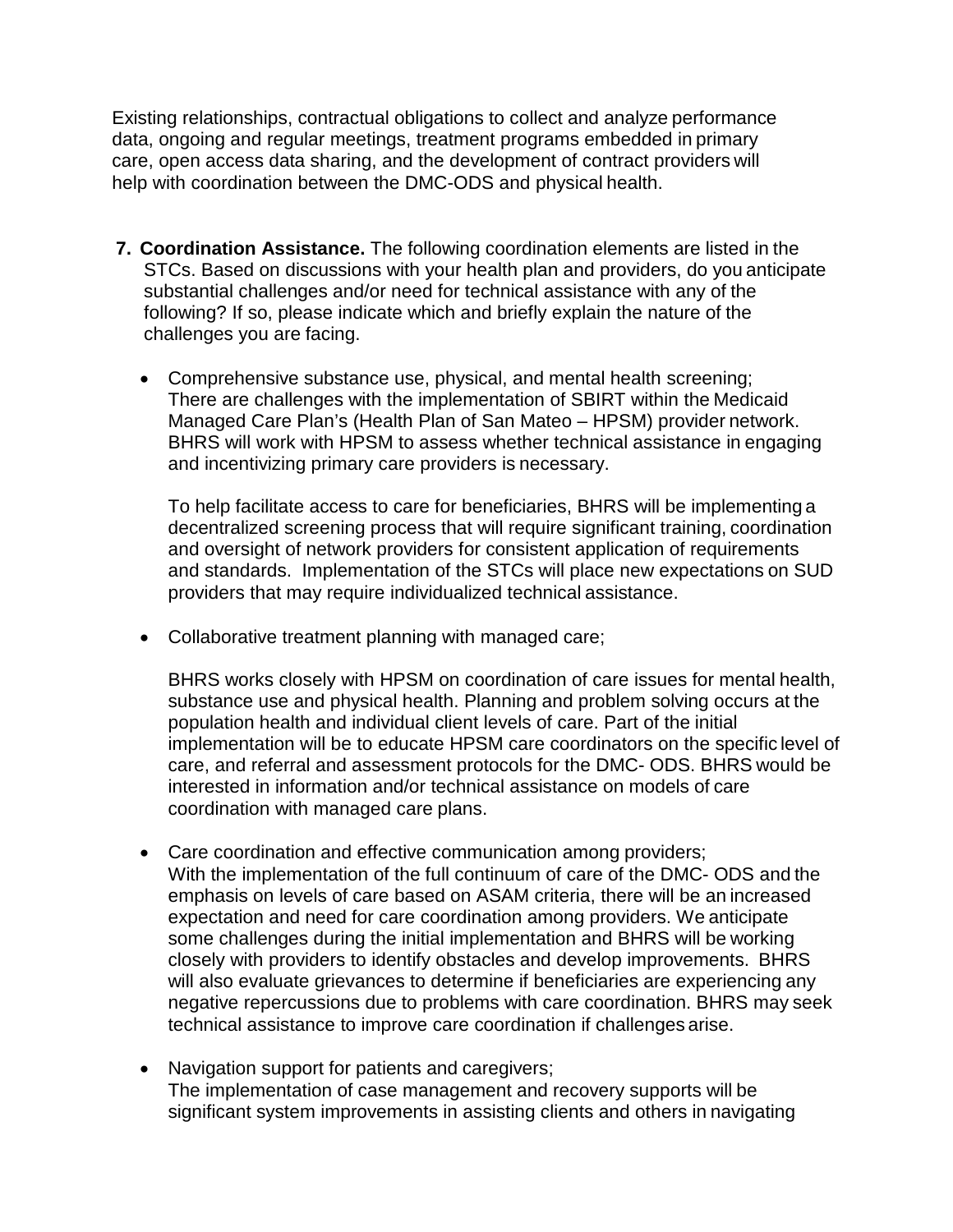services. BHRS has implemented a "same day assistance" protocol that upon referral (including self-referrals) directs clients to services that best meets their presenting needs. At this time we are not anticipating significant challenges in this area.

- **8. Access.** Describe how the county will ensure access to all service modalities. Describe the county's efforts to ensure network adequacy. Describe how the county will establish and maintain the network by addressing the following:
	- a. The anticipated number of Medi-Cal clients.
	- b. The expected utilization of services
	- c. The number and types of providers required to furnish the contracted Medi-Cal Services
	- d. Language capability for the count y threshold languages
	- e. Timeliness of first face to face visit, timeliness of services for urgent conditions and access to afterhours care
	- f. The geographic location of providers, hours of operation and Medi-Cal beneficiaries, considering distance, travel time, transportation, and access for beneficiaries with disabilities
	- g. Is there a current waiting list for services?
	- h. How will counties address service gaps?

#### **8a. The Anticipated Number of Medi-Cal Clients**

As of October 2015, San Mateo County had approximately 118,000 Medi-Cal beneficiaries according to local health officials. Prevalence estimates vary. Up to 14.2% of the Medicaid population meets the diagnostic criteria for a substance use disorder according to NSDUH (2008-2010 National Survey of Drug Use and Health, 2013 American Community Survey), while the California Department of Health Care Services (DHCS Behavioral Health Needs Assessment, Vol. 2 2013, page 30) estimates 10.3% of the population meets criteria for a SUD. Using these prevalence estimates BHRS projects between 16,756 to 12,154 Medi-Cal beneficiaries have a SUD and could benefit from treatment.

SAMHSA data indicate 10.8 percent of those who needed treatment receivedtreatment in a specialty program. Given this, BHRS anticipates serving between 1,313 and 1,810 new beneficiaries in the first year of implementation that have not been able to access treatment services until this expansion. Table 5 below presents the actual beneficiary counts with prevalence and penetration high and low estimates for adults and youth for BHRS.

The Department of Health Care Services in the 2013 Behavioral Health Needs Assessment estimated the penetration rate at 7.29 percent for San Mateo County. This results in a caseload range of 1,222 to 929 beneficiaries. For planning purposes BHRS will be using the SAMHSA methodology because with the implementation of the DMC-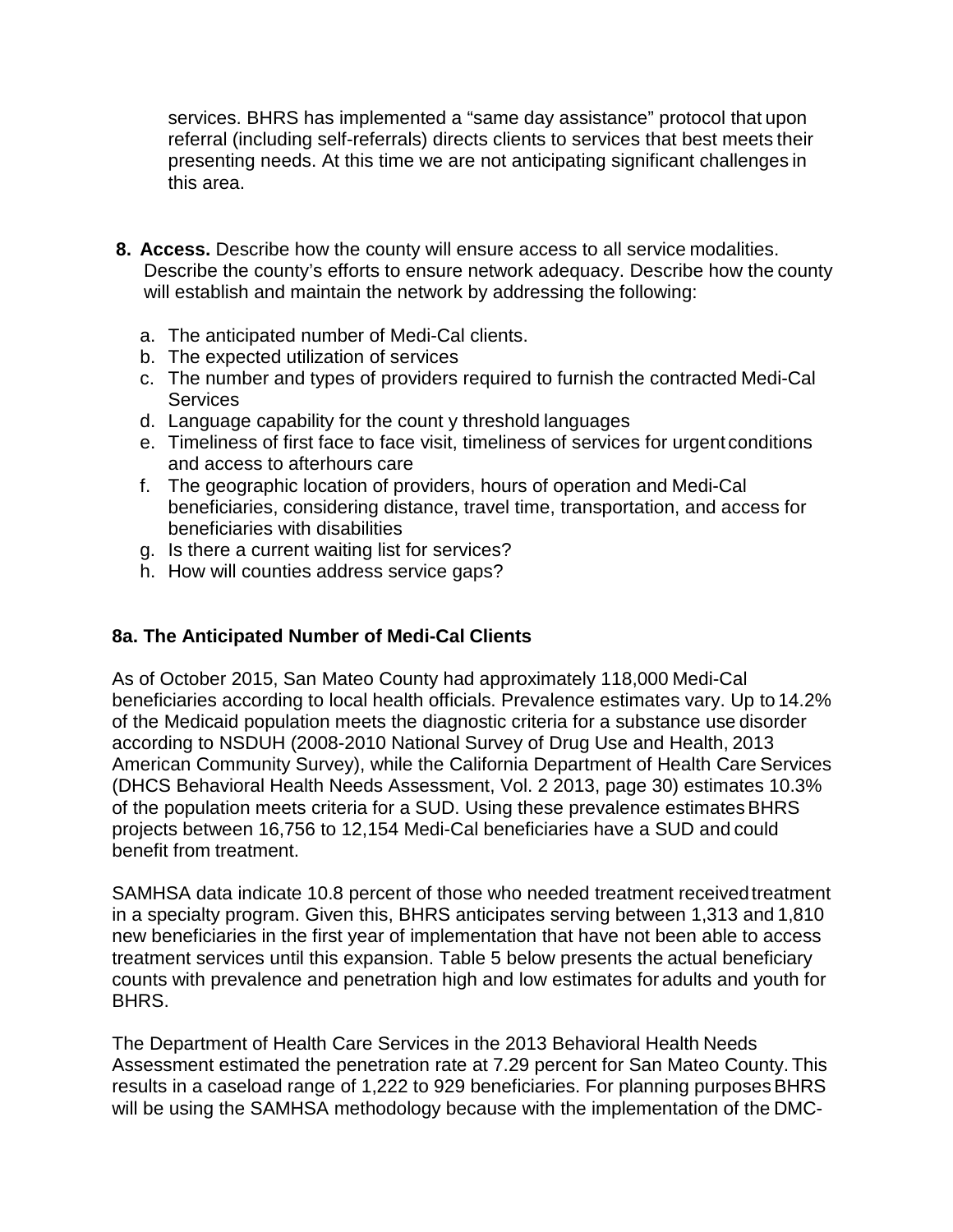ODS there will be a more structured outreach and engagement processes as well as a full continuum of services that will be more responsive to the treatment needs of this population than has previously existed. Therefore, BHRS will use an estimate high of 1,810 and an estimate low of 1,313.

[This is a placeholder for TABLE 5: Beneficiary Estimates Based on 2015 Actuals with Prevalence and Penetration Estimates by Adult and Youth.]

[This is a placeholder for TABLE 6: Prevalence and Penetration Calculations Projected over 5 Years.]

#### **8b. the Expected Utilization of Services**

San Mateo County used a number of historical and forecasted approaches in determining service utilization and projections. Table 7 below details service utilization reported from existing data collection systems. This information is based on actual treatment admissions for Fiscal Year 2013-2014 and Fiscal Year 2014- 2015. This data reflects the pre-expansion effort of BHRS to develop residential in-patient capacity needed in the short term and the increase of residents in need of these modalities whose previous options were mostly outpatient modalities or accessing residential treatment through other funding sources. Prior to January 1, 2014 residential treatment was not a Drug Medi-Cal treatment option. Specifically, Table 7 shows an increase between FY13/14 and FY 14/15 in residential inpatient treatment due to the implementation of the ACA January 1, 2014 so Fiscal Year 13-14 only represents 6 months of beneficiary expansion, the County's efforts to increase detox and residential treatment providers and expanding or maintaining the capacity of existing providers. Although the percentage of admissions of beneficiaries into outpatient treatment appears to be less, there were 62 more beneficiaries in FY 14/15 and there were 532 more beneficiaries in residential treatment modalities because of County and provider efforts mentioned above and the implementation date of the ACA.

Just over half, or 53% of treatment admissions for the two time periods were for outpatient and non-Residential Services. Just under half of the admissions, 47%, were for services in residential and inpatient modalities. These admissions are generally split evenly between residential detox and residential treatment that is greater than 30 days.

[This is a placeholder for TABLE 7: Medi-Cal Beneficiary SUD Treatment Admissions by Modality Actuals for FY 13-14 and FY 14-15.]

#### **8c. The number and types of providers required to furnish the contracted Medi-Cal Services**

Table 8 below details the beneficiary penetration estimates shown in the previous section to establish the needed network capacity to meet beneficiary service demand. Taking into consideration the estimates in Table 8 combined with the average length of stay, capacity and utilization estimates by modality that BHRS will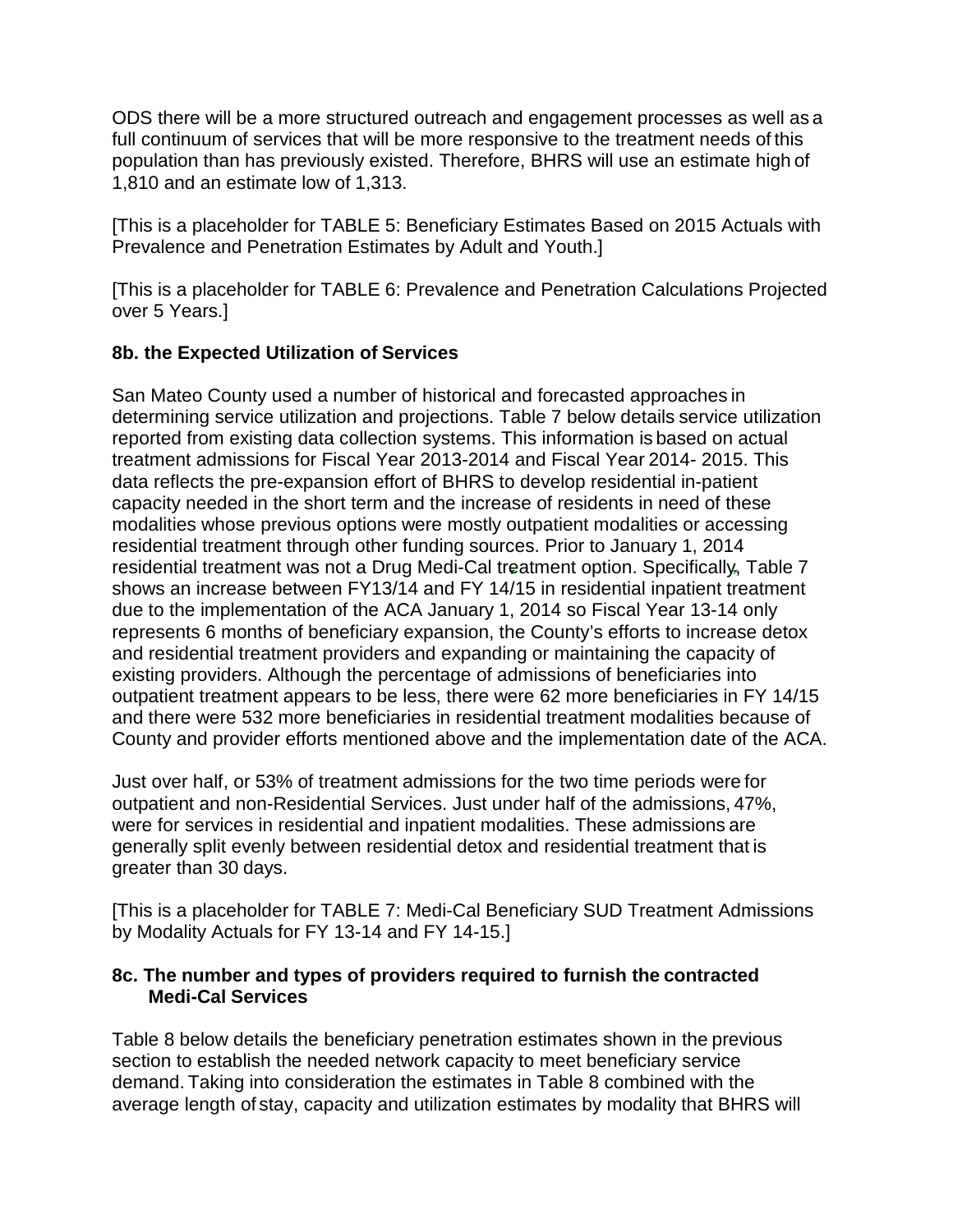need to dedicate resources to develop to meet the needs of the beneficiary expansion are 14 beds for residential detox, 90 beds for residential treatment greater than 30 days, capacity for 258 NTP maintenance slots, and 245 outpatient slots. The San Mateo Drug and Alcohol Treatment Access Report (DATAR), which tracks total treatment capacity by modality, indicates that existing provider capacity exceeds the capacity and utilization estimates listed above. As of December 2015, existing capacity for residential detox is 22 beds (6 dedicated to public treatment), for residential treatment greater than 30 days there are 191 beds available (115 dedicated to public treatment), there are 550 slots available for NTP maintenance (114 dedicated to public treatment), and 789 outpatient slots (547 dedicated to public treatment).

[This is a placeholder for TABLE 8: Medi-Cal Beneficiary SUD Treatment Admissions by Modality with Caseload Estimates for Current and Future Years through FY 2018- 19.]

#### **8d. Language capability for the county threshold languages**

Drug Medi-Cal (DMC) providers will be required to abide by the San Mateo County Health System' language access policies specifically in providing interpretation and translation services to all clients. Interpretation will be made available to all clients and potential enrollees. DMC providers will include in their fiscal planning appropriate resources for providing language services to threshold populations in San Mateo County including but not limited to Spanish, Tagalog, Chinese, (and Mandarin). In addition, DMC providers will be required to attend mandatory "How to Work with Interpreters" training to ensure proper use of interpreters in service provision. BHRS through its Quality Management unit will ensure that DMC providers comply with the language access requirements for its beneficiaries. Currently, 20% of BHRS employees receive bilingual pay-which means 50% of their caseload are provided in languages other than English. Another 10-20% of staff are bilingual and/or bicultural and provide services in other languages but do not meet the 50% caseload threshold. BHRS does not currently track the percent of bilingual employees working at contractor facilities, but will begin tracking this as part of the BHRS annual cultural competency plan. All forms and appropriate materials will be translated to the threshold languages and be made available to DMC providers. Every effort will be made to have materials translated in an accurate and timely manner.

[This is a placeholder for TABLE 9: Type of Care and Time Frame]

#### **8e. Timeliness of first face-to-face visit, timeliness of services for urgent conditions and access after-hours care.**

The BHRS standard is for each beneficiary to be offered a first appointment within 15 days of referral or request for service for non-urgent services. To improve timely access to services for all beneficiaries BHRS will collect baseline data **IY1** to identify problem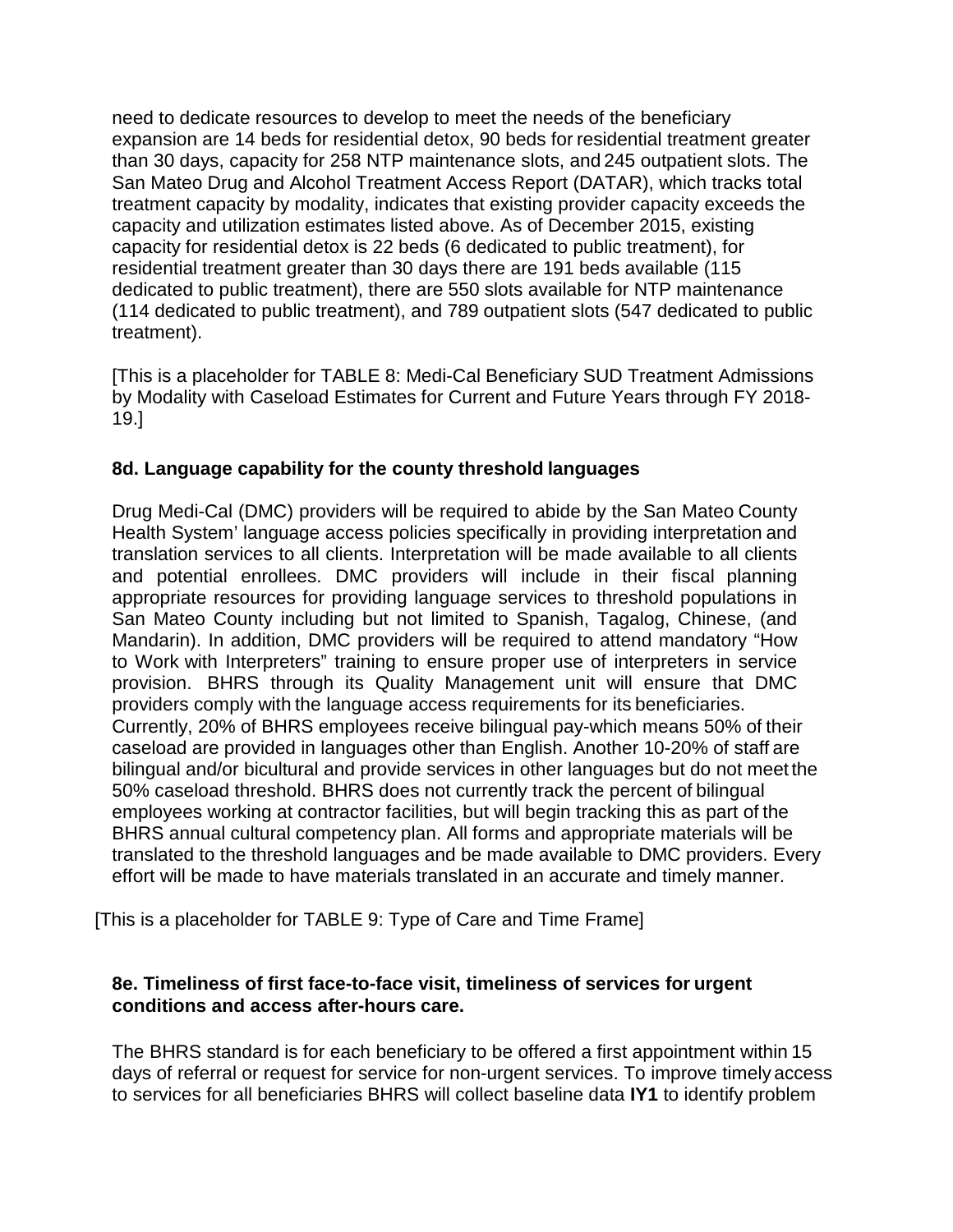areas and solutions, with the goal of all beneficiaries being offered an appointment within 10 days of a request for non-urgent services by **IY3**. A first appointment may be provided in any appropriate community setting, in-person, by telephone, or by telehealth.

Urgent conditions require immediate attention but do not require inpatient hospitalization. At the time of first contact, each beneficiary will be triaged to identifythe presence of an urgent condition or emergent condition. Once BHRS or one of our network providers is made aware of the beneficiary's urgent condition, the urgent condition must be addressed (or the timeframe in which a beneficiary with an urgent condition must be seen) is within 24 hours.

BHRS offers beneficiaries access to screening and assessment as part of "Same Day Assistance". Beneficiaries can walk into a BHRS operated clinic (to be expanded to contract providers) or be referred to a clinic for a same day appointment by the BHRS Access Call Center.

All beneficiaries experiencing a medical or psychiatric emergency will be directed to the nearest hospital for services.

After hours care can be accessed by calling the 24-hour BHRS Access Call Center, where callers are screened and triaged for risk and appropriate referrals are made. In addition, network providers shall maintain a system of 24-hour on-call services for beneficiaries in their programs and shall ensure that clients are aware of how to contact the treating or covering provider after-hours, and during weekends and holidays. Provider contracts will include performance standards that will be measured monthly and reported to assure transparency

Upon request from the beneficiary, BHRS will provide for a second opinion from a qualified health care professional within the network, or arranges for the enrollee to obtain one outside the network, at no cost to the enrollee.

#### **8f. The geographic location of providers and Medi-Cal beneficiaries, considering distance, travel time, transportation, and access for beneficiaries with disabilities**.

Table 10 is a list of providers DMC certified or in the process of seeking certification as a BHRS DMC network provider. In addition to the providers listed below, BHRS anticipates contracting individually with licensed LPHAs to provide services in the network, especially to meet linguistic needs of beneficiaries in convenient service locations. Each location is identified as being in one of the three priority areas as described later in this section.

[This is a placeholder for Table 10: BHRS DMC Network Provider List]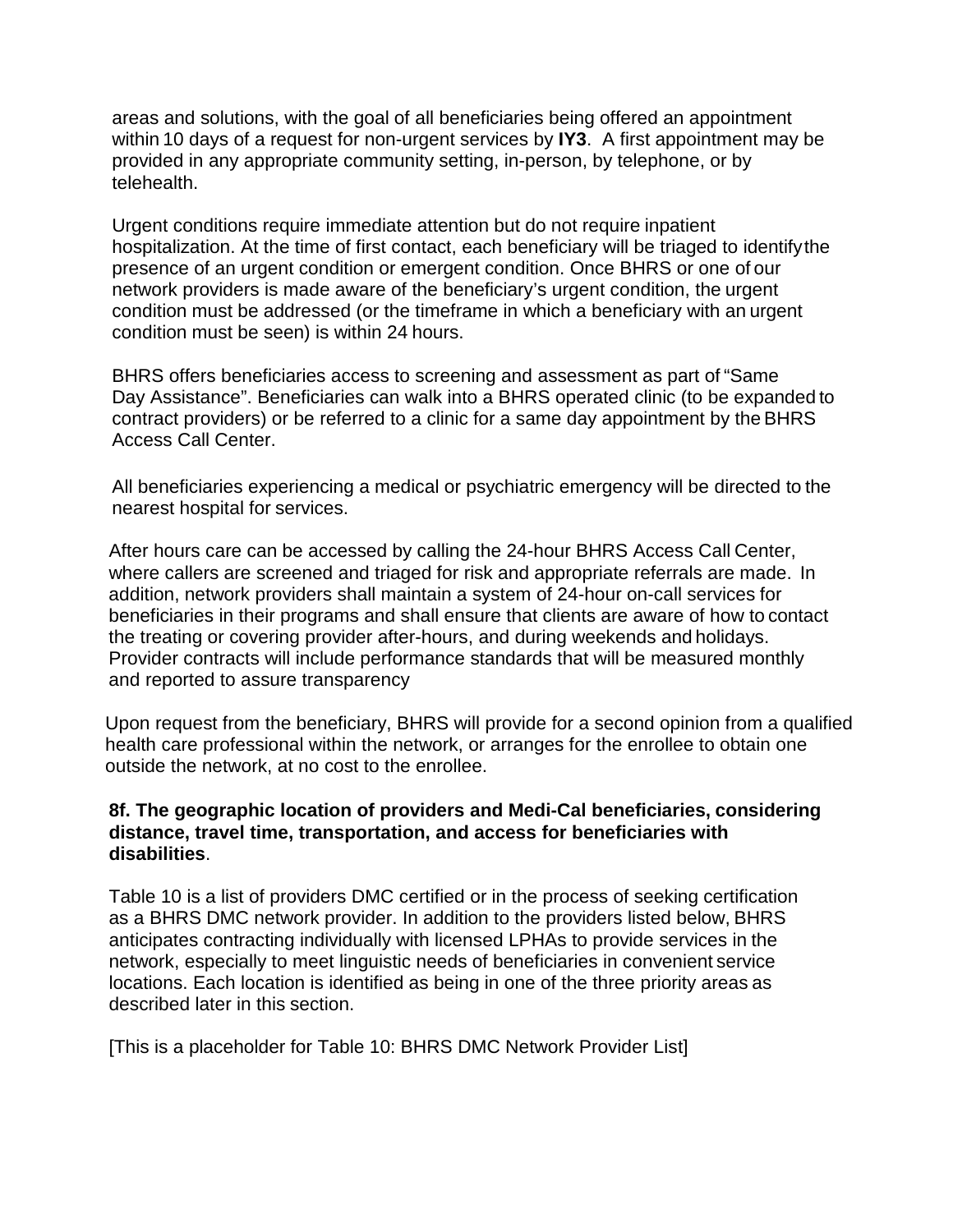[This is a placeholder for Table 11: New Beneficiary Caseload Estimates by City for Years 1 and 5 County of San Mateo]

San Mateo County's methodology for estimating the demand for services and projected number of beneficiaries is based on a combination of historical and current population growth data for each city in the county, service and client counts based on local electronic health record data, Medicaid expansion beneficiary data collected by the Health Plan of San Mateo, California Mental Health Prevalence Estimates for 2012 and modified with local experience and data for estimating prevalence. Based on this methodology we have assessed a priority for each city (the lower the score the higher the priority).

The rankings were then grouped into three priorities: Priority 1, Priority 2, and Priority 3. The first priority represents geographical locations with existing large populations and service demands that also scored relatively high for historical and cur-rent population growth rates and prevalence estimates. In Table 12 below, this priority is represented by the red shading for locations that San Mateo County will ensure that beneficiaries have access to all mandated modalities. The second priority represents locations with either fast growth rates or high service and client counts where building provider capacity will be focused. This priority is represented by the beige shading. The third priority represents cities with both slow growth rates as well as low service and client counts. This priority is represented by green shading. Scores for the growth categories were given 1 point above the mean and 2 points below while the AOD client counts and service demand category was give points equal to the numerical rank.

Priority Rank Legend:

- Priority 1 Good existing network capacity/minimal investment required/all mandated services can be met within IY 1.
- Priority 2 Fair network capacity/significant investment required/all mandated services can be met in IY 2 and IY 3.
- Priority 3- Poor network capacity/client base insufficient to warrant investment/monitor for changes and dedicate resources as necessary.

[This is a placeholder for TABLE 12: Geographical Location Order Ranked by Historical Growth, Recent Growth, and Number of AOD Clients: Prioritized By Level of Concern]

The Priority 1 cities identified above are geographically spread throughout theCounty (see County map below) and as a group are adjacent to or within transportation corridors to Priority 2 and 3 cities. During **IY1**mandated services will be available in Priority 1 cities. (The one exception is in the Half Moon Bay area where there areno current residential services so beneficiaries in need of such services will beoffered transportation to the nearest and most appropriate residential treatment program).For **IY**2 and beyond BHRS will invest resources to expand network capacity in priority areas 2 and 3 as necessary to ensure capacity is adequate to meet the needs of beneficiaries and will be determined based on actual utilization patterns and the continuous monitoring of access issues.

The County of San Mateo has designated service areas and this map displays each of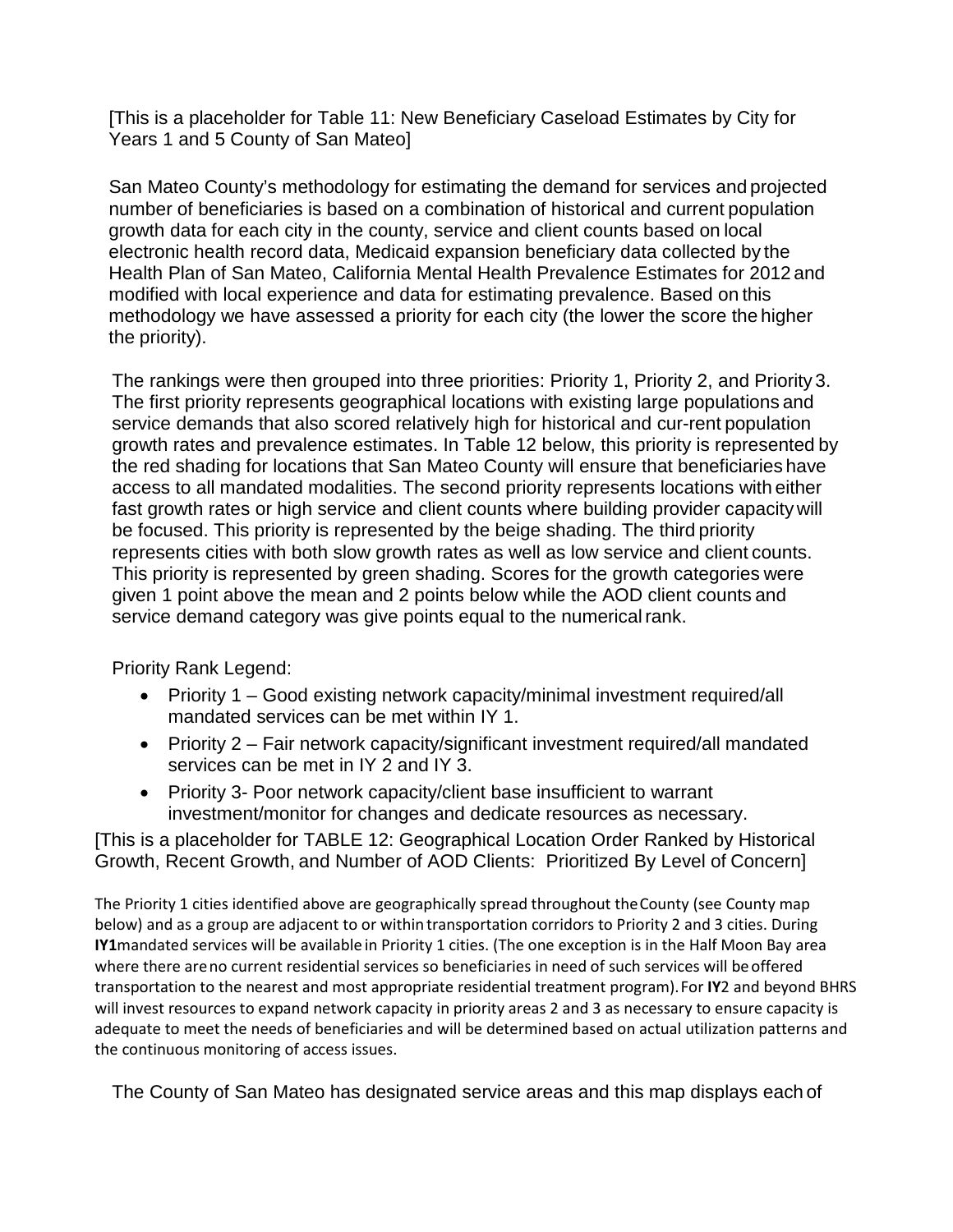the areas. The outline of color of each area indicates the priority under this plan.

- Priority 1 is represented by a RED outline.
- Priority 2 is represented by a BEIGE outline.
- Priority 3 is represented by a GREEN outline.

[This is a placeholder for GRAPH 1: displaying unique clients for the most recent complete fiscal year, 2013-14 by geographic location, representing current service demands that are being met by San Mateo County.]

[This is a placeholder for GRAPH 2: which represents growth of the client population between 2012 and the beginning of the current fiscal year. It also represents the service demand increase over this same period for the cities in which clients seek services in San Mateo County.]

The data in this section supports the geographic locations of San Mateo, Redwood City, East Palo Alto, South San Francisco, and Daly City as high service demand locations that would remain a priority for service delivery in the DMC-ODS implementation in San Mateo County.

#### **Accessing treatment services for persons with disabilities**

BHRS requires all network providers to serve persons with disabilities in compliance with SAPTBG and DHCS requirements and the following policies and regulations:

- Americans with Disabilities Act of 1990;
- Section 540 of Rehabilitation Act of 1973;
- 45 Code of Federal Regulations (CFR), Part 84, Non-discrimination on the Basis of Handicap in programs or Activities Receiving Federal Financial Assistance;
- Title 24, California Code or Regulations (CCR), Part 2, Activities Receiving Federal Financial Assistance; and
- Unruh Civil Rights Act California Civil Code (CCC) Sections 51 through 51.3 and all applicable laws related to services and access to services for persons with disabilities.

Regardless of where a person enters the BHRS system, that person will receive an initial screening to determine service needs and will be supported in accessing the appropriate services at an appropriate location. All contracted providers are required to make accommodations to serve persons with physical disabilities, including vision and hearing impairments. In addition, services must be made available to all individuals with mobility, communication or cognitive impairments as required by federal and state laws and regulations. BHRS maintains a reference list of SUD network treatment providers able to accommodate persons in wheelchairs. If a provider is unable to meet the needs of a person with a specific physical disability, they must use the aforementioned list to refer the person to a provider who can meet the needs of the individual. The referring provider is required to contact the new provider to expedite the person's transition to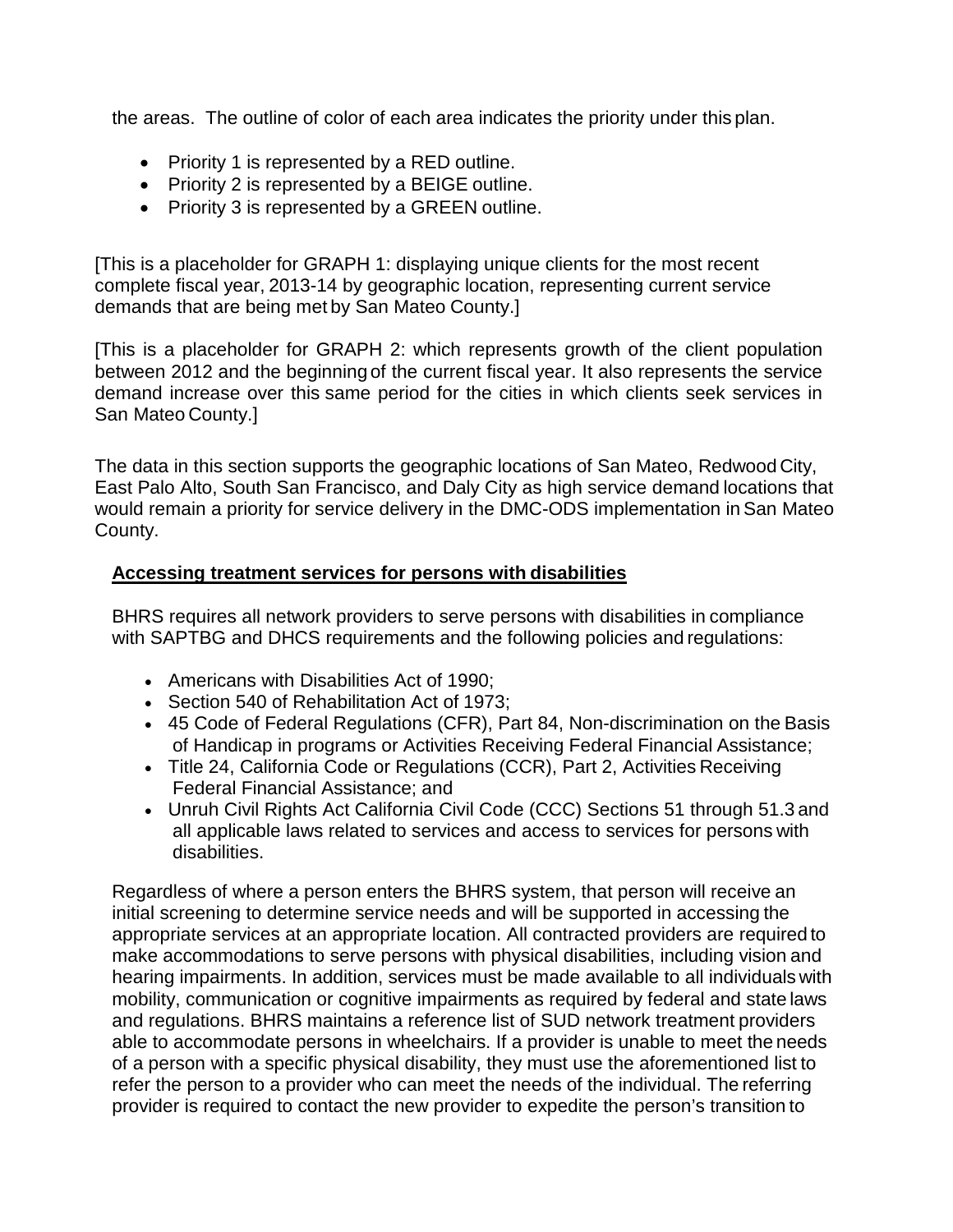ensure the individual is successful in accessing needed support and services.

Providers use the DHCS (ADP) checklist for accessibility and BHRS staff monitors compliance with regulations through a biennial desk audit. Beneficiaries are advised of their right to receive services and any complaints and grievances are investigated and appropriate and timely action is taken to ensure access.

#### **G. Wait list for services**

Current wait lists for services for FY15/16 are seen below and highlight service gaps in the county. With the implementation of the DMC ODS, expanded eligibility and services, and new federal revenues to support services, San Mateo County will proactively work with providers develop needed capacity.

[This is a placeholder for Adult Waiting List, SUD Services 1/1/15-11/30/15]

[This is a placeholder for Youth Waiting List, SUD Services 1/1/15-11/30/15]

#### **H. Addressing Service Gaps**

San Mateo County monitors timeliness of first appointment, and average length of stay, language and geographic access among other measures as part of our utilization management to identify and address service gaps. The county has already identified new providers through an RFP process to close existing gaps in youth treatment. Within the past year, a new outpatient treatment facility has opened providing youth and adult services. The county continues to look for an appropriate site with a provider partner for a new youth treatment facility in the southern part of the county. San Mateo County has actively worked to ensure access to youth residential treatment, and is pleased we now have an identified provider. We will expand the use of telehealth to provide timely access and to expand services to rural areas and for other clients who could benefit.

**9. Training Provided.** What training will be offered to providers chosen to participate in the waiver? How often will training be provided? Are there training topics that the county wants to provide but needs assistance?

Review Note: Include the frequency of training and whether it is required or optional.

BHRS system-wide trainings are determined on an annual basis and offered to staff and community-based providers throughout the year. An annual employee and provider training survey assesses training needs and results are incorporated into an annual training plan. These trainings are held to the National CLAS Standards, Department of Health Care Services' guidelines as well as specific professional association standards (such as APA, CAADE/CAADAC, BBS, etc.) related to effective service provision including clinical and counseling care as well as responsiveness to working with diverse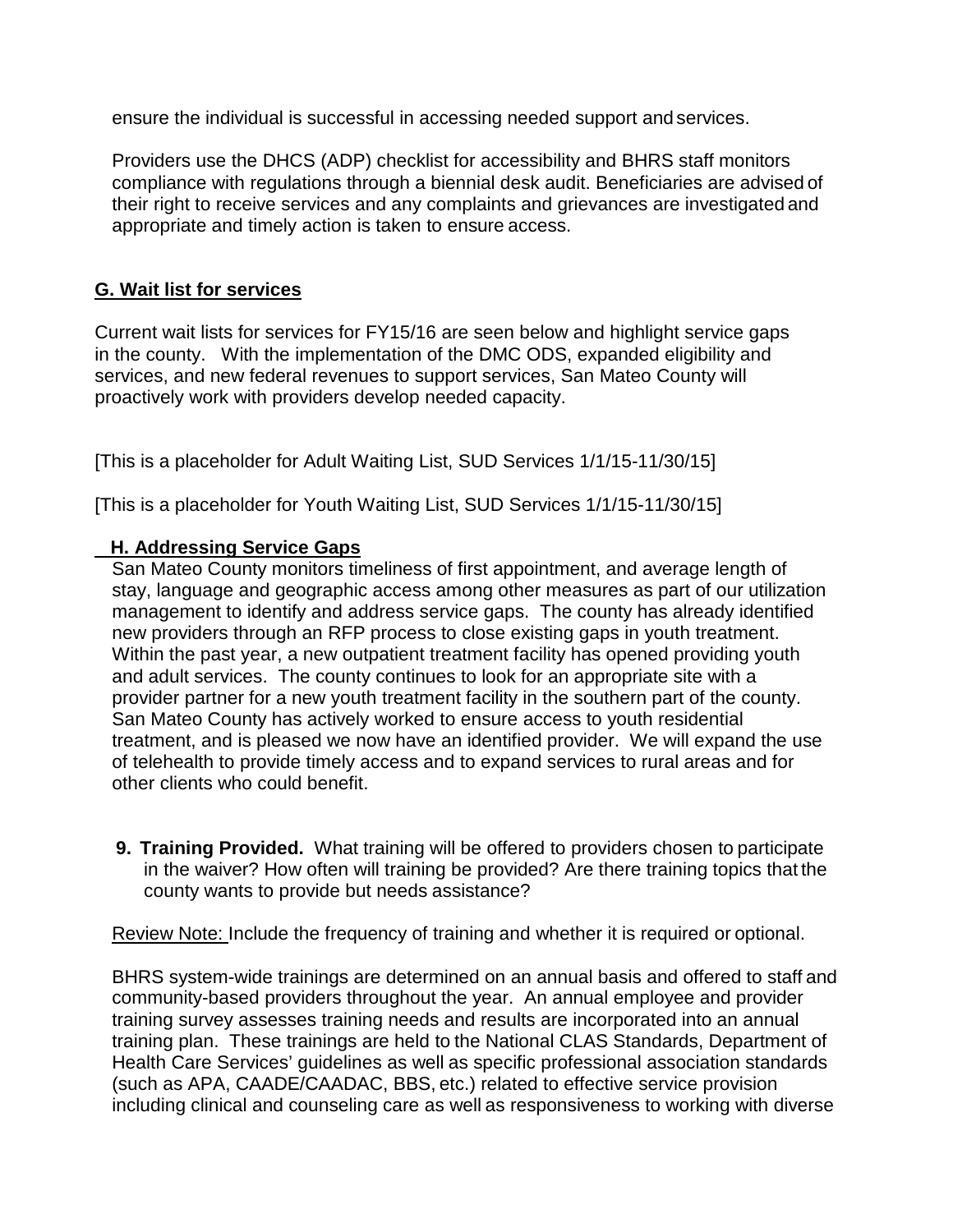communities. Training identified as evidenced- based, community-defined as well as promising practices will be highlighted in the training curriculum. Annually, BHRS offers two evidence-based practice topics among the following areas: motivational interviewing, relapse prevention, trauma informed care, psycho-education and cognitive behavioral therapy. Training and technical assistance on an ongoing basis will also be available for providers who will need additional support in issues related to DMC certification.

[This is a placeholder for the SMC BHRS Mandatory Trainings including: training topic, training description, training frequency, required or optional training]

#### *SMCBHRS will offer a minimum of trainings in two of the areas below annually.*

- *1. Motivational Interviewing*
- *2. Relapse Prevention*
- *3. Trauma Informed*
- *4. Psycho Education*
- *5. Cognitive Behavioral Therapy (CBT)*

#### *Examples of Evidence Based Practice Trainings Provided in the Past \**

- Taking the Mystery Out of Relapse: Using the Gorski CENAPS Model
- Essential Motivational Interviewing Skills: Getting Started and Deepening Your **Practice**
- Trauma-Informed: Understand the Effects of Trauma and Learn How to Provide Trauma Informed Care to Patients
- Pharmacology of Addiction
- Medical Marijuana
- Synthetic Drugs
- Medication Assisted Treatment
- Family System and Addiction
- Screening, Brief Intervention, and Referral to Treatment (SBIRT)
- Crisis Management and Safety
- Co-Occurring Informed Care

#### **Examples of Organizational Trainings offered to Providers if Needed: (optional)**

- Evaluating Critical Incidents
- Treatment Planning and Co-Occurring Disorders
- Narcotic Replacement and Therapy
- Medical Marijuana
- Relapse and Discharge
- Substance Abuse and Mental Health: Psychopharmacology
- Substance Abuse and Teens for Professionals
- Parenting and Teenagers
- Medical Necessity
- Leadership and Management Training for AOD and MH Managers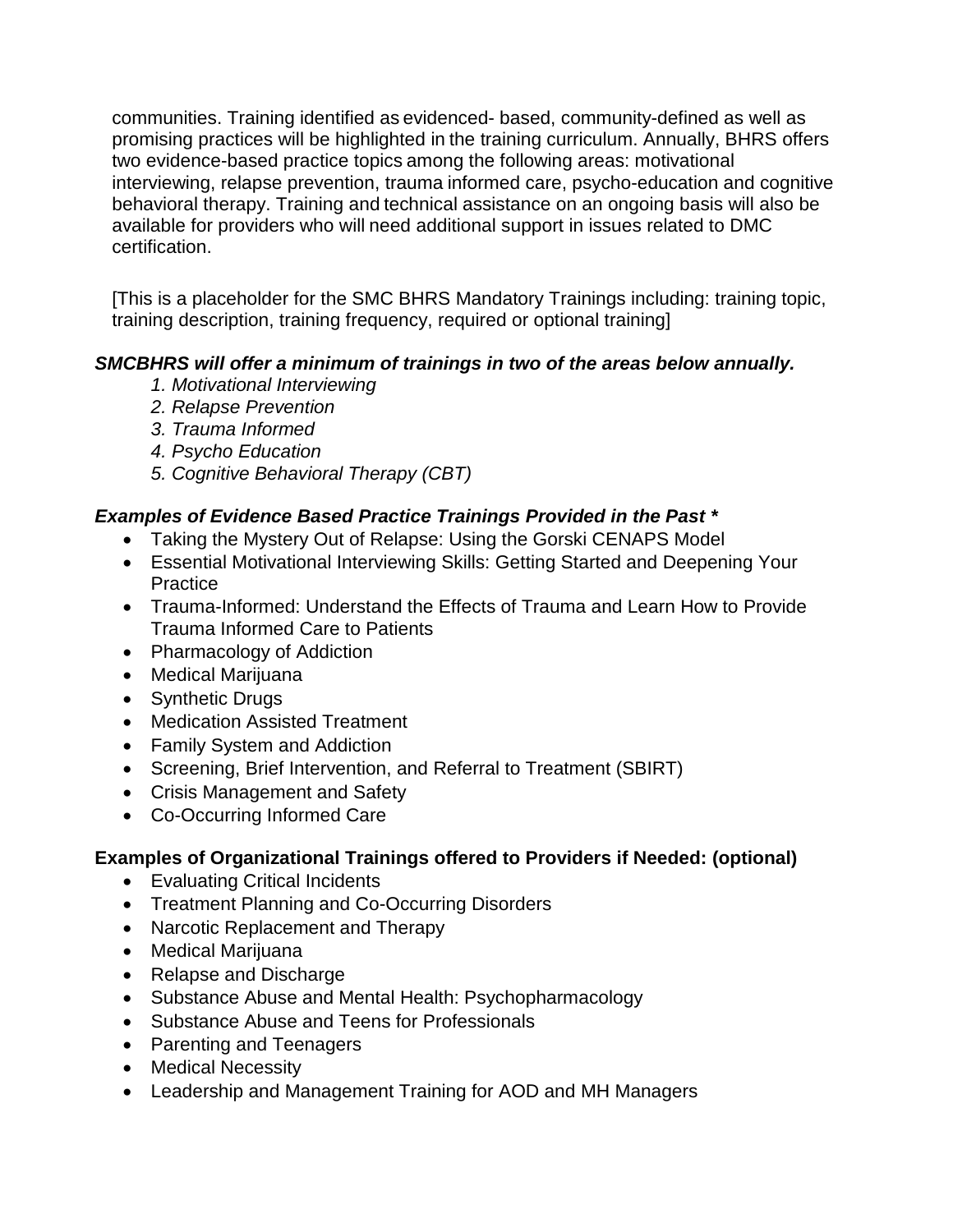- Continuous Quality Improvement
- Handling of Prescription Drugs
- Introduction to Substance Abuse and Treatment
- Prescription Drugs and Prescription Drug Abuse
- Integrating Smoking Cessation into AOD Treatment Programming
- Introduction to Substance Abuse for Mental Health Professionals

**10.**Technical **Assistance.** What technical assistance will the county need from DHCS?

BHRS requests technical assistance in the following areas:

- ASAM training, resources, and tools. A train the trainer model would be preferred to build internal system capacity and meet ongoing training needs to accommodate new staff and providers, to ensure inter-rater reliability for placement decisions, and for utilization management.
- Fidelity assessment for evidence based practices
- Provide a current list of all California licensed and DMC certified youth residential facilities by ASAM level.
- Assist BHRS in care coordination with acute services, we request DHCS provide a list of facilities licensed in California to provide Levels 3.7 and 4.0 residential and withdrawal management services. On this list, please indicate which facilities accept full scope Medi-Cal and which Medi-Cal aid codes are billable by facility based on their DRG and NPI numbers for both 3.7 and 4.0 residential and withdrawal management services. Please also distinguish facilities which can provide services to youth, and which serve adults.
- Standards associated with Cost Report and audit principles
- **11.Quality Assurance.** Describe the quality assurance activities the county will conduct. Include the county monitoring process (frequency and scope), Quality Improvement Plan, Quality Improvement Committee activities and how counties will comply with CFR 438 requirements. Please also list out the members of the Quality Improvement Committee. Also include descriptions of how each of the quality assurance activities will meet the minimum data requirements.

The BHRS Quality Management Department will provide an array of oversight activities to ensure compliance with DMC regulations including review of incident reports, oversight of site certifications, monitoring though auditing charts and policy development.

#### **Monitoring Process:**

Monitoring will occur on several levels: agency/program monitoring by assigned BHRS contract monitors will be ongoing and frequent (not less than quarterly); chart audits, 10% of charts will be audited yearly; and site certifications visits will occurs as required. Formal annual programmatic and fiscal audits will be conducted for all treatment and providers. Copies of annual audits will be submitted to DHCS within 2 weeks of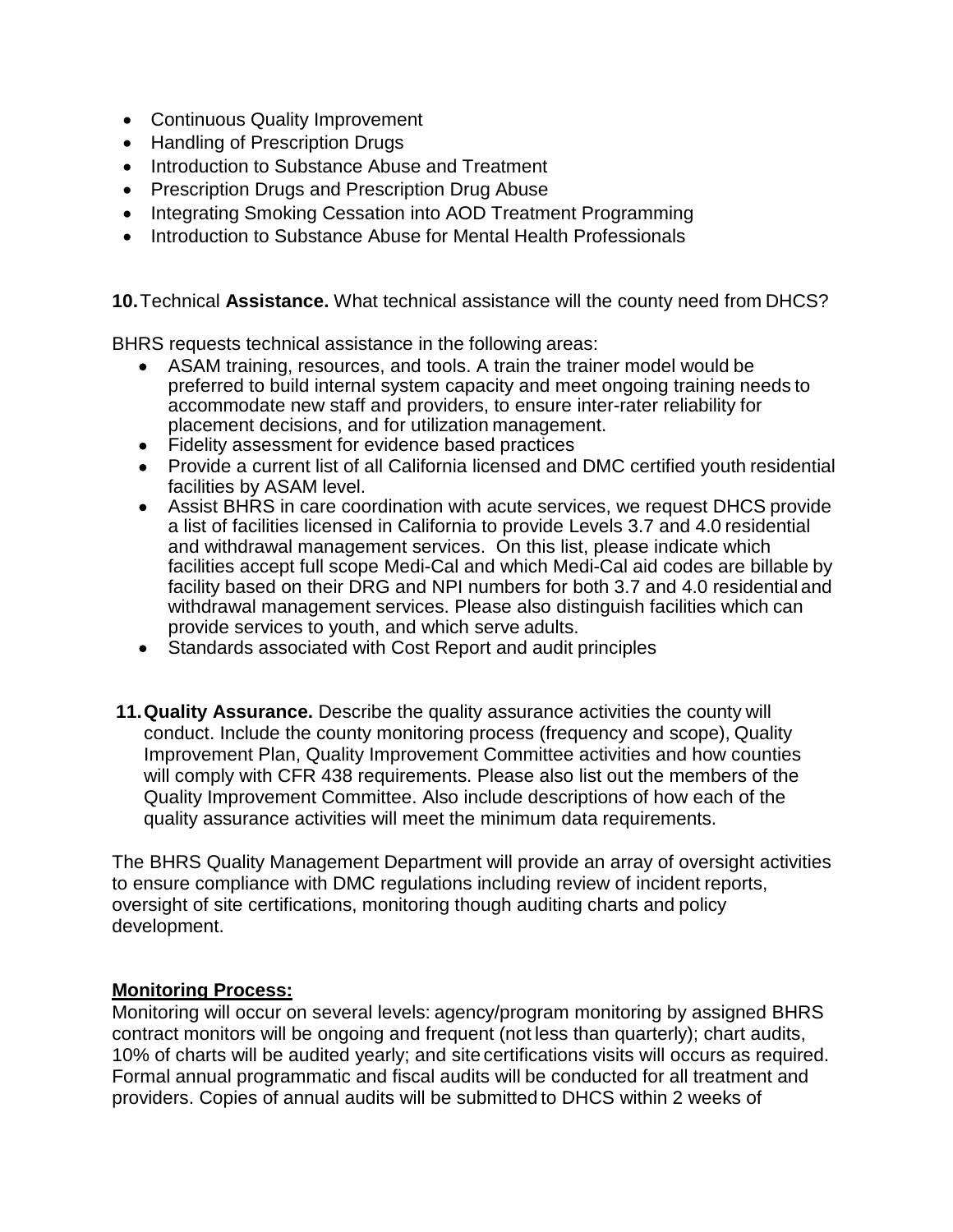issuance.

#### **The Quality Improvement Plan:**

The BHRS Quality Improvement Plan is a comprehensive document that serves as a guideline for annual QI activities. Components of the 2014-15 plan include: monitoring client satisfaction; improving active participation in QI activities by clients, family members, staff and other stakeholders; updating policies and procedures to improve clinical practice and reduce audit disallowances; improving training participation, documentation and quality of care; implementing, assessing, and reporting on performance improvement measures. The QI Plan and year-end report are reviewed and approved by the BHRS Executive Committee.

The QI Plan will include reviewing data on the following performance measures: number of days to first DMC-ODS service at appropriate level of care after referral; existence of a 24/7 telephone access line with non-English language capacity; access to translation services in the threshold non-English languages; number, percentage and time period of prior authorization requests approved or denied (currently collected to meet CMS audit standard). Utilization review activities will include at a minimum: beneficiaries have access to substance use disorder services; medical necessity has been established and the beneficiary is at the appropriate ASAM level of care; and that the interventions are appropriate for the diagnosis and level of care. Utilization review will also include review of data collected, maintained, and evaluated for accessibility to care and waiting list information, including tracking the number of days to first DMC-ODS service at an appropriate level of care following initial request or referral for all DMC-ODS services.

#### **Quality Improvement Committee:**

The BHRS Quality Improvement Committee (QIC) has been in existence for over 20 years. This committee is responsible for reviewing and recommending to the BHRS director new and updated policies, discussing urgent QI issues including critical incidents and client complaints, monitoring audit results and information, obtaining input from standing or ad hoc subcommittees. Over the past three years the QIC has been addressing SUD policy and quality issues and will further integrate requirements as part of the DMC-ODS. The QIC meets 6 times per year.

#### **Membership & Structure:**

Membership is representative of a broad and inclusive of BHRS staff, managers, consumers, family members, and health plan representatives. The Quality Management Manager leads the committee and QM staff members provide support with meeting agendas, follow up, minutes, etc. Subcommittees may be appointed (or volunteered). The members include:

Holly Severson, (BHRS QM) Tim Holecheck (BHRS – North County clinic) Rosamaria Oceguera (BHRS – Access Call Center) Judy Davila (BHRS Deputy Director Adult/Older Adult Services) Stephane Coates, (BHRS East Palo Alto clinic)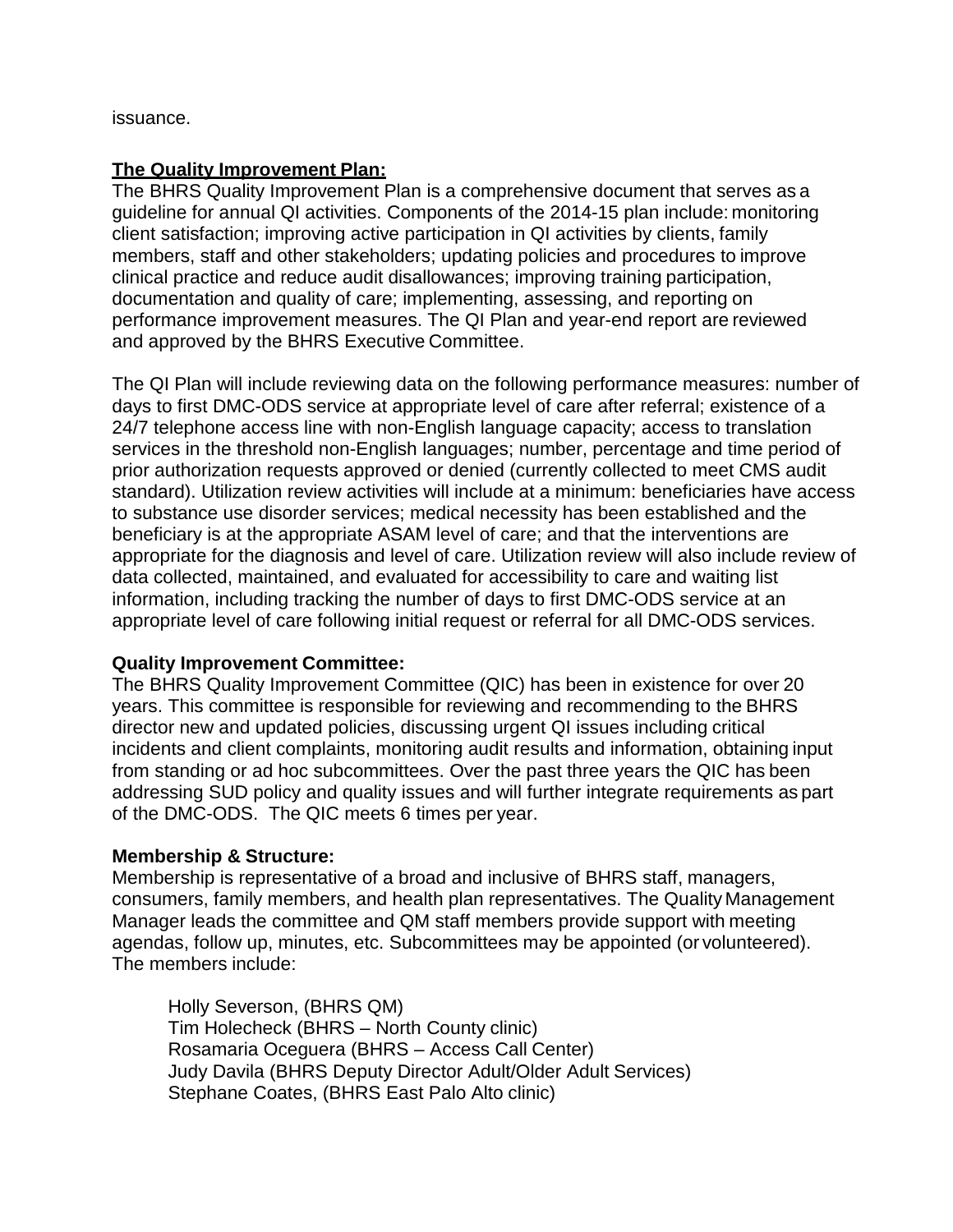Scott Gruendl, (BHRS Assistant Director) Kathy Mackin, Consumer of Services Diana Hill, (BHRS SUD) Paula Nannizzi, (BHRS SUD) Marcy Fraser, (BHRS QM) Mark Korwald, (BHRS SUD) Marilyn Pearson, (Community Family Member) Josephine Thompson, (Mental Health & Substance Abuse Recovery Commission) RF, Client (Health Policy Advocate) Jairo Wilches, (BHRS Office of Consumer/Family Affairs) Kathy Koeppen, (BHRS QM) Bob Cabaj, MD (BHRS Medical Director) Pamela Grant (BHRS South County Clinic) Julia McLaughlin (San Mateo Psychiatric Emergency Services) Hung-Ming Chu, MD, (BHRS Deputy Medical Director) Jeannine Mealey, (BHRS QM Manager) Justin Francis, (BHRS Office of Diversity and Equity) Suzanne Aubry, (BHRS Office of Consumer/Family Affairs) Jei Africa, (BHRS Office of Diversity and Equity) Selma Mangrum, (BHRS ACCESS/Call Center Manager) Marshall Gonzalo, (Patient Rights Advocate) Doris Estremera, (BHRS, MHSA Coordinator) Lilian Montoya, (BHRS QM)

A SUD Subcommittee has been established to participate in the quality management effort on issues and items pertaining to the requirements of the DMC-ODS. SUD Subcommittee membership includes quality management staff and SUD management and staff.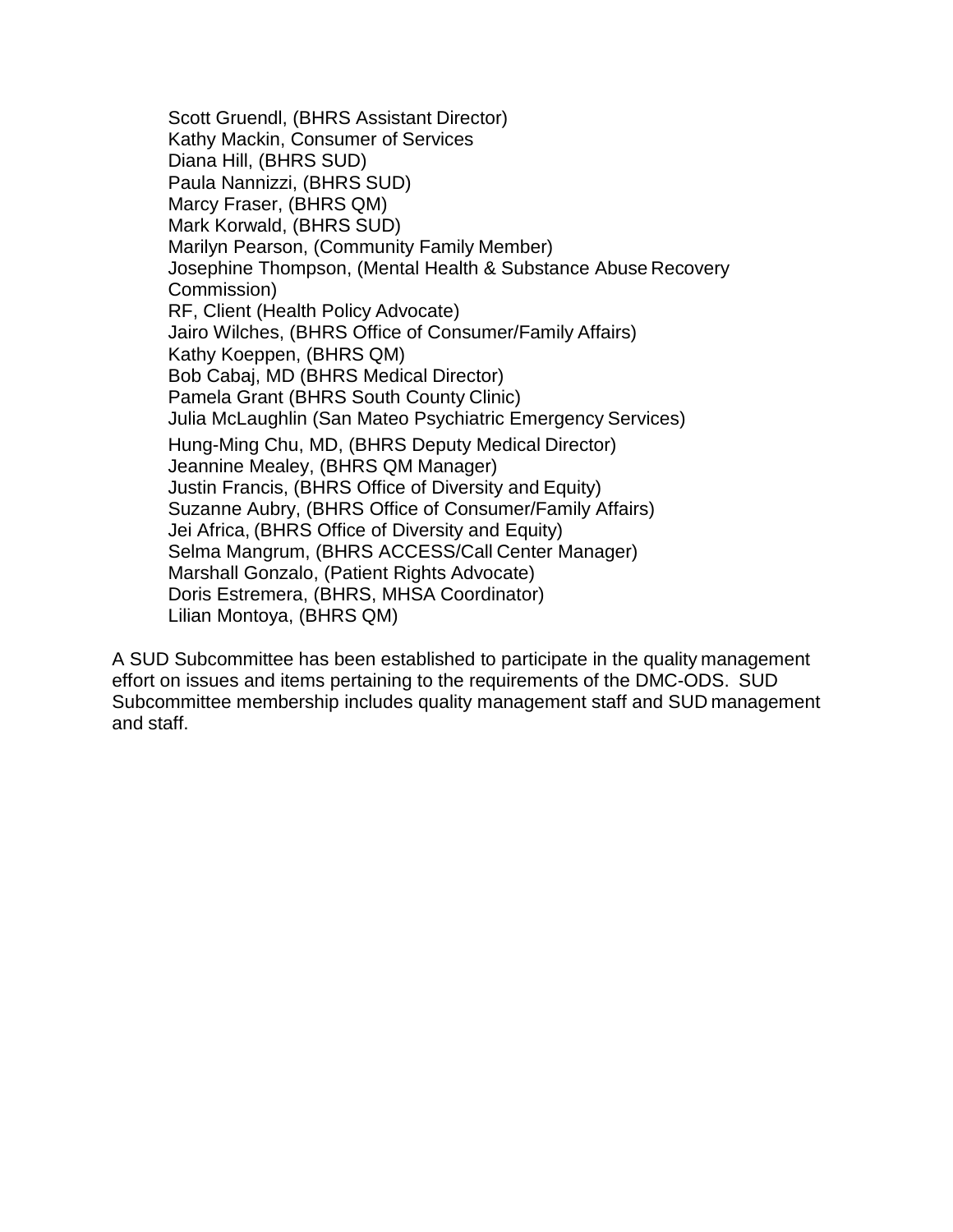#### **Grievances & Appeals:**

BHRS and its providers take appropriate action to quickly resolve concerns or problems expressed by clients. Providers inform Medi-Cal beneficiaries that they have the right to file a grievance or appeal an action and explain how to do so. The Office of Consumer and Family Affairs at BHRS assists clients in resolving problems, filing grievances and appealing actions.

BHRS has conducted an evaluation of existing organizational policies for grievances and appeals for compliance with 42 CFR 438. Existing policies substantially comply and as part of this implementation plan BHRS policies will be amended in the following areas to bring into full compliance within 120 days of implementation:

• Clarification of State Hearings information to be included in the county review process, notice language for State Hearings used in these processes, and whether or not the beneficiary must complete the county process prior to requesting state review. • Validate the actions that can be appealed. The county currently includes denial or limited authorization of a service or type of service; reduction, suspension, or termination of existing service; denial of payment or any portion of payment; timeliness

in service; and failure to act timely on a grievance or appeal including expedited cases.

• Review of written notices of adverse action for compliance. The county notifies beneficiary or provider both orally and in writing. The county is already reviewing written notices for CMS compliance and that process will be extended to the DMC-ODS.

• The review of written notices will include format and ease of understanding; correct languages; format for special needs; content (action being taken, reason(s), right to appeal, State Fair Hearing process, how to appeal, expedited requests, and continuation of benefits); timing of notice issuance; exception to timing requirements including extending and expediting; and circumstances that require a written notice.

• Add the time frame for the filing of an appeal and validate time frames for expedited appeals as well as consideration of health condition in determining time frame.

• Modify the county disposition time line for appeals and expedited appeals.

• Review grievance and appeal policy for procedure that covers an estate acting on behalf of a deceased beneficiary.

• Update record keeping procedures for grievance and appeal logs to assure compliance with minimal information required and reporting requirements that may be different than what is in existing policy. The county is currently developing a CMS compliant grievance and appeal database.

• Review policy for language related to the continuation of benefits and noticing beneficiary of liability for continued benefits.

• Review all sections of 42 CFR and determine the extent to which any section applies the BRHS model.

The QI Committee will analyze performance reports to monitor compliance with the minimum data requirements of the DMC ODS STC's at least twice per year. In implementation year one, reports will be developed, where needed, and baseline data will be established. Data elements to be reviewed include but may not be limited to: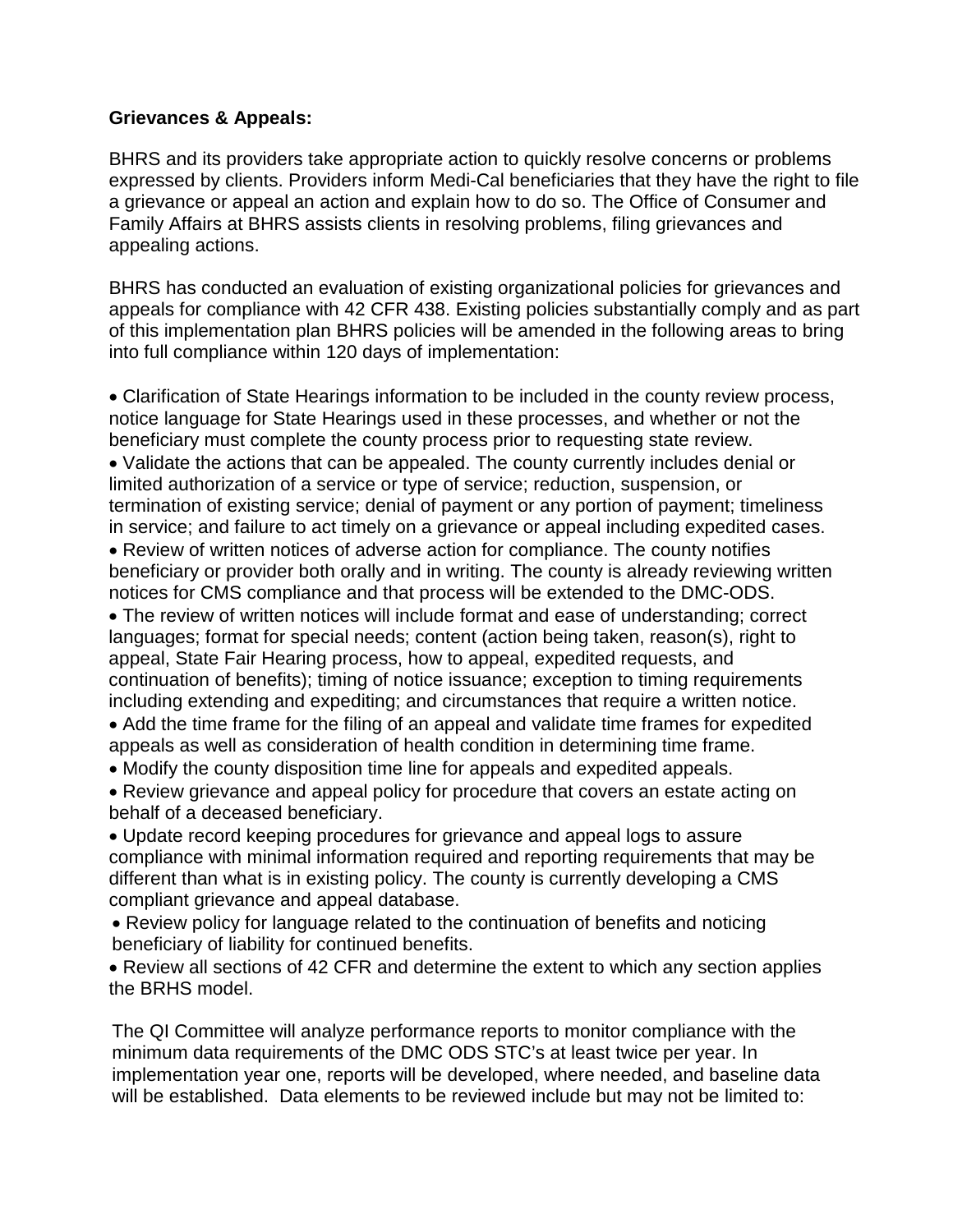- The number of Medi-Cal beneficiaries serviced
- Utilization of DMC ODS services
- Geographic location of providers and Medi-Cal beneficiaries
- Timeliness of first face-to-face visit and follow-up appointment
- Timeliness of services for urgent conditions and other appointment standards
- Access to after-hours care
- Treatment initiation and engagement rates
- Length of stay analysis for individualized care and compliance with residential LOS standards
- The number and type of beneficiary complaints and grievances
- Utilization of interpreter services
- Timely and seamless client transitions between SUD levels of care
- Client satisfaction
- 24 hour call center measures
	- o Call time
		- Call duration
		- Caller's name
		- Call type
		- Disposition
		- Person who answered the call
		- Insurance type
		- Disposition type (Specialty, Network, AOD, PCP, Community Resources)
		- Total calls received
		- Total calls answered
		- Abandonment rate
		- Average answered hold time (in seconds)
		- Average abandoned hold time (in seconds)
- **12.Evidence Based Practices.** How will the counties ensure that providers are implementing at least two of the identified evidence based practices? What action will the county take if the provider is found to be in non-compliance?

BHRS adopted "Standards of Care (SOC) in the Treatment of Substance Abuse Disorders" in October 2010 and are contained in the contractual agreements between BHRS and all providers. These standards establish guidelines for treatment providers to implement evidence based practices (EBP) with demonstrated effectiveness in the treatment of individuals with SUD. New requirements under the DMC- ODS will be incorporated into the county monitoring practice to ensure every program provided within the network implements a minimum of two evidence based practices. Network providers already are required by BHRS to use the following EBPs: Motivational Interviewing, CBT, Relapse Prevention, Trauma-Informed Treatment, and Psycho Education. BHRS provides training and technical assistance to providers to support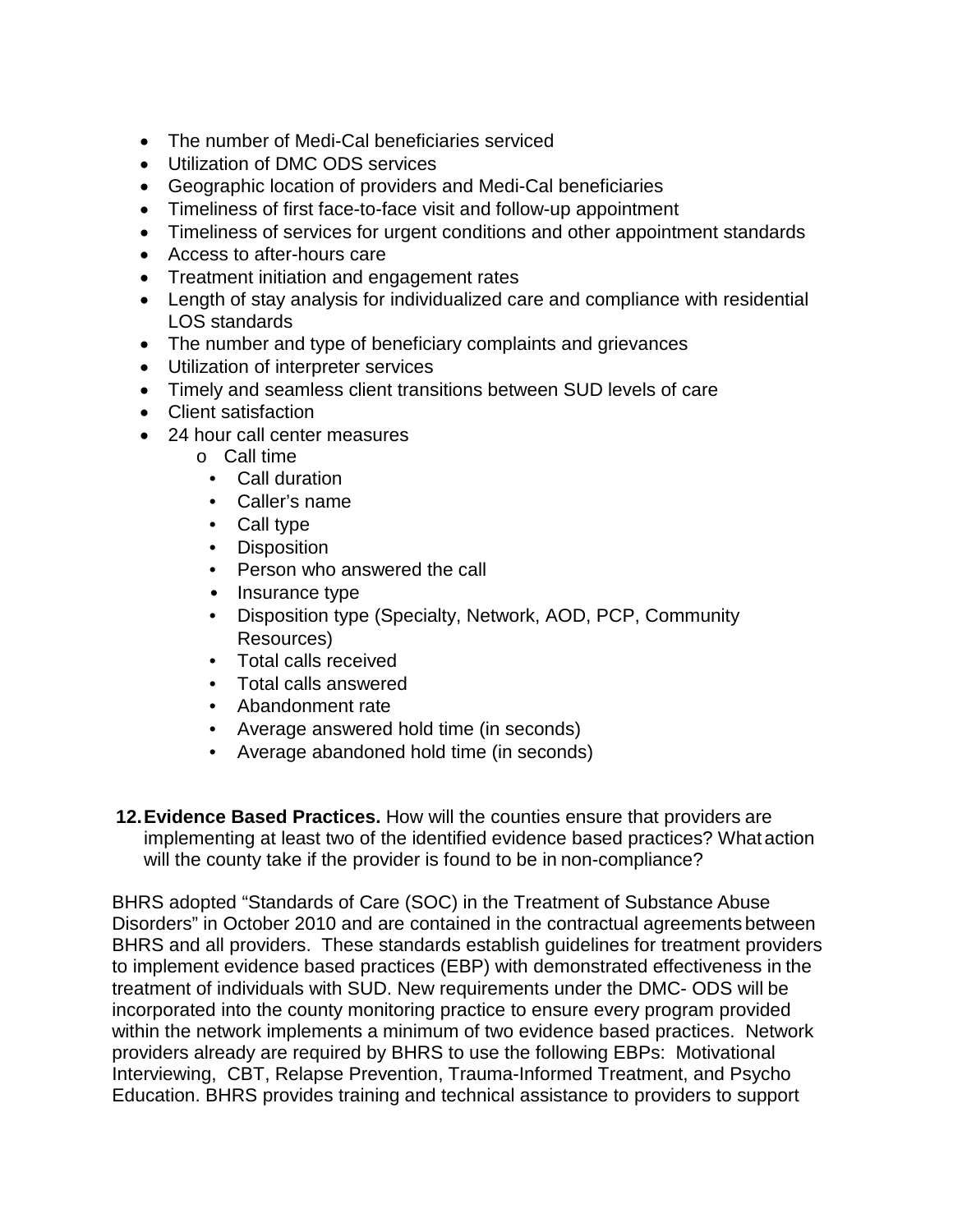staff development and to help ensure fidelity to the EBP models. An annual training survey of providers guides the allocation of training resources.

Contracted providers are monitored by BHRS staff analysts to ensure compliance with Standards of Care and implementation of minimum EPB requirements. Providers report annually, as part of County monitoring procedures, which EBP's are currently being utilized by the program and how the provider complies with the Standard of Care. Compliance is verified by the analysts through annual on-site visits and chartreviews. Non-compliance with Standards of care and minimum EBP requirements results in a Corrective Action Plan (CAP).

The SMC BHRS Standards of Care (SOC) include:

SOC 1: Welcoming Environment: *Programs will provide for a client's physical and emotional safety and create an engaging and predictable environment.*

SOC 2: Engagement & Retention: P*rograms will utilize strategies specific for engagement and retention of clients and theirfamilies.*

SOC 3: Client-Centered Care*: Programs will provide individually tailored and clientdriven treatment, while balancing the health, safety, and integrity of theprogram.*

SOC 4: Culturally Competent Care*: Providers are responsible to be culturally fluent and responsive to the historical and cultural experiences and needs of each client.*

SOC 5: Co-occurring Capable Care: *Programs will be engaged in continuously improving their co-occurring capability. Policies, procedures and programming and staff competencies are designed to meet the anticipated needs of individuals with cooccurring disorders.*

SOC 6*:* Stage-matched Treatment Planning: *Treatment Plans must consider the stage of change of each client for each problem, and be informed by the integrated assessment of substance use and mental health symptoms.*

SOC 7: Effective Treatment based on Evidence-based Practices: *AOD and COD providers will provide effective treatment for clients with COD and AOD problems. Evidence-based practices (EBP's) and promising practices will be utilized during all phases of treatment. Eight Core Treatment Components have been identified and include;* 1) Cognitive-Behavioral Therapy; 2) Relapse Prevention, 3) Trauma-Informed Treatment, 4) Continuing Care/Recovery Management, 5) Psycho-education, 6) Contingency Management, 7) Smoking Cessation; 8) Family Relations/Parenting.

SMC BHRS will amend SOC 7 to include 9), Motivational Interviewing as required by the DMC- ODS. This practice is already used consistently within the BHRS SUD system of care and as part of client-centered care planning.

SOC 8: Medication Related Services: *Programs will ensure that clients' needs for*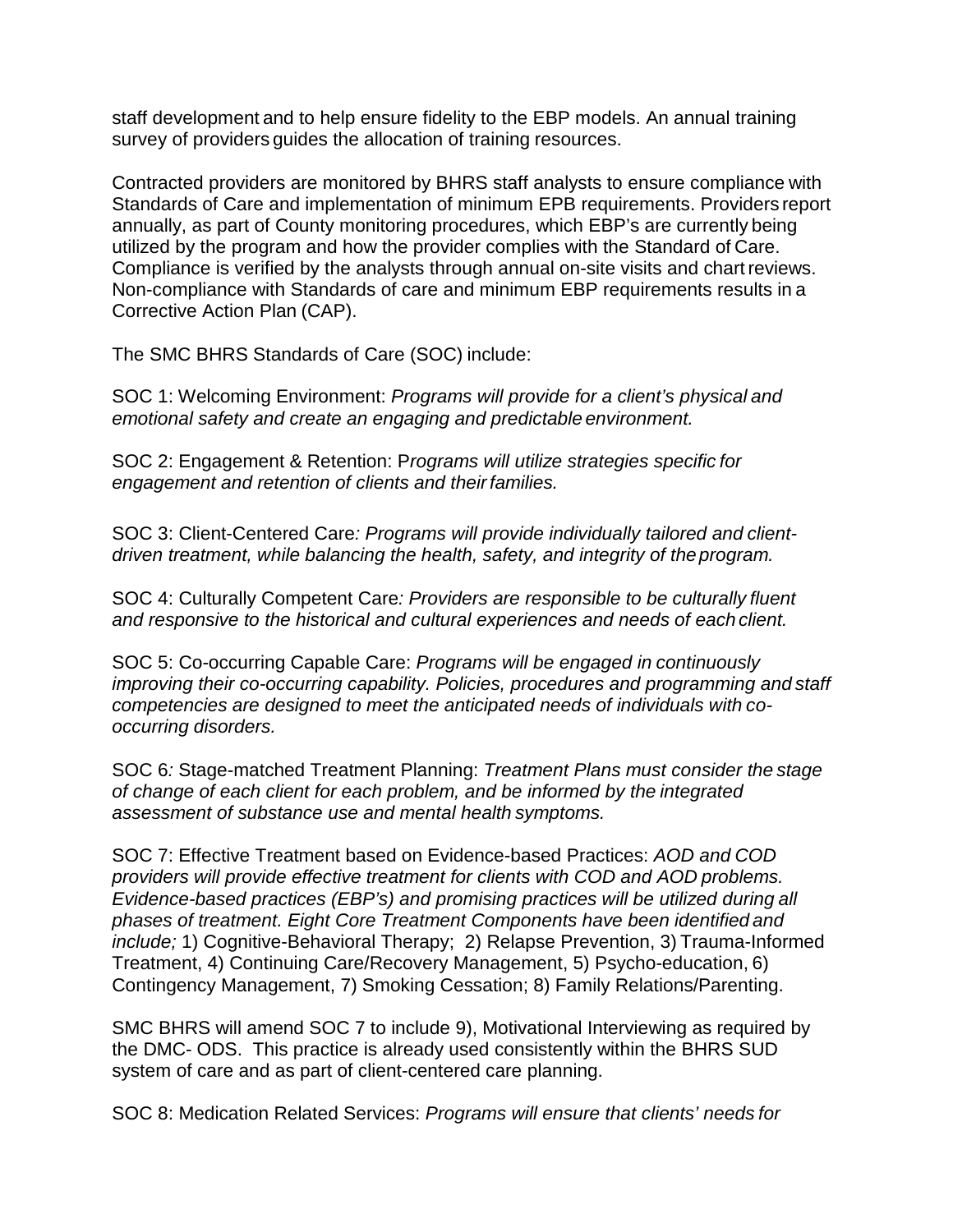*medication, both psychotropic and otherwise (including narcotic replacement therapy), are assessed and attended to and that clients are not discriminated against due to their use of prescribed medication.*

SOC 9: Recovery-Oriented Care: *Recovery management is introduced and integrated as part of the primary treatment phase, and as part of continuing care planning for each client.*

**13.Assessment.** Describe how and where counties will assess beneficiaries for medical necessity and ASAM Criteria placement. How will counties ensure beneficiaries receive the correct level of placement?

When an individual requests and is screened for treatment, s/he shall be offered an appointment within timeliness standard established by BHRS. This first appointment, also called the intake, is when the beneficiary receives an initial comprehensive assessment which shall be a face-to-face review or via telehealth by the DMC ODS network provider.

BHRS requires the use of the Addition Severity Index (ASI) Lite by all contracted providers in the assessment process. The ASI is a validated tool which screens for problems and impairments that commonly accompany substance use disorders. These include, among others, interpersonal difficulties with family, friends, and co-workers; medical conditions such as hepatitis B and C, HIV/AIDS, sexually transmitted diseases, and legal troubles. The ASI provides information that clinicians can use to address these problems with appropriate interventions or referrals. The ASI evaluates patients' functioning and lifetime experiences in seven domains: (1) medical conditions, (2) employment/support, (3) use of alcohol and drugs, (4) legal issues, (5) family history, (6) family/social relationships, and (7) psychiatric disorders. Altogether, the ASI takes approximately 45 to 60 minutes to administer.

A certified counselor may perform the initial assessment, which shall be reviewed by either the network provider's Medical Director or the LPHA to ensure the beneficiary has at least one DSM diagnosis of a qualifying Substance-Related and Addictive Disorder. For youth under age 21, the beneficiary may be assessed as at risk for developing a SUD for medical necessity. Once the diagnosis is established, the ASAM Criteria will be applied to match placement to the level of assessed services.

The ASAM criteria provide comprehensive guidelines used for placement, continued stay, and discharge/transfer of clients with SUD according to the client severity in each of six ASAM dimensions: (1) acute intoxication and/or withdrawal potential, (2) biomedical conditions and complications, (3) emotional, behavioral, and/or cognitive conditions and complications, (4) readiness to change, (5) relapse, continued use, or continued problem potential, and (6) recovery/ living environment. Providers shall ensure ASAM the client is admitted to the appropriate level of care based on ASAM results. This may require a referral to the BHRS Access Call Center if residential services are needed. Case management to facilitate a smooth transition process will be provided.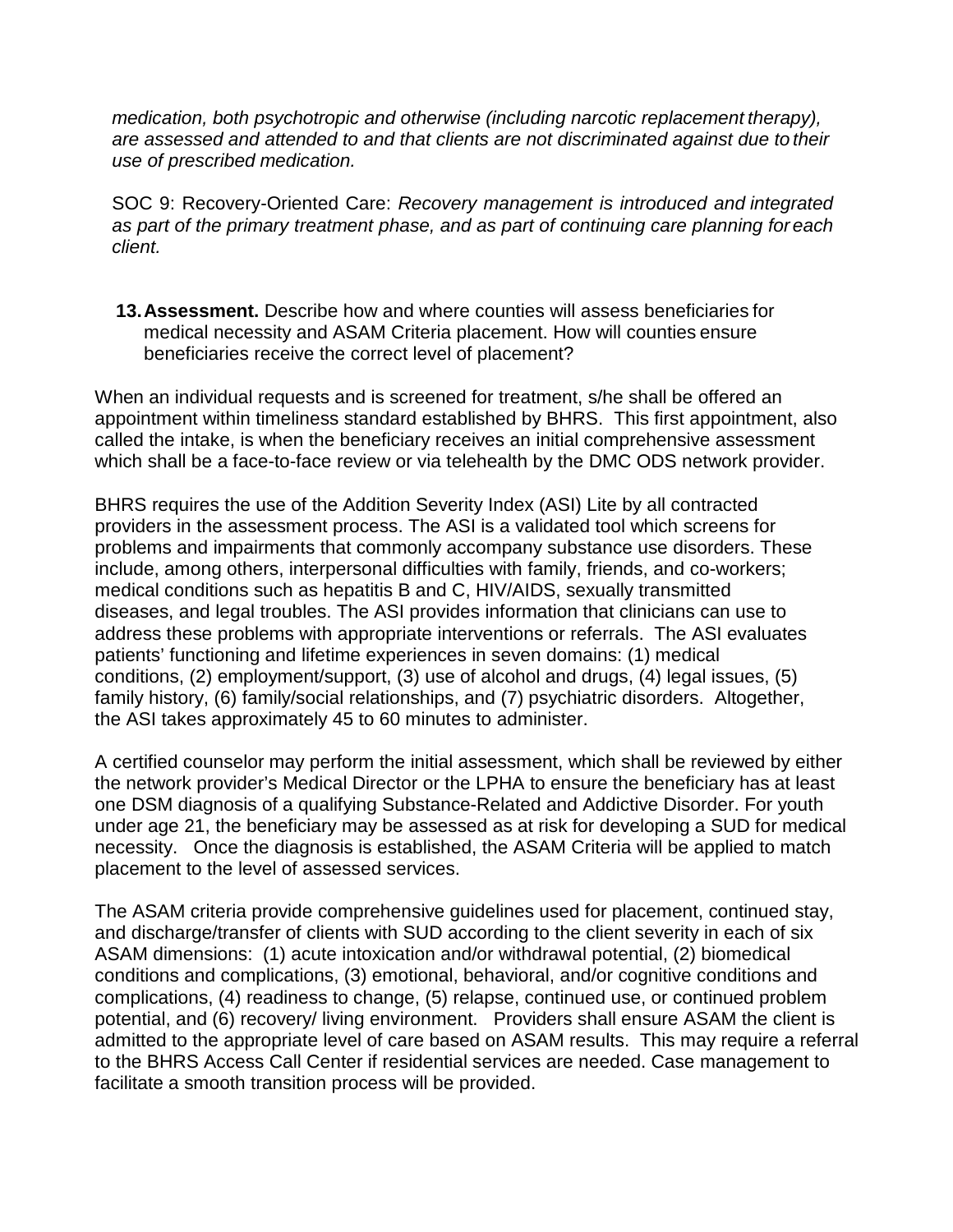When the assessment indicates the client needs referrals for services such as mental health, housing, employment, psychiatric or medical services it is the expectation that the provider assist the beneficiary in addressing these needs.

BHRS will ensure beneficiaries receive the correct level of placement through its utilization management process by conducting chart audits of at least 10% of open client charts through an on-site review based on ASAM's multidimensional assessment. Onsite reviews by BHRS staff occur annually, at a minimum, to ensure: all services are provided under the direction of a physician or LPHA; there is a completed medical history questionnaire and documentation of a physical exam; and that each client treatment plan is signed within the required time frames. Additionally there must be evidence the care is individualized, the program counselor and physician/LPHA meet regularly to review client progress, and the physician or LPHA reviews the treatment plan at least every 90 days to validate the continuation of services a referral to an alternative level of care is initiated.

**14. Regional Model.** If the county is implementing a regional model, describe the components of the model. Include service modalities, participating counties, and identify any barriers and solutions for beneficiaries. How will the county ensure access to services in a regional model (refer to question 7)?

Youth residential treatment will likely require a regional model. There have been some early discussions among Bay Area Counties about this possibility since facility and program costs could achieve economies of scale through this type of approach.

**15.Memorandum of Understanding.** Submit a signed copy of each Memorandum of Understanding (MOU) between the county and the managed care plans. The MOU must outline the mechanism for sharing information and coordination of service delivery as described in 4(i) of the STCs. If upon submission of an implementation plan, the managed care plan(s) has not signed the MOU(s), the county may explain to the State the efforts undertaken to have the MOU(s) signed and the expected timeline for receipt of the signed MOU(s).

San Mateo County is a "one plan county" for Medi-Cal managed care and as described earlier the plan is administered by the Health Plan of San Mateo. BHRS has a long standing partnership with the HPSM and maintains a number of agreements with the HPSM. HPSM has been provided the standard terms and conditions of the DMC-ODS Waiver. This information is currently under review by executive staff at HPSM.

BHRS and HPSM will be finalizing details to amend the existing agreement to address the coordination of service delivery specific to the implementation of the DMC-ODS. The amendment to the current agreement is expected to be completed by January 31,2016. A copy of the agreement will be sent to DHCS when approved and will become an addendum to the Implementation Plan.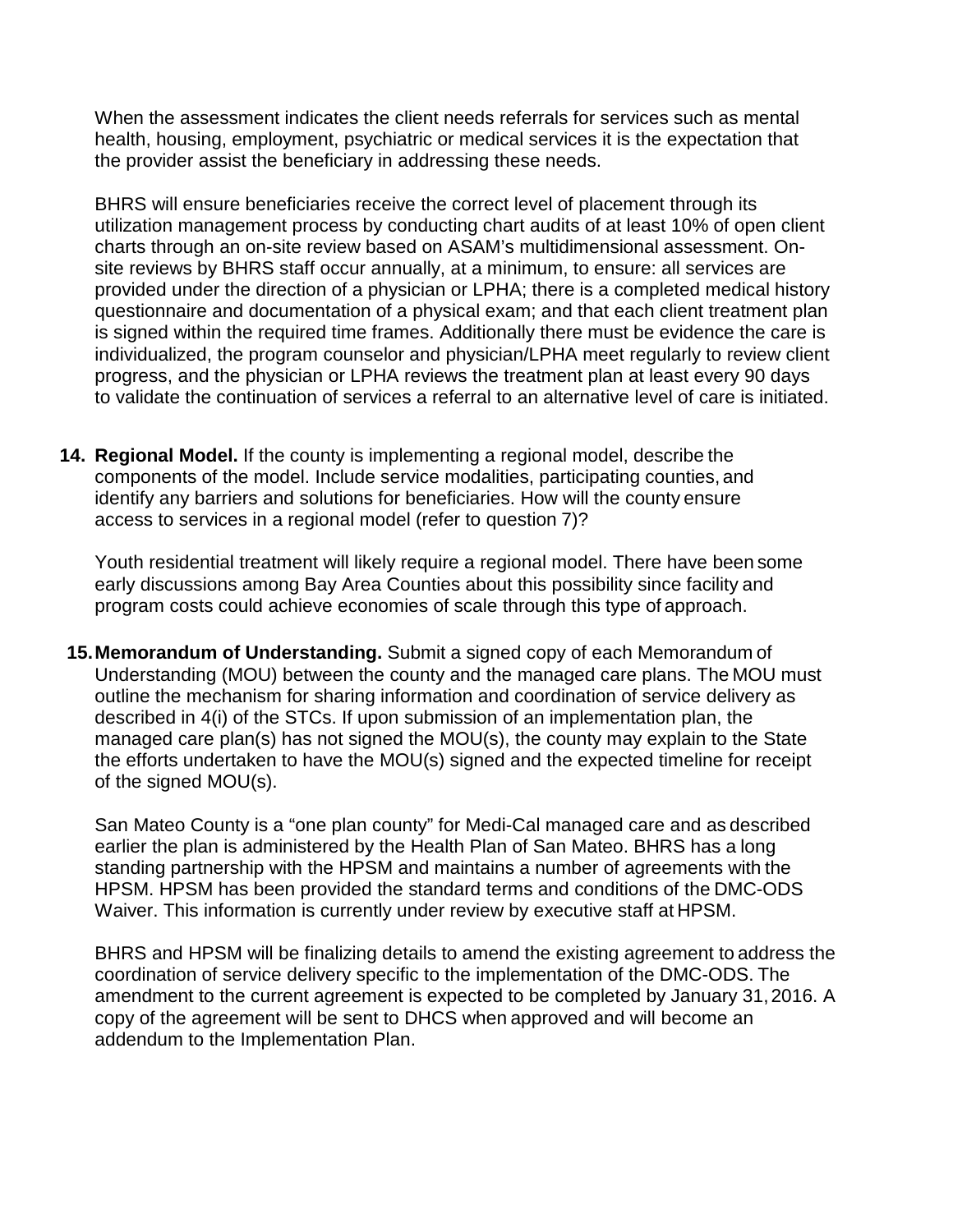**16.Telehealth Services.** If a county chooses to utilize telehealth services, how will telehealth services be structured for providers and how will the county ensure confidentiality? (Please note: group counseling services cannot be conducted through telehealth).

BHRS has implemented a telehealth pilot project based out of the BHRS Coastside Clinic in Half Moon Bay. This provides behavioral health services for the rural and hard to reach populations along the coast. Services include consultative and "direct" care including medication evaluation and management. Based upon the early success of the pilot the plan is to expand the services throughout the County including consultation to substance use treatment providers on issues such as co-occurring mental health concerns, mediation assisted treatment, physical health co-morbidities, and other categories. Below are applications of telehealth currently under consideration.

- Consultation to evaluate clients in SUD treatment programs. In lieu of a client coming to a BHRS site or a psychiatrist providing on-site services at multiple locations telehealth would be used to centralize the services thus improving client access, minimizing travel time, and maximizing the use of the psychiatrists' time. The psychiatrist would operate out of one central site; meet with clients or staff over the telehealth network providing direct care and consultation to the providers.
- Advanced service delivery using innovative technology. Utilizing telehealth services through mobile devices (tablets, mobile phones, and laptops) that would allow provision of services regardless of the location of the client. Staff could have complex case discussions while each member of the team is in a different location and view presentations together. Equipping clients with self-care applications that could connect them with their case managers beyond "office hours" and locations.

BHRS will monitor telehealth equipment and service locations to ensure 42 CFR part 2 and confidentiality are strictly protected. The technology we currently use is compliant.

**17.Contracting.** Describe the county's selective provider contracting process. What length of time is the contract term? Describe the local appeal process for providers that do not receive a contract. If current DMC providers do not receive a DMC-ODS contract, how will the county ensure beneficiaries will continue receiving treatment services?

Review Note: A list of all contracted providers (modality, provider, address) must be submitted to DHCS within 30 days of the waiver implementation date as new providers are awarded contracts. DHCS will provide the format for the listing of providers.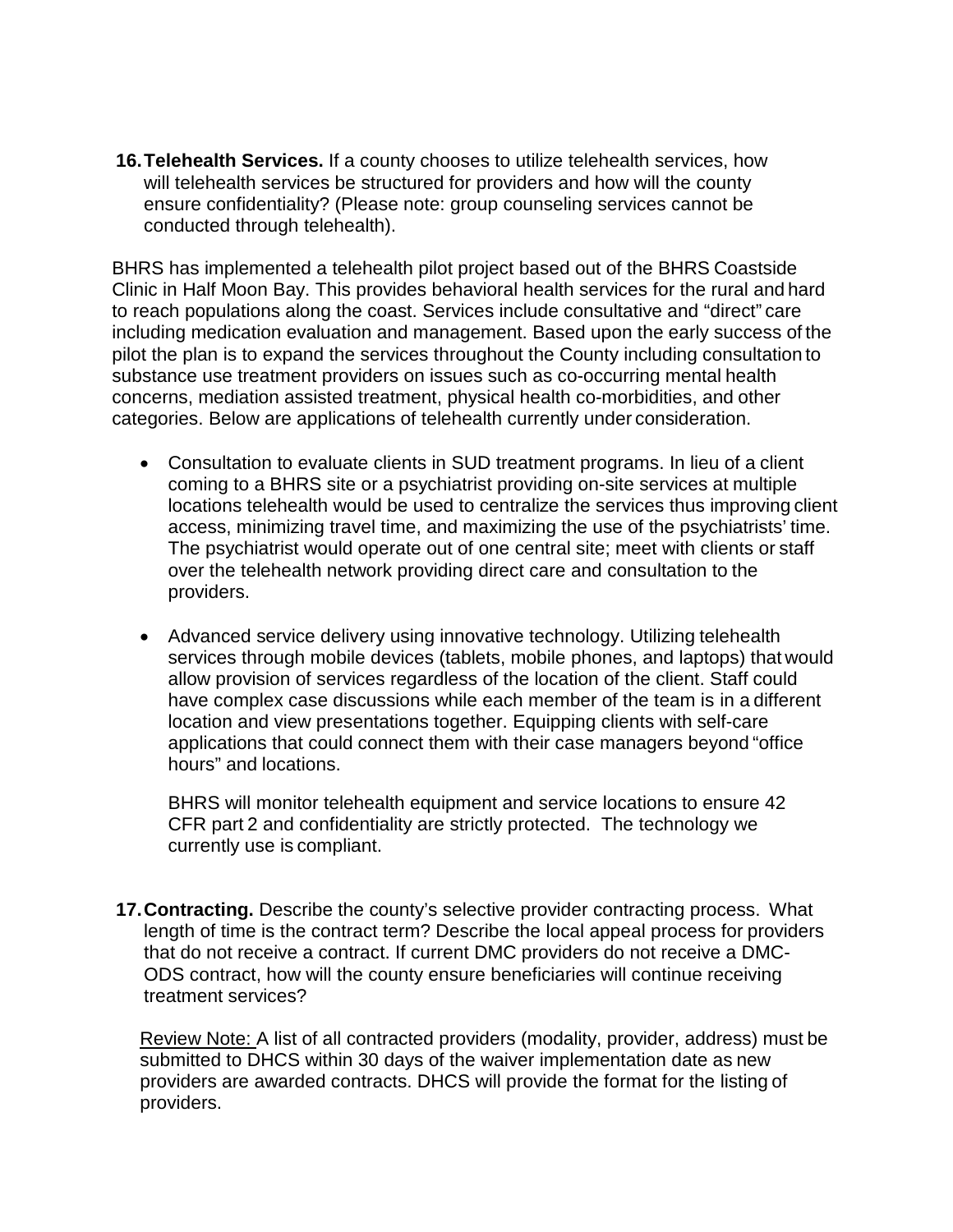BHRS complies with the San Mateo County policies and procedures for the selection and retention of service providers as described in the County contract manual. These policies and procedures apply equally to all providers regardless of public, private, forprofit or non-profit status, and without regard to whether a provider treats persons who require high-risk or specialized services

The method to acquire a service varies by the dollar amount and complexity of the services. Services under \$100,000 can be acquired by a solicitation process that includes a minimum of three firm quotes and a description of how services will be delivered. A formal Request for Proposals (RFP) process may be used but is not required. The provider that best demonstrates the capacity and capability to deliver quality services, has a strong financial portfolio, and has a realistic implementation plan will be chosen.

For contracts greater than \$100,000 a formal RFP process is required. This process includes the publishing of the projects/program scope of work, the requisite provider organizational characteristics, a description of how services will be delivered thataligns with the terms and conditions of the RFP, and a budget that is sufficient to deliver the services and achieve the desired outcomes. Once proposals are received BHRS convenes a review panel that typically includes content experts, members of the Mental Health and Substance Use Commission, and consumers/clients and family members. The panel is given criterion to evaluate each proposal and make recommendations to the BHRS Director for funding. If necessary in order to make a final recommendation, the panel may choose to interview one of more of the applicants. Once approved by the BHRS Director, a formal recommendation for approval is recommended to the San Mateo County Board of Supervisors. Once approved by the Board the contract is officially executed.

Per County policy the RFP process for contracts above \$100,000 may be waived only by a Board of Supervisors resolution when it is determined to be in the best interest of the County. Situations in which an RFP may be waived include, but are not limited to, emergency situations or those in which an independent contractor is the "sole source" of a particular service. Contracts for physicians and BHRS' "any qualified provider" are except from the RFP process. Services included in the "any qualified provider" category include:

- Long-term locked facilities without specialized treatment programs
- Residential treatment providers
- Individual private psychiatrists, psychologists, therapists and group practices
- Psychiatric inpatient hospital services
- Housing services and related supports
- Services required for specific clients placed in out-of-county facilities by other agencies
- School-linked services in which mental health services are a component of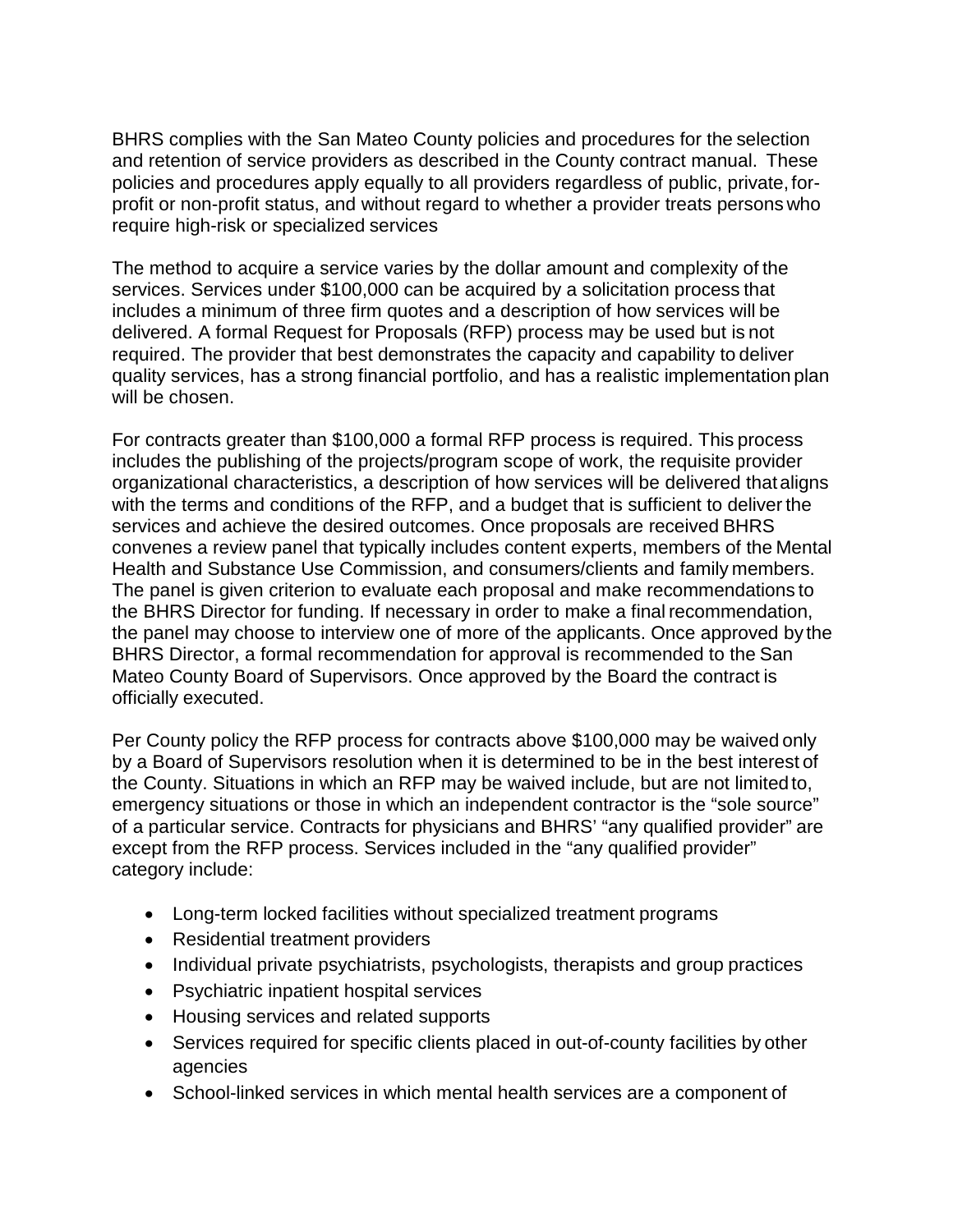services in school placement made by the school district and parents through the Individual Education Program process.

#### Contract Term

The County has a 3-year contract term limit. A standard waiver process is in place to request the extension of a contract beyond the 3-year limit. The request requires the review and approval of the County department head, the Contract Compliance Committee, and if over \$100,000, the by the Board of Supervisors..

#### Appeals Process

The County has a formal appeals process. This is documented in the contracts manual and in the BHRS' standard RFP form that the proposer completes and submits to the County when proposing to perform services.

If a proposer desires to protest the selection decision, the proposer must submit by facsimile or email a written protest within five (5) business days after delivery of the notice about the decision. The written protest should be submitted to the Chief of the Health System as outlined below. Protests received after the deadlines are not accepted. Protests must be in writing, must include the name and address of the Proposer and the Request for Proposals numbers, and must state all the specific ground(s) for the protest. A protest that merely addresses a single aspect of the selected proposal (for example, comparing the cost of the selected proposal in relation to the non-selected proposal) is not sufficient to support a protest. A successfulprotest will include sufficient evidence and analysis to support a conclusion that the selected proposal, taken as a whole, is an inferior proposal.

The Chief of the Health System will respond to a protest within ten (10) business days of receiving it, and the Department may, at its election, set up a meeting with the proposer to discuss the concerns raised by the protest. The decision of the Chief of the Health System will be final.

If an existing contract provider is not awarded a county contract for DMC-ODS services at any time through the selective provider contracting process, the county and the provider shall work together and develop a plan to transition the care of existing clients to other appropriate DMC ODS service providers. Our foremost consideration is that treatment is not interrupted, that the sharing of treatment information between providers occurs in a timely manner, that the client is informed of the provider change at the earliest appropriate time and that they are actively involved in the transition of care.

**18.Additional Mediation Assisted Treatment (MAT).** If the county chooses to implement additional MAT beyond the requirement for NTP services, describe the MAT and delivery system.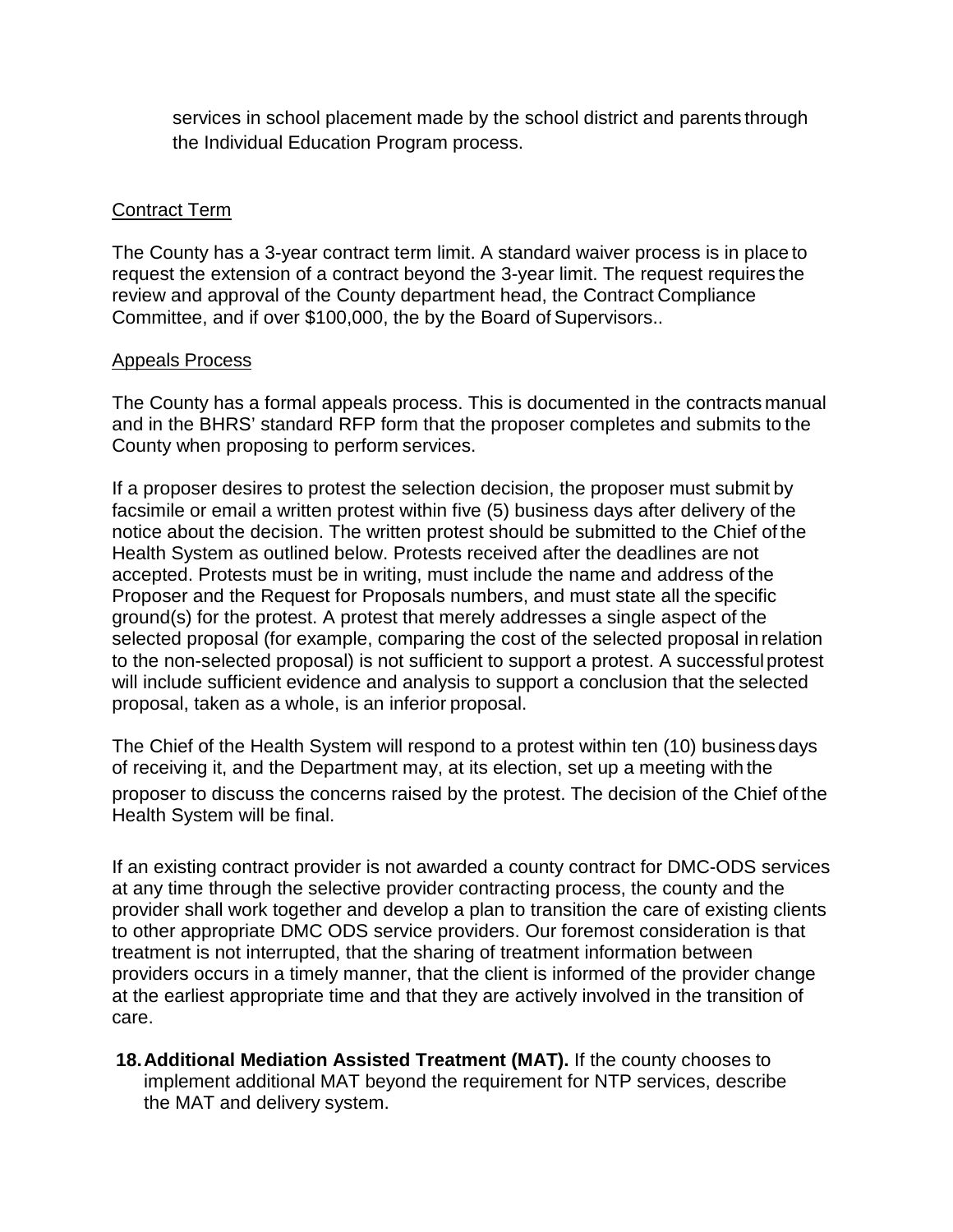BHRS currently offers medications beyond the NTP requirements to ensure beneficiaries have access to a full complement of medications to support SUD treatment and recovery. BHRS will extend the use of MAT interventions by expanding the use of the following medications.

- For reduction of alcohol craving: naltrexone, both oral (ReVia) and extended release injectable (Vivitrol), topiramate (Topamax), gabapentin (Neurontin), acamprosate (Campral), and disulfiram (Antabuse)
- For opiate overdose prevention: naloxone (Narcan)
- For opiate use treatment: buprenorphine-naloxone (Suboxone) and naltrexone (oral and extended release) (Note: Methadone will continue to be available through the licensed narcotic treatment program)
- For tobacco cessation/nicotine replacement therapy, nicotine patches, nicotine gum, nicotine lozenges, buproprion SR (Zyban), varenicline (Chantix), and nortriptyline (Pamelor), or any combination of which proves most effective

BHRS integrates the use of MAT into primary care clinic settings and mental health clinics. A set of guidelines have been created for both behavioral health and primary care providers to follow. BHRS trains primary care providers, psychiatrists, and nurses on the use of medication for the treatment of substance use disorders and we educate our clients and county partners on the impact of MAT. Our philosophy is that clients in need of MAT are best served within the clinic setting where the SUD was identified and where the client already has an established relationship with care providers.

HealthRIGHT360, a BHRS provider is currently in the process of establishing a specialty MAT clinic also to be, licensed as a primary care clinic, which will serve as an induction center for MAT, serving high risk, high need beneficiaries who are not connected to an existing primary BHRS program. These beneficiaries often are frequent visitors to the emergency department or psychiatric emergency services, and/or have high levels of criminal justice involvement. The MAT clinic will coordinate with traditional SUD providers, physical health care and mental health care providers to connect the beneficiary to needed services. Once stable, MAT clinic clients will be transitioned to primary care clinic physicians, or a psychiatrist for continued medication services, as needed.

BHRS has a team of specialty MAT counselor/case managers who are embedded in the Emergency Department, Psychiatric Emergency Department, and Primary CareClinics, to screen, motivate, engage, refer and case manage the most complex individuals into the most appropriate SUD treatments, including MAT services.

**19.Residential Authorization.** Describe the county's authorization process for residential services. Prior authorization requests for residential services must be addressed within 24 hours.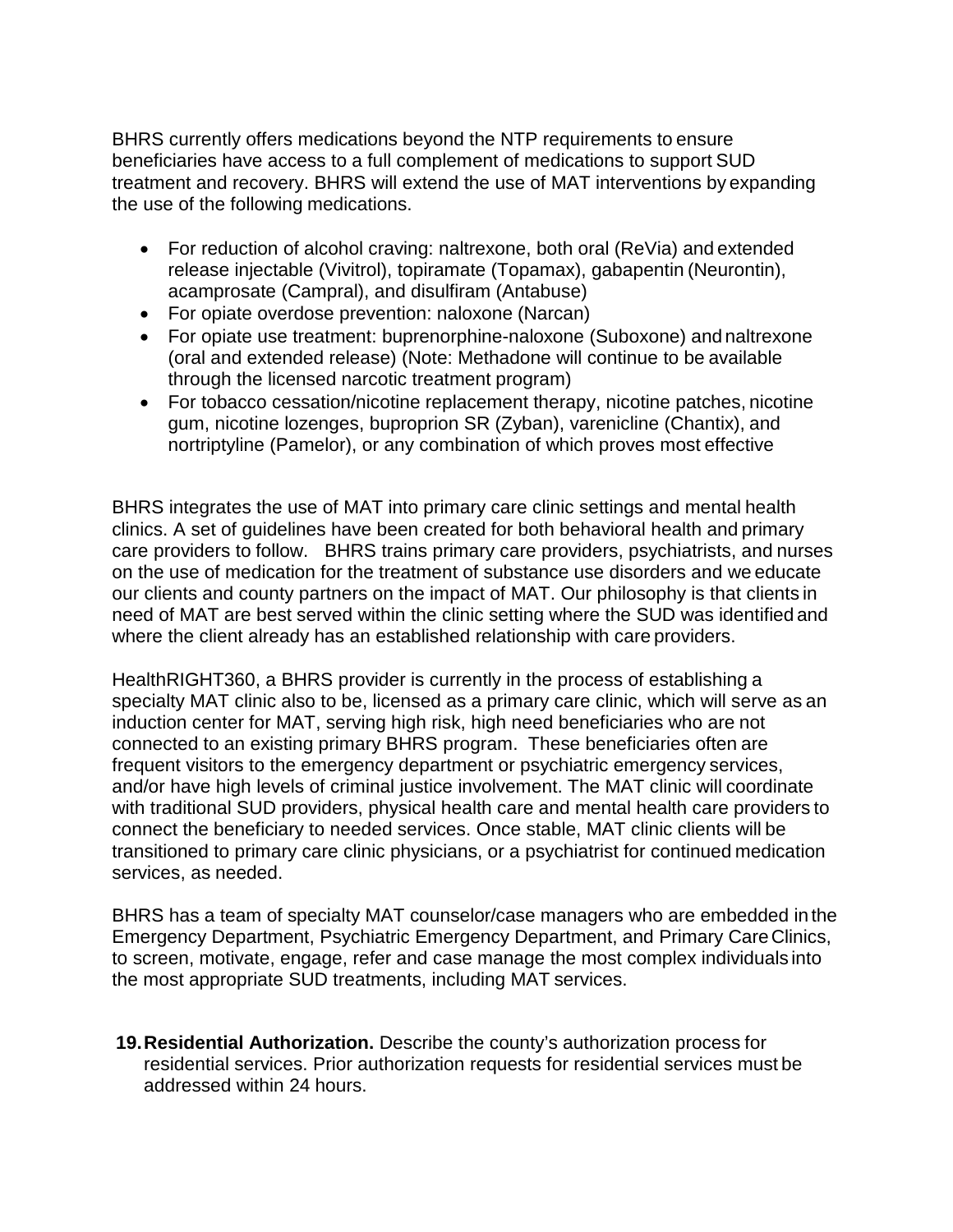All providers shall obtain authorization for residential services prior to admitting a beneficiary. Residential authorization processes are completed to assure beneficiaries access medically necessary services in a timely manner. All authorization and reauthorization are tracked through Avatar, the BHRS electronic health record. There are four primary pathways that will support beneficiaries in accessing and receiving timely authorization for residential services.

#### Path 1: Access Call Center - BHRS Care Coordination Team Authorizations

Beneficiaries are advised to contact the Access Call Center (ACC) to inquire about services. When the ACC screening yields a residential withdrawal management need, an authorization and referral for Level 3.2 Withdrawal Management is created. When the ACC screenings yields a residential treatment need, an appointment is made by the ACC with the BHRS Care Coordination Team, provided the caller is open to exploring a residential placement. A beneficiary shall be offered an evaluation appointment within 24 hours of the initial call with a BHRS care coordinator staff. Evaluation appointments may be provided face-to-face, by telephone, or by telehealth, and may be provided anywhere in the community.

The BHRS County Care Coordination Team (CCCT) is staffed by certified AOD counselors and case managers who work under the directions of an LPHA. County Care Coordinators will evaluate beneficiaries using ASAM and will authorize individuals for residential withdrawal management or residential treatment, or refer the client to a nonresidential network provider. Time –limited case management services will be provided by the CCCT to ensure smooth and timely admissions to care including referrals to other needed services such as mental health, housing, employment, psychiatric or medical services. If ongoing care coordination of the client is required outside of the direct treatment provider, it will be provided by the CCCT.

In the event that an evaluation appointment cannot be made within 24 hours, such as on weekends or holidays, the ACC after-hours provider shall complete an additional residential evaluation with the beneficiary, and when indicated, shall provide the beneficiary with a preliminary 7 day authorization for residential treatment. Once admitted to care, the network provider must request a re-authorization (see below) for treatment for continued care at a residential level.

#### Path 2: Residential Detox/Withdrawal Management Authorizations

BHRS contracts with Horizon Services Inc., a provider of stand-alone ASAM level 3.2 nonmedical residential detoxification and withdrawal management services.

Beneficiaries authorized and receiving 3.2-WM services from a stand-alone provider will be assessed for further care needs and the 3.2-WM provider may provide an initial authorization for clients to a residential treatment facility, when medically necessary. The client shall be referred to a network provider offering the needed ASAM level of care and case management is provided to ensure smooth and timely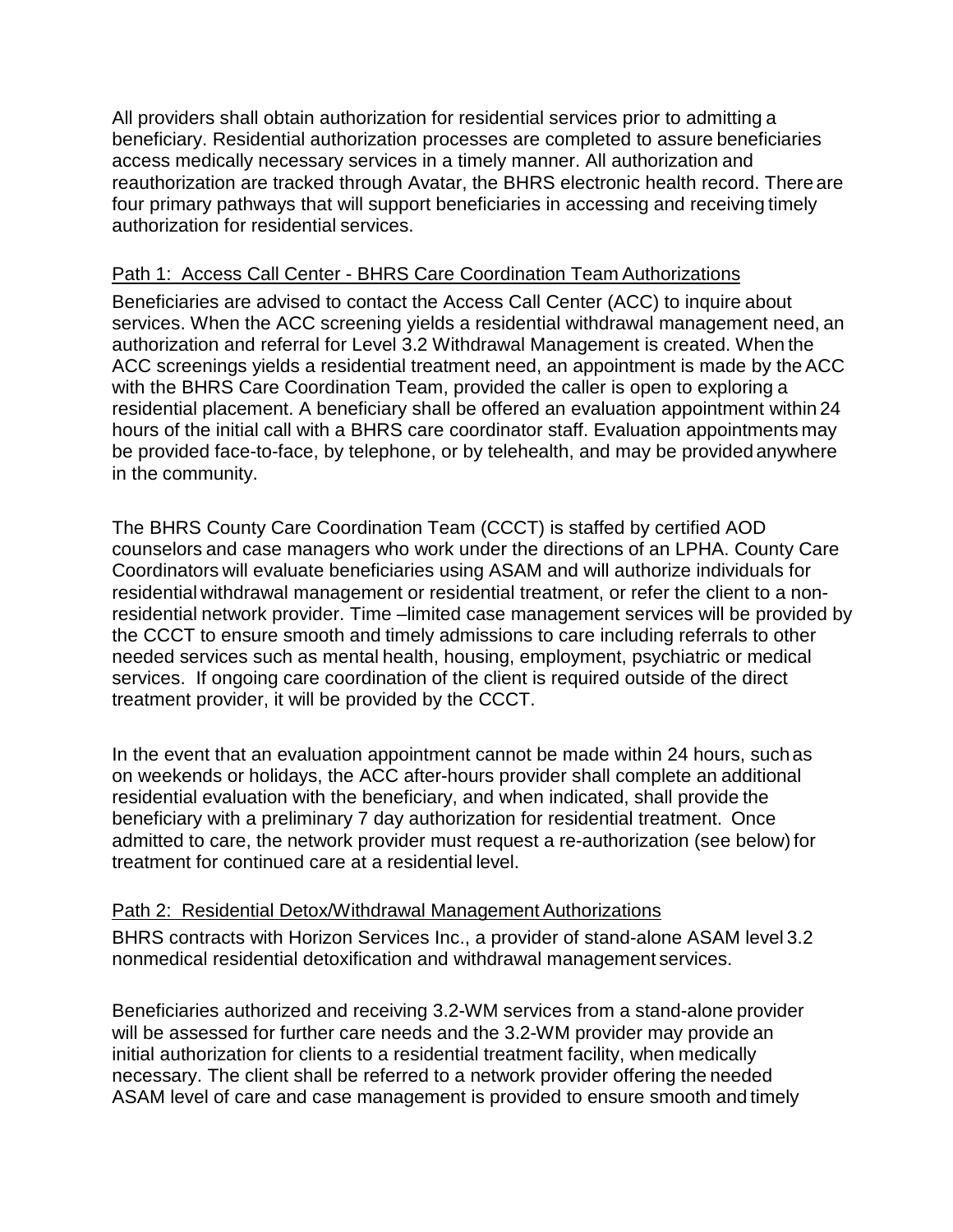admission to the next appropriate level care. The 3.2 WM provider andbeneficiary shall consult with the BHRS Care Coordination Team regarding bed availability as needed.

#### Path 3: Residential Provider Initiated Authorization

Prospective clients often are referred directly to residential treatment providers by family members, friends, clergy, social service and health providers. In order to ensure timely authorizations and admissions, the provider will conduct an initial ASAM screening. If the results from the screening indicate the likely need for residential treatment the provider will enroll the client and within 24 hours inform the BHRS Care Coordination Team who will provide an ASAM evaluation to validate and authorize services. If the client is not eligible for that level of care the CCCT staff will facilitate a "warm hand off" to the provider that best matches to the client's needs. If housing is an issue the CCCT staff will work to ensure the client is not discharged into homelessness working with Shelter Care providers, family and friends or other temporary housing options.

#### Path 4: Outpatient Provider Initiated Authorization

Outpatient provider initiated residential authorization requests are made to the ACC including those made on weekends or holidays or after-hours for evaluation and authorization. When indicated, the beneficiary shall be granted a preliminary 7-day authorization for residential treatment. Once admitted to care, the residential provider shall request a re-authorization for treatment for continued care at a residential level (see below).

#### Residential Treatment Re-Authorizations

Residential providers shall request a re-authorization, based on the results of theASAM assessments, from the BHRS via the Avatar (electronic health record) system, at least 7 calendar days from the initial authorization expiration date. This will allow time forthe provider to transition the client if the request is denied.

#### Maximum Residential Treatment Duration

The maximum duration of residential treatment for adolescents is 30 days on an annual basis. For adults, the residential service maximum is 90 days. A one-time extension of up to 30 additional days may be authorized, when medicallynecessary. Only two non-continuous 90 day residential regimens may be authorized in a one year period for adults. Perinatal and criminal justice involved adults may be considered for a longer stay based on medical necessity and with advance authorization from the BHRS Care Coordination Team.

#### Denials of Service – Appeals Process

If medical necessity is not demonstrated during the authorizations or reauthorizations process, the residential authorization shall be denied. The provider shall be notified of the denial in writing with the denial reason.